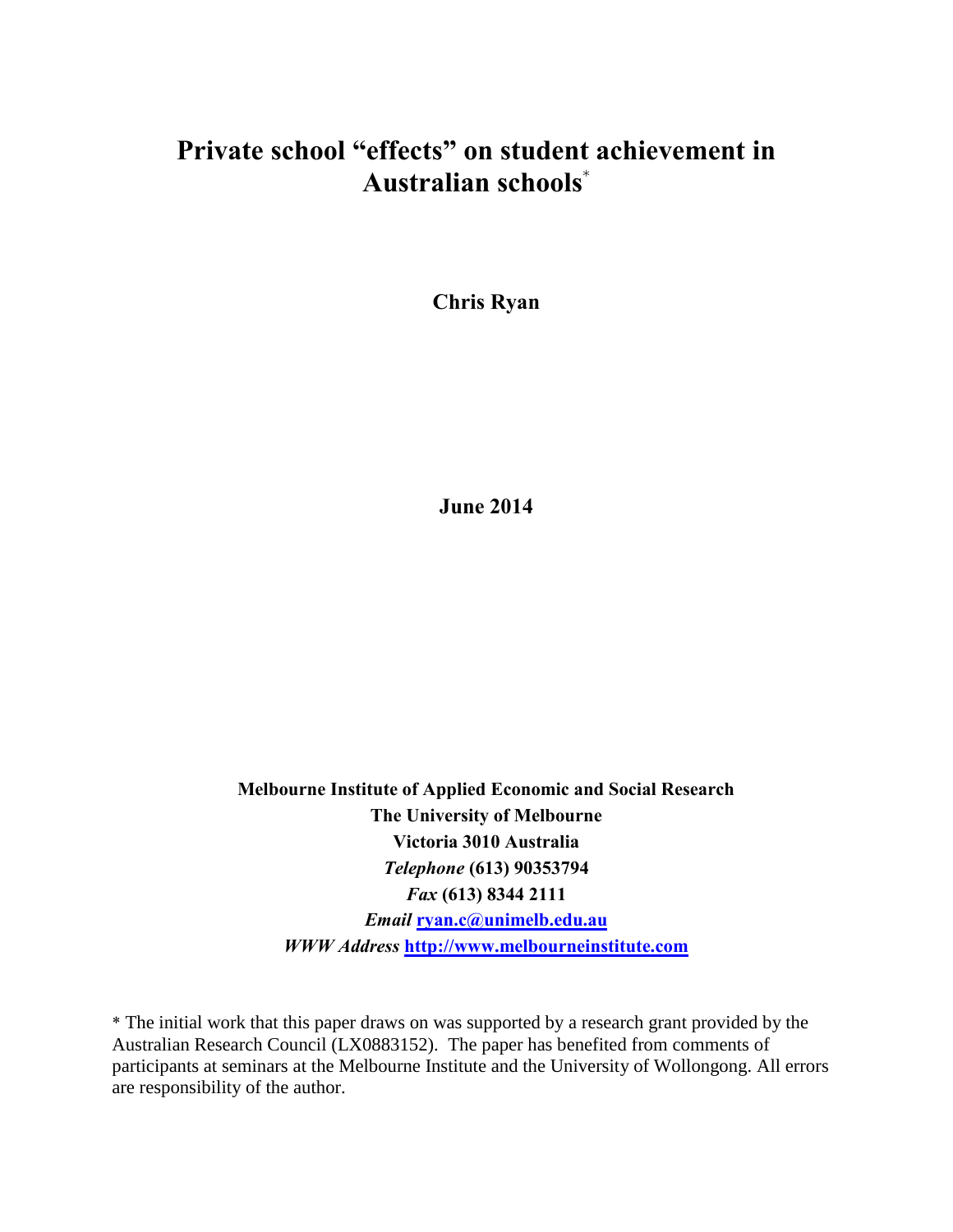### **Abstract**

This paper examines the impact of the type of school (public or private) an individual attends on two dimensions Australian parents indicate are important in school choice: student attitudes and achievement. It exploits longitudinal data that captures individuals who change high schools to estimate how much of the apparent gaps in attitudes and achievement between students who attend different types of schools reflect unobserved differences between students and how much is the school sector effect. The apparent average gaps in attitudes and achievement between students in public and private schools largely disappear, suggesting that differences in unobserved characteristics contribute substantially to observed differences in student attitudes and achievement between Australian school sectors.

Keywords: school choice, private school effects, achievement, student attitudes JEL Classification Codes: I210, I280.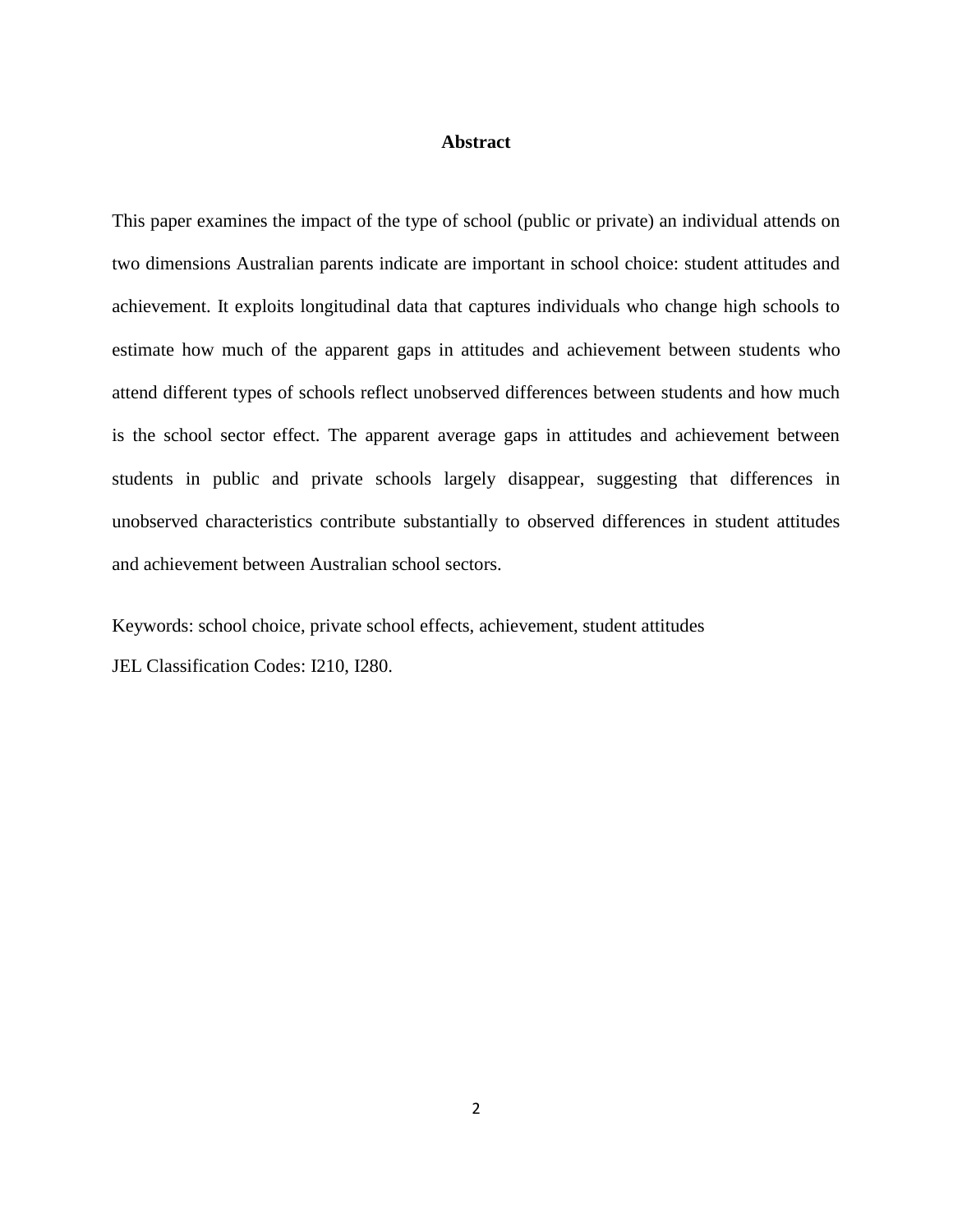#### 1. **Introduction**

Students at different types of schools, say public versus private schools, are often observed to have different levels of school achievement on average or experience different outcomes in other dimensions of interest to themselves, their parents and the public. These other outcomes might be desirable attitudes and behaviours while at school, desirable patterns of school graduation or post-school activities, such as participation in university and, possibly, desirable adult outcomes, such as employment and earnings patterns.

Researchers often characterise these differences in average outcomes as having three possible sources: differences in the average characteristics of the two groups that they (the researchers) observe (such as parental education and occupation, language background and so on); differences in the average characteristics of the two groups that are typically not observed by researchers (such as student ability, motivation and ambition, and parental attitudes to education and their investments in their child's development); and an average school sector effect, reflecting the differences in the average effects of the two sectors' schools on outcomes.

While we can typically take account of the role of factors we observe, like parents' education, the process of school choice by parents and students in conjunction with the availability only of observational data means it is very difficult to distinguish between the last two factors. It is extremely difficult to disentangle the role of differences in average unobserved characteristics from the school sector effect. Essentially, the impact of differences in unobserved factors (motivation, ambition and so on) may bias estimated school sector effects through potential 'selection' or endogeneity effects.

Studies in the literature have addressed this problem in one of two ways. The first is by trying to study situations where there are no selection effects, such as where the allocation of students to schools has an explicit experimental or randomised design (for example, Hsieh & Urquiola, 2006, Wolf, Gutmann, Puma, Kisida, Rizzo & Eissa, 2009, Angrist, Dynarski, Kane, Pathak & Walters 2010). The second approach has been to try to remove the selection component from the estimated school effect by exploiting some phenomenon that influences the school choices people make or the allocation of students to schools, but that otherwise has no other impact on the outcomes of students. The phenomena used in these studies of school sector differences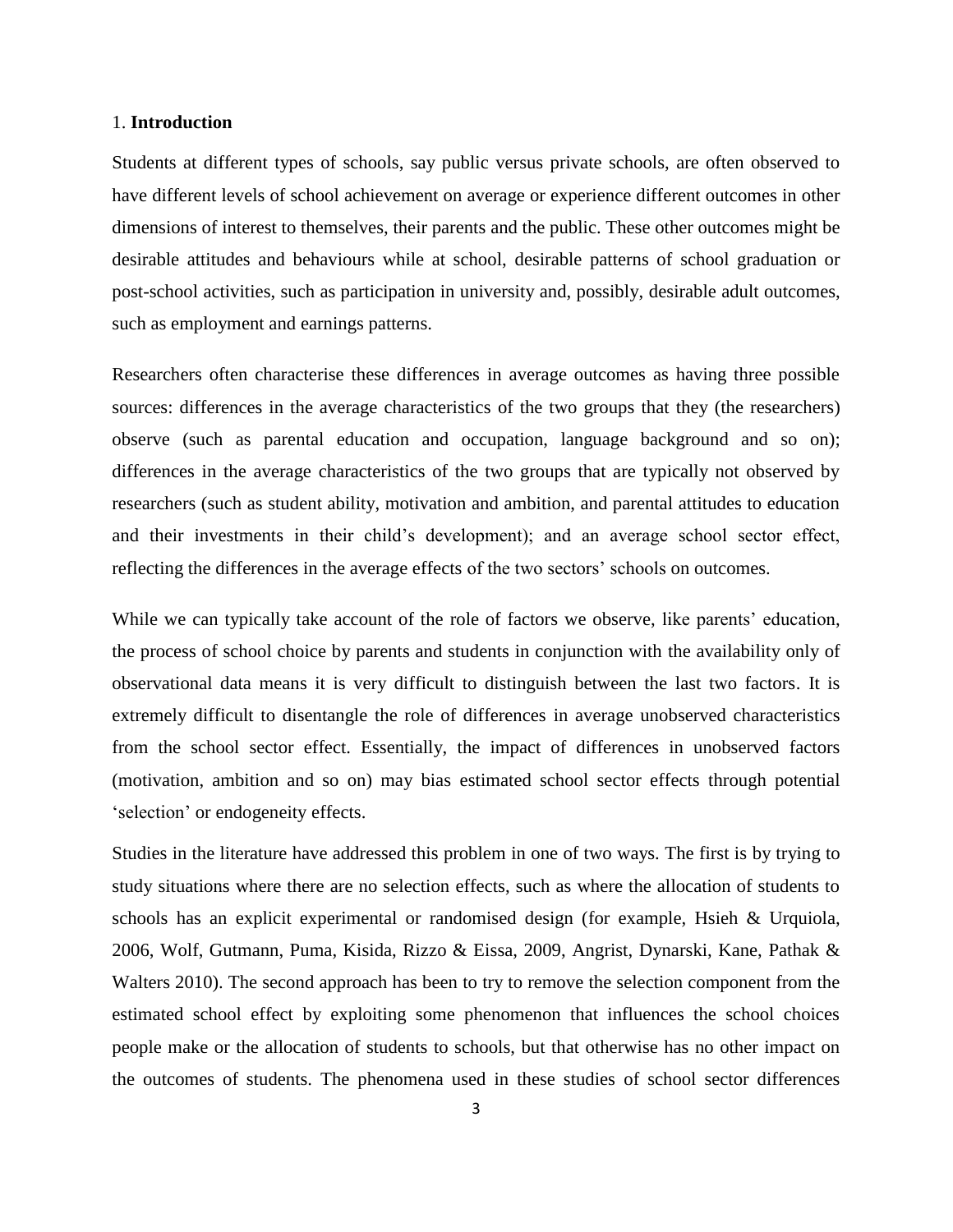include the religious affiliation of individuals or families (Evans & Schwab, 1995, Vella 1999, Le & Miller 2003) and the location or prevalence of particular types of schools (Cohen-Zada 2009, Cohen-Zada & Elder 2009, West & Woessman 2010), among others. Many of these studies are not compelling because the 'instruments' (the external phenomena) used can almost always be seen as having a potential effect on the outcome of interest via some other channel, especially the studies that use contemporary rather than historically-based instruments. Hence, a big growth area in the instrumental variables literature at present is in how to draw useful inferences when only potentially dubious instruments are available to researchers (for example, see Altonji, Elder & Taber 2005, Conley, Hansen & Rossi 2012 , Nevo & Rosen 2012).

This paper adopts a different approach, akin to that used by Weinhardt (2013) in looking at the impact on student achievement of living in public housing. Here we distinguish the contribution of unobservables and school sector effects to the average differences in student outcomes between sectors by identifying groups across the school sectors who reveal themselves to have similar unobserved characteristics. They do this by changing school sectors after their outcomes are observed. Specifically, we compare the mid-secondary school outcomes of private school students with those who attended government schools at the time the outcomes were measured, but who subsequently moved from their government school to a private school. By their actions, this group reveals themselves to have unobservables somewhat like those of private school students. Note, we do not assume that that the unobservables of those who change schools are identical on average to those in private schools, only that they lie somewhere between those of average private and public school students who do not change sectors. As we show below, the approach provides an upper bound estimate of the school sector effect and a lower bound estimate of the contribution of unobservables to the average differences in student outcomes between sectors.

The data used here are from a series of longitudinal studies where students are first surveyed in the middle years of high school and then followed beyond school to their mid-twenties. Many students change schools after they are first surveyed, and many change school sectors. In the first cohort we study, 18 per cent of the initial cohort of students changed school and 6 per cent changed school sector. This high mobility reflects both institutional and choice-related factors. In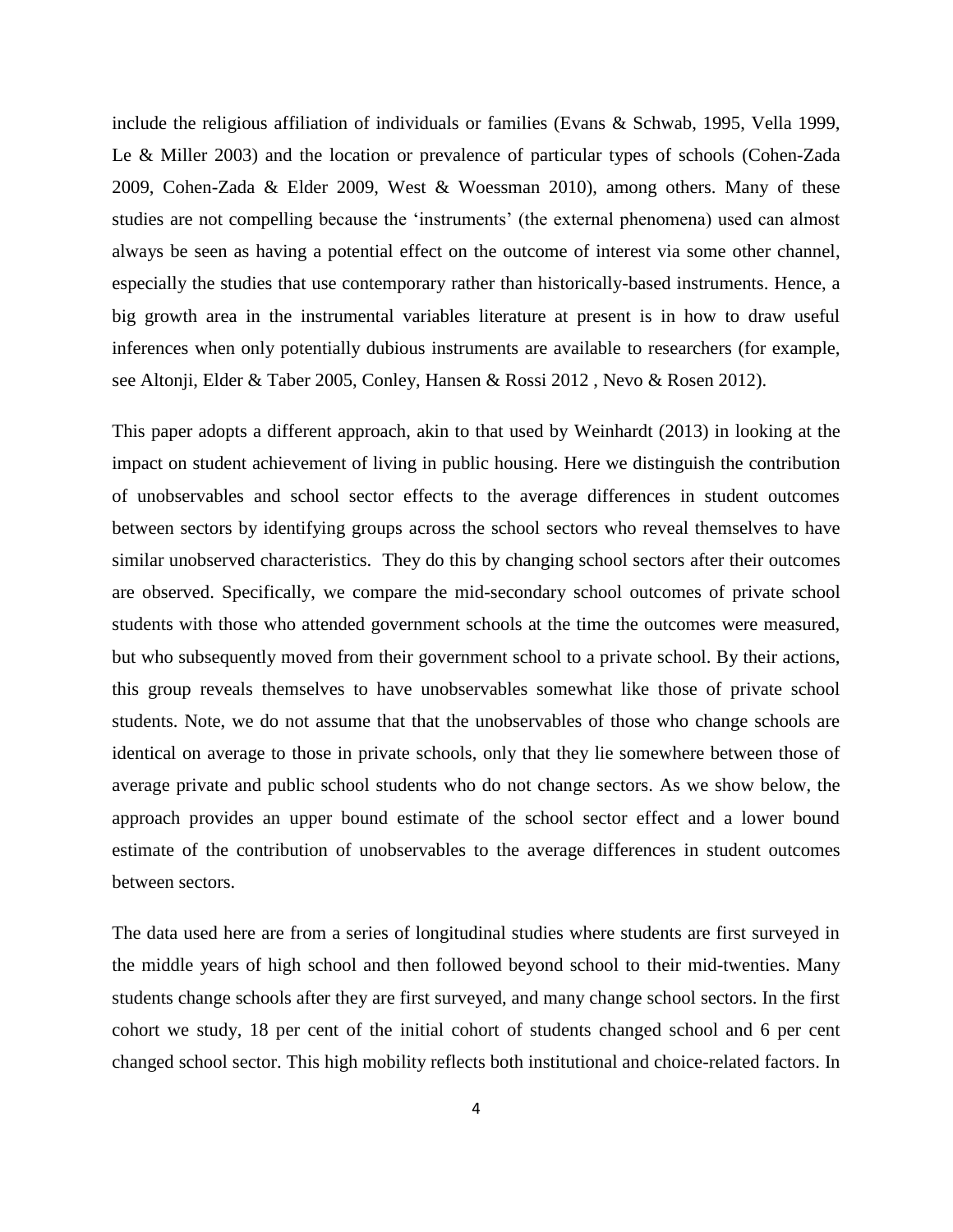two Australian jurisdictions the public high school system ends at Year 10 and students attend "college" for their last two years of school, so all public school students make a new choice of school. This institutional feature is mirrored in the private school sector in one of those jurisdictions and in general students move between sectors in large numbers at the end of Year 10 there. Further, many public and some private schools in regional areas of other jurisdictions mirror this feature, with schools serving small populations ending at Year 10, with students moving to consolidated, larger institutions for their last two years of school. Students also change schools for other reasons: because their family moves house; to improve their "match" with the school they attend, for negative reasons from the school they leave or positive ones from the school they move to; or because they are asked to leave.

The data also contain measures of student achievement as well as a large number of factors that reflect their behaviours and attitudes to their specific school and to school life in general. Surveys of parents relating to school choice in Australia tend to indicate that they have two sets of factors in mind in making the choices for their children that they do. Essentially, they indicate they make their choices with both student learning and behavioural outcomes in mind. On the first point, they tend to indicate that they are interested in schools with good academic programs and effective teachers. On behavioural outcomes, parents often say they choose schools with good disciplinary environments, or that are able to inculcate good values in students (for example, Beavis 2004, Department of Education, Science and Technology 2007). In this paper, we analyse both apparent differences in student learning outcomes between the sectors, as well as a range of student attitudes towards schools and their teachers, study behaviour and their plans for the future, to try to distinguish the impact of schools within sectors from the contribution of differences in students' unobserved characteristics.

The paper begins with a description of the Australian school system and school funding arrangements, to provide essential contextual information for the reader. We then review relevant literature on the effects of school choice, from Australia and other countries. The methodology section discusses the problems associated with estimation of school sector effects, particular issues with the data and our approach to this study. We present our analysis in the Findings section and a summary in the Conclusion.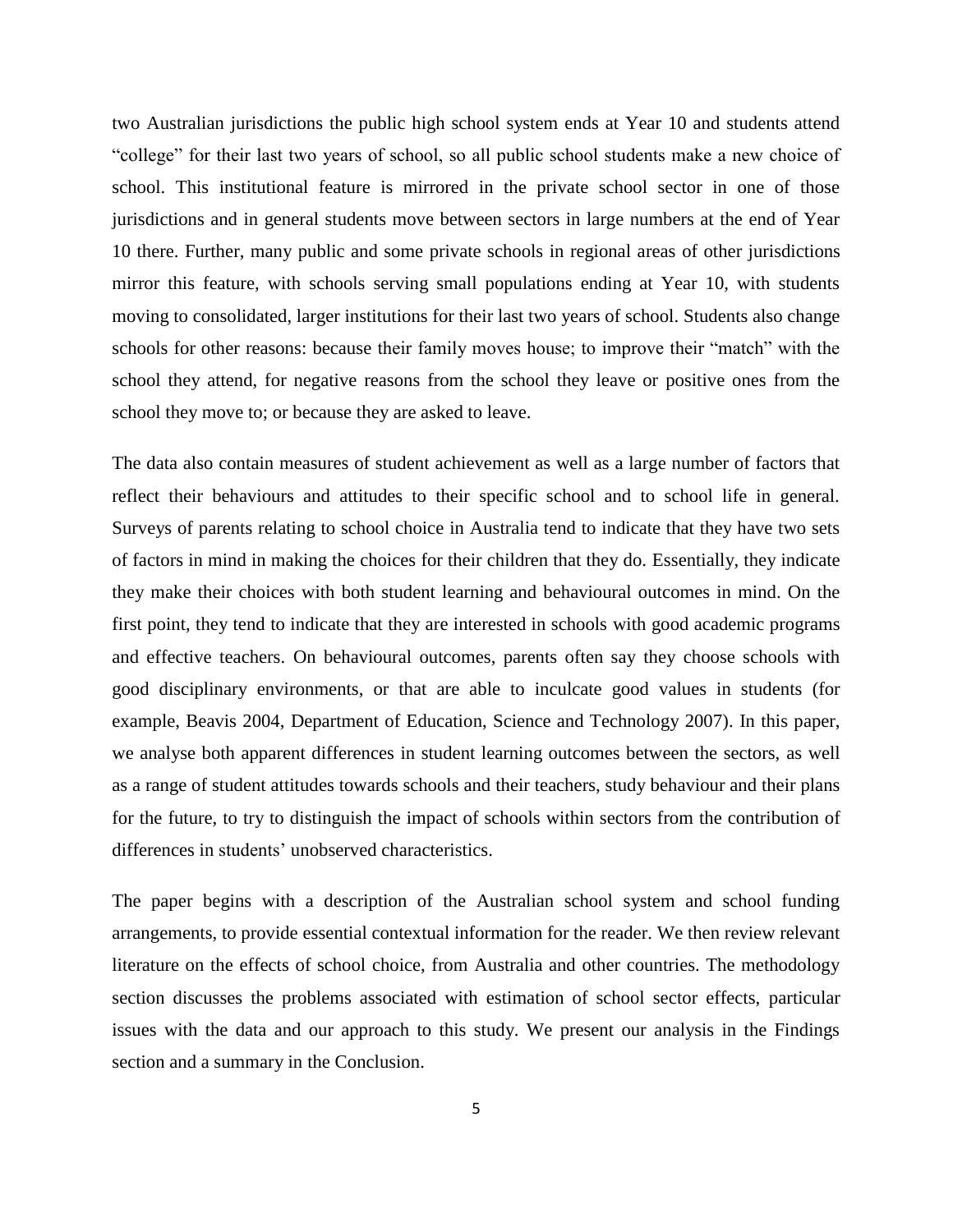## **2. The Australian school system**

 $\overline{a}$ 

The public school system in Australia is administered at the state government level, so there are eight separate public systems, with slight variations in how they are structured. The public systems educate around two-thirds of Australian school students, with the balance educated in Catholic schools (20 per cent) and other non-government or Independent schools (13 per cent). These shares have changed substantially since the late 1970s when they were 79, 17 and 4 percent, respectively, in the three sectors. The growth in the private enrolment share and the reasons behind it are discussed in Ryan and Watson (2010). State public education authorities are responsible for determining educational policies in the areas of curriculum and state-wide student assessment, final year assessment and certification, as well as the registration of private schools.<sup>1</sup>

The Catholic schools are also organised via State-level Catholic authorities, while the other nongovernment are known as 'independent' because they have traditionally not belonged to school 'systems'. In institutional terms, Catholic schools in Australia are traditionally more similar to public schools than to Independent schools. The vast majority of Catholic schools are administered by state-wide Catholic Education agencies that allocate funding, determine staff salaries, and provide curriculum guidance (including a faith curriculum) to schools at all levels. At the high school level, Catholic schools cater to a more socially advantaged student population than public schools, but are less elite in terms of student population than Independent schools (Ryan and Watson 2010).

Independent schools are traditionally non-Catholic in religious affiliation (eg. Anglican and other Protestant denominations) and include many community-operated schools and schools based on a particular educational philosophy such as Montessorri or Steiner education. Traditionally, Independent schools have been concentrated in urban areas at the high-school level and focused on the preparation of students for university. However the Independent schools sector is now the

<sup>&</sup>lt;sup>1</sup> While Australian schools share a common Year 1 to Year 12 grade structure, aspects of the structure of school education differ across Australian States and Territories in many areas: grade structures, commencement and age of compulsory attendance, qualification certification, curricula and the autonomy of decision-making at the school level (OECD 2009). Attendance is compulsory between the ages of 6 and 15, or up to 17 years in some States. The final two years of the secondary school are generally not compulsory.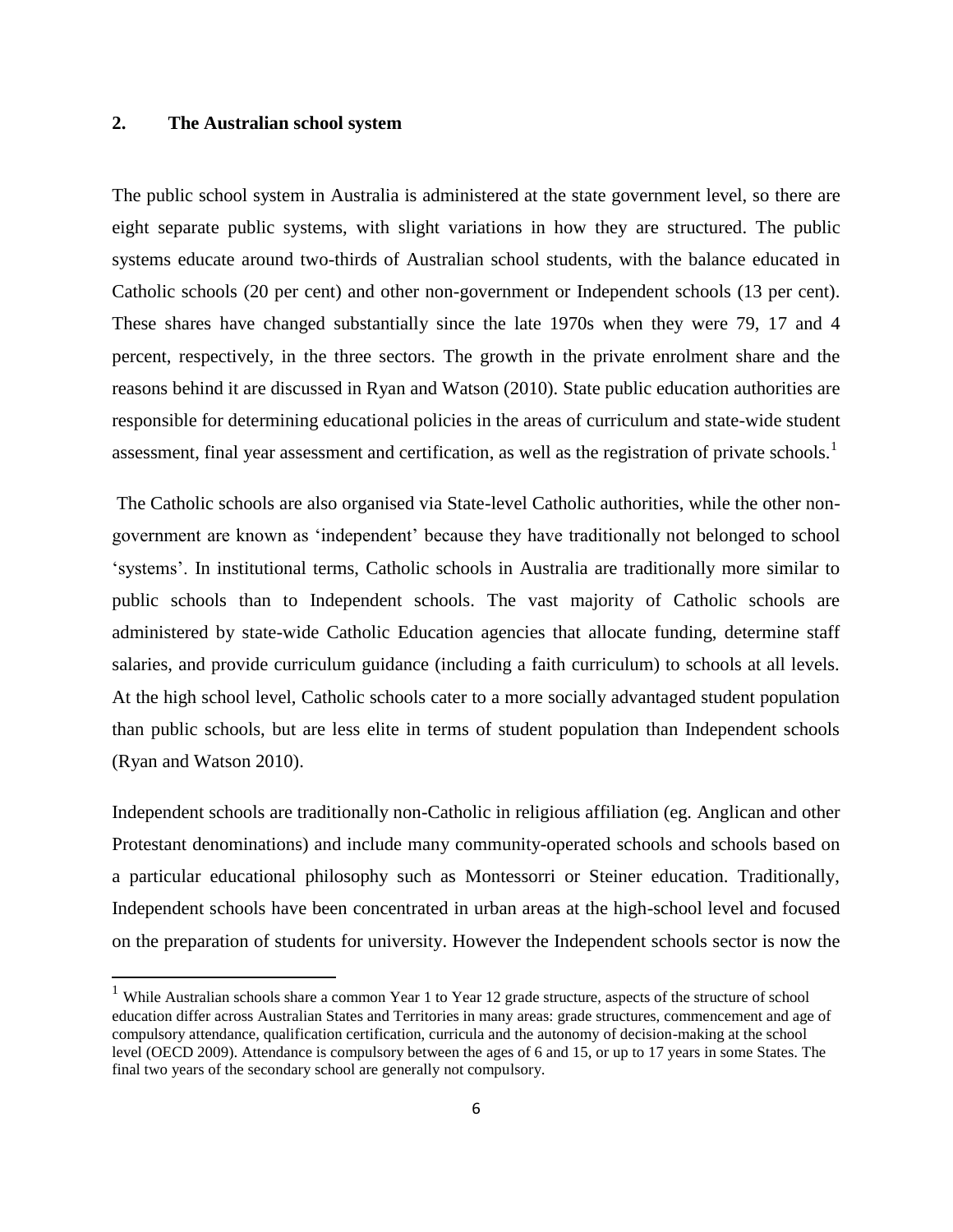fastest growing sector of private schooling in Australia and has gained an increased share of the student population over the past decade, in part through growth in low-fee schools.

Under the Australian constitution, power over education resides with state governments. Consequently, the operation of public schools is the responsibility of state governments, which provide most of their funding. Through its constitutional power to provide specific purpose payments to the states, the federal government provides some funding for public education, but provides more money directly for the operation of private schools. These payments effectively provide a weighted subsidy (voucher) for all students to attend the school of their choice in the private sector. Federal grants to private schools are supplemented by state government grants to the value of approximately half the federal grant. Schools in the Catholic system receive a combined (ie federal and state) grant per student that is worth approximately 70 per cent of school operating costs. Students attending Independent schools attract a federal voucher weighted according to the socio-economic status (SES) of their parents' home address ranging from 70 per cent to 14 per cent of school operating costs (plus the grant from the state governments). The weighted subsidies are paid in a lump sum to the school and all students attending a particular school are charged similar fees (these vary by grade).<sup>2</sup>

## **3. The literature on school sector effects**

l

Many studies suggest that private school students outperform public school students and that the private school advantage appears particularly strong for students from minority groups or disadvantaged social backgrounds (eg. Coleman, Hoffer, & Kilgore, 1982, Hoffer 2009, Williams and Carpenter 1990, Evans & Schwab, 1995, Marks, McMillan, and Hillman, 2001, Neal 2009, Cardak and Ryan, 2009). However, as Berends *et al.* (2009) point out, these research outcomes are "difficult and controversial" due to confounding factors such as: the question of how and why parents choose schools; how chosen schools differ from those reporting lower levels of academic achievement; and the different research methods used to make comparisons between schools (Berends *et al.* 2009: xv).

 $2^2$  Funding to schools in the Catholic system also occurs on the basis of the SES of students. However, the money is paid to the Catholic education authorities who have their own mechanisms for allocating the funding between schools.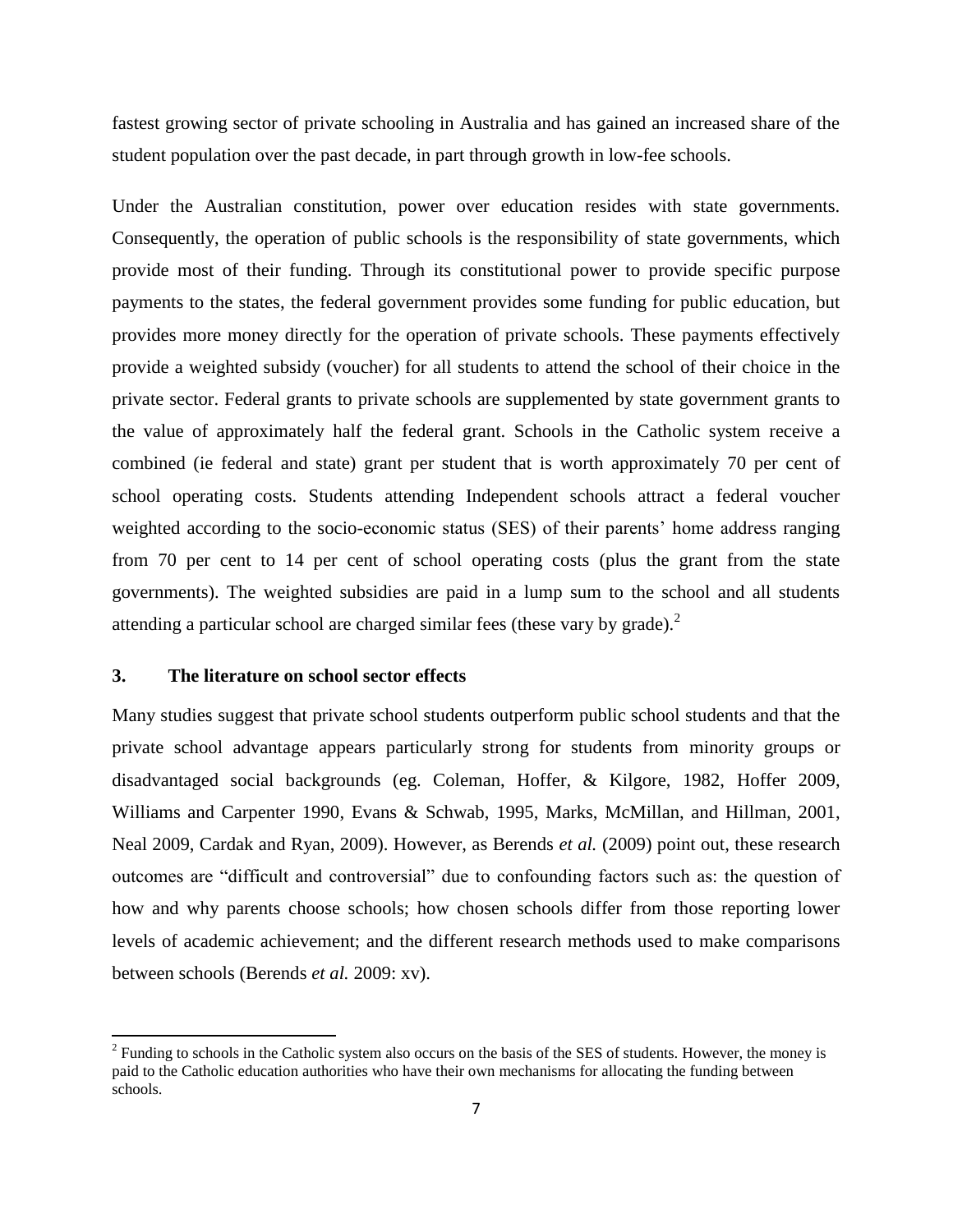As in many other areas, the first generation of international studies of the impact of school sector effects did little more than control for the differences in the characteristics of students between the sectors. Studies tended to find large differences in student outcomes (for example, Coleman, Hoffer, & Kilgore, 1982). The second generation of studies attempted to take account of the selection into schools that arises because of the choices made by students and their parents via instrumental variables and sample selection approaches (for example, Evans & Schwab, 1995). These studies tended to find smaller differences between the sectors, but often relied on doubtful instruments (Altonji *et al*. 2005). The third generation of studies has used the randomized allocation of vouchers (for example, Wolf *et al.* 2009, Hsieh & Urquiola, 2006) and the historical patterns of religious group settlement as instruments for the current location of and access to particular types of schools (for example, Cohen-Zada 2009, Cohen-Zada & Elder 2009, West and Woessman 2010). Many, but not all, of these more recent studies show almost no effect from attending private schools, especially Catholic schools. These, and studies such as Vandenberghe and Robin 2004, Hoffer, 2009, Neal 2009 provide a mixed picture of the impact of private schools on student performance.

In Australia, it is clear that school students who attend Catholic and Independent schools experience better educational outcomes than those who attend Government schools. These better outcomes range from higher school achievement levels and Year 12 completion rates through to transfer rates from high school to studies at university (Marks, McMillan and Hillman, 2001, Fullarton, Walker, Ainley, and Hillman 2003, Le and Miller 2003 and Cardak and Ryan 2009). Using some of the same data as that used in this paper, Cardak and Ryan (2009) found that school sector has an impact on university participation through its impact on student ENTER scores, but no direct effect on university participation. Marks, McMillan and Hillman (2001) and Marks (2004) also found Catholic and Independent school effects of 3 to 5 and 5 to 6 points respectively on ENTER scores in the two cohorts of data used in this paper, once Year 9 school achievement and parental, occupation-based SES are taken into account. Interestingly, these observed gaps in student performance on ENTER scores between public and private school students in Australia are reversed at university. Studies of student university grades suggest that private school students with the same ENTER scores as public school students achieve lower grades at university (Dobson and Skuja 2005, Win and Miller 2005, Birch and Miller 2006).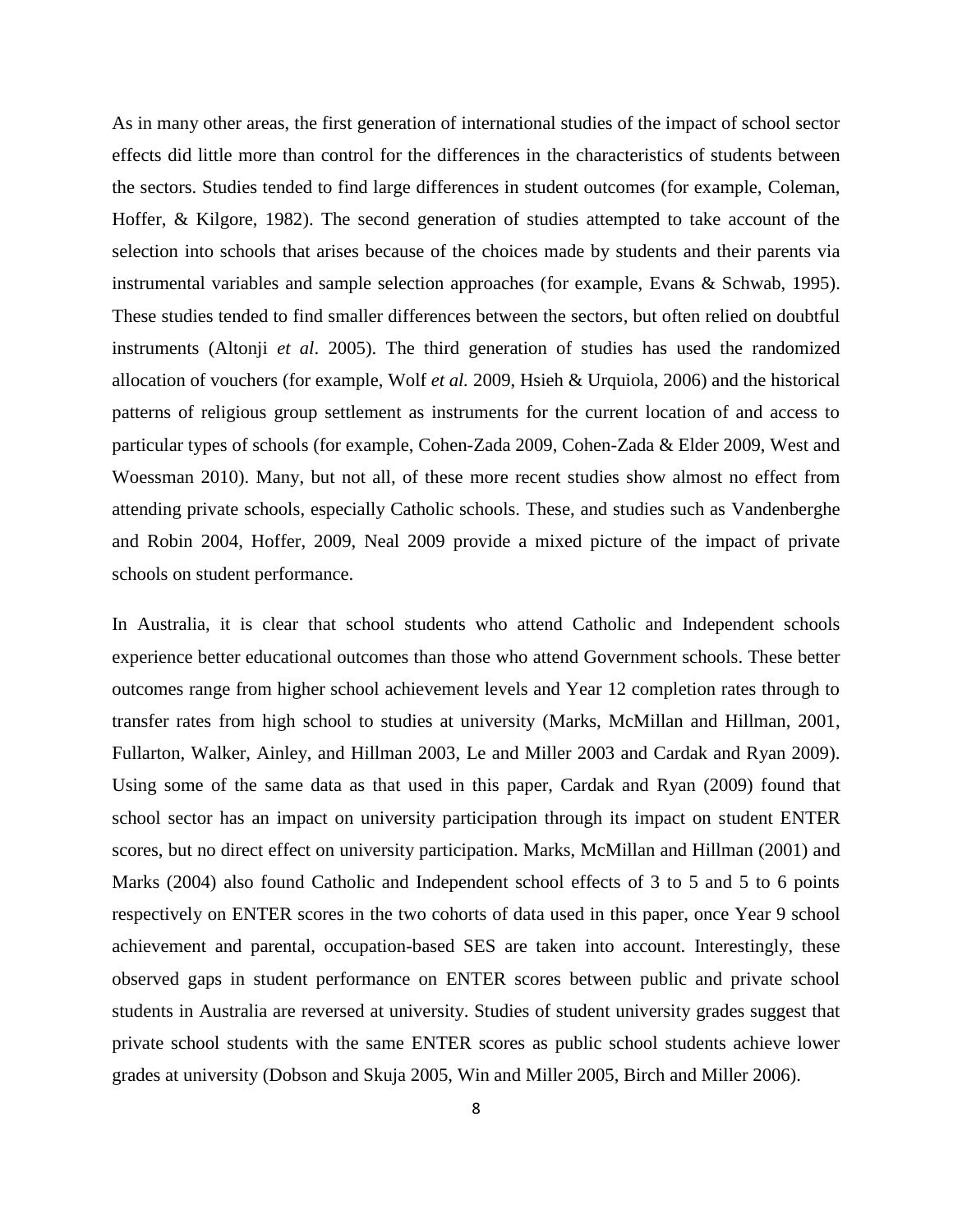Most of the Australian studies would be best viewed as first generation studies, however. Among the Australian studies that have tried to address selection issues associated with different sectors on student outcomes, Le and Miller (2003) estimate a first stage choice equation using wealth measures and the proportion Catholic in the students' parents' countries of birth as instruments for this equation. Le and Miller found significant school selection effects in the Year 12 completion outcome equation for one of the cohorts they studied and substantial remaining school sector effects of Year 12 completion at the beginning and end of the 1980s. Vella (1999) used a Catholic affiliation variable in the first stage choice equation and found no significant selection effects from attendance at a Catholic school on Year 12 completion rates. The use of such 'religious affiliation' variables, sometimes in conjunction with distance from schools, as instruments for the purposes of estimating Catholic school effects in the US was questioned in the work of Altonji, Elder and Taber (2005). Problems with this approach have led Altonji *et al.* to propose a method when good instruments are not available for assessing how substantial the role of selectivity bias would have to be to completely account for any apparent school sector effects. Their approach led them to conclude that there was a positive effect of attendance at a Catholic school on at least high school graduation.

Another strand of the international literature has examined the way schools operate in different sectors to identify factors that might generate differential student performance. A major US longitudinal study released in 1981 and 1983 *High School and Beyond,* provided a nationally representative database suitable for comparative studies of public and private schools (Marks 2009). Analyses of this database by Coleman and Hoffer found that Catholic students completed more maths, science and foreign language courses, completed more homework, had better attendance and saw fewer school-wide discipline problems that public school students with similar sophomore achievement and social backgrounds. When these school variables were entered into the achievement regressions, Coleman and Hoffer found the academic variables (track placement, homework and coursework) explained most of the Catholic school effect on verbal skills and all of the effects on Mathematics (Hoffer 2009: 442). Hoffer (2009) concludes that "neither the individual selection nor the aggregate-student composition explanations hold up for the positive effects of Catholic schooling on growth in verbal skills and mathematics over the last two years of high school" (Hoffer 2009: 443). Hoffer points to a substantial independent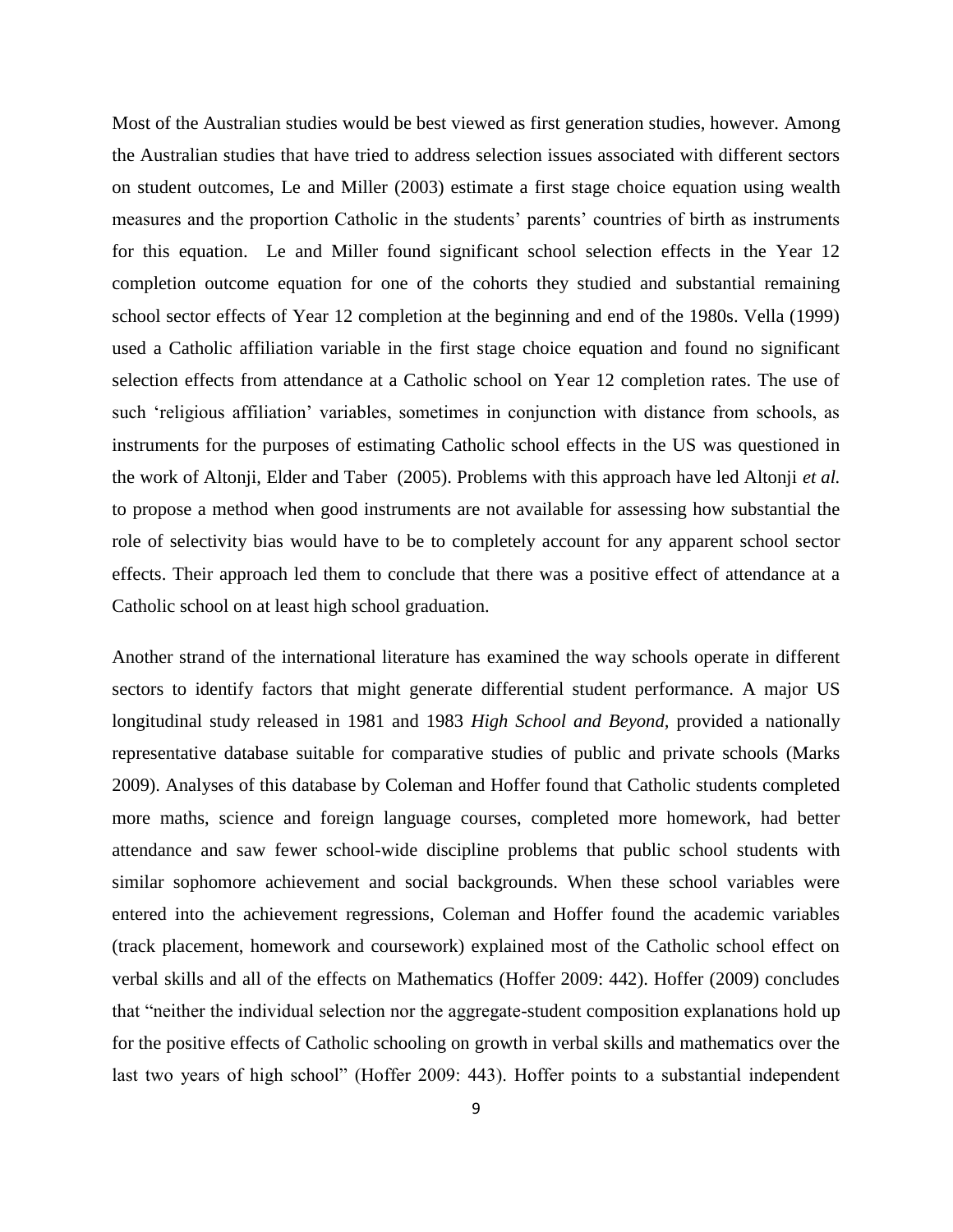effect of Catholic school attendance on the likelihood of academic program enrolment, with Catholic school students more likely to report being in an academic or college-preparatory program than public school students with comparable social backgrounds (Hoffer 2009: 442). This leads him to conclude that the main factor accounting for the Catholic High school effect on students' verbal skills and mathematics scores in 11th and 12th grade is the greater concentration of academic course taking among Catholic school students.

#### **4. Methodology and data**

We exploit a simple framework for describing school sector effects that informs the empirical analysis that follows. We now sketch this framework.

### *4.1 Approach to identification used in this paper*

We are interested in the impact of the type of school attended by those in two school sectors ( $s_i$  = 0, 1) on some outcome  $y_i$ <sup>3</sup>. However, the outcomes of individuals who attend different types of schools will differ by more than just the impact of the school they attend. That is, individuals in different school types will differ in both their observed (by the researcher) characteristics and their unobserved characteristics. These unobserved factors might include unobserved ability, motivation, ambition, effort levels, attitudes to education, discipline and non-cognitive skills. Algebraically, the difference in average outcomes between school sectors can be written as reflecting the contribution of differences between the average observed characteristics of those in the two sectors, reflected in  $f(\bar{x}_{s=1} - \bar{x}_{s=0})$  below, the school sector effect, denoted by below, and differences in the average effect of the unobserved characteristics of those in the two sectors, denoted by  $\delta$  below. Hence, we write:

$$
\bar{y}_{s=1} - \bar{y}_{s=0} = f(\bar{x}_{s=1} - \bar{x}_{s=0}) + \gamma + \delta \tag{1}
$$

If we estimate this difference, conditional on some specific set of *X*s, then we can characterise the average estimated difference in some outcome of the students of different school sectors as

$$
E[y_i|X_i = \overline{x}, s_i = 1, u_i = \overline{u}_1] - E[y_i|X_i = \overline{x}, s_i = 0, u_i = \overline{u}_0]
$$

 $\overline{\phantom{a}}$ 

<sup>&</sup>lt;sup>3</sup> The extension to a second private sector is straightforward.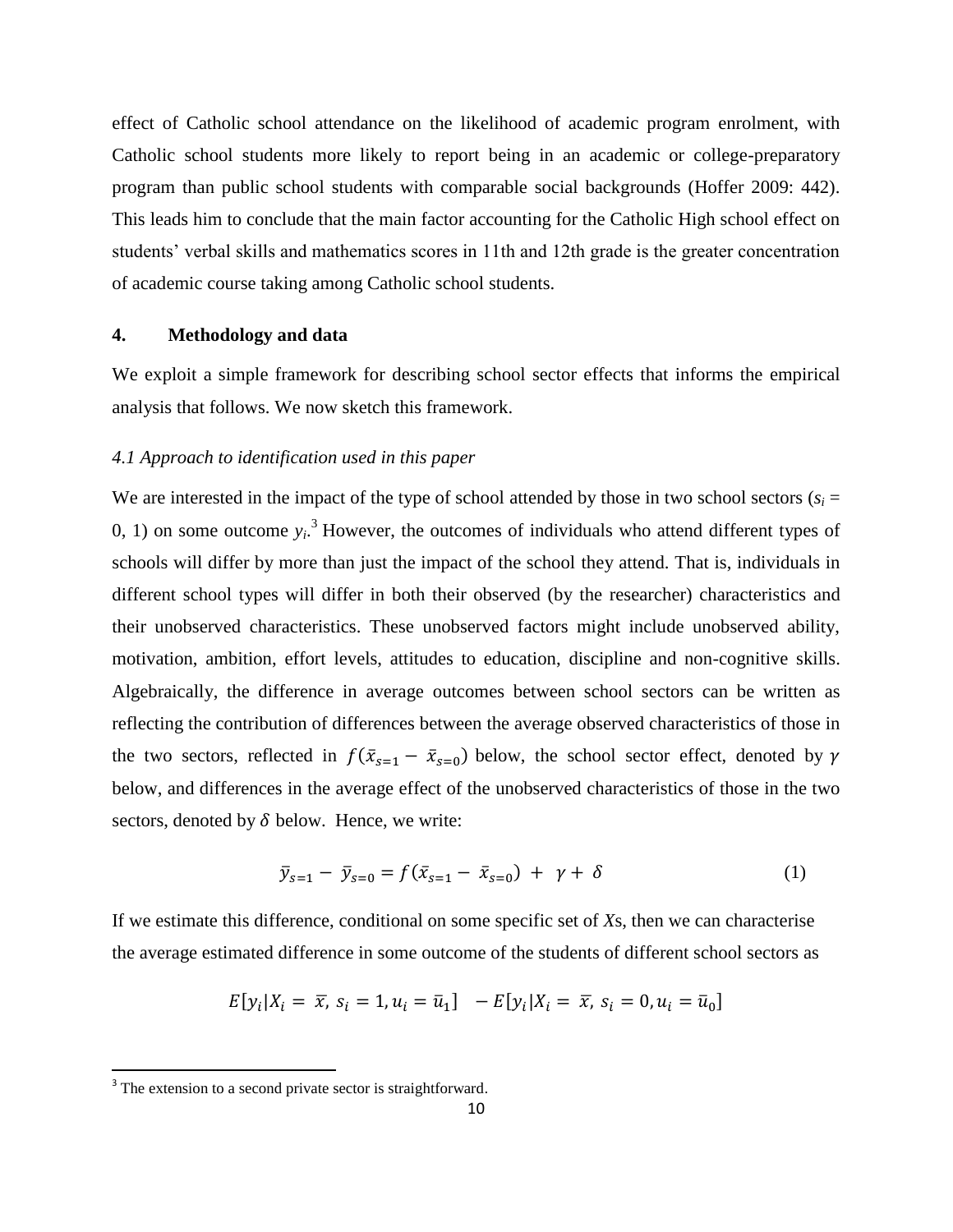where *E* is the expectations operator and  $\bar{u}_1$  and  $\bar{u}_0$  are the average effect of unobservables in school sectors 1 and 0 respectively. This equation can be alternatively decomposed as

$$
= E[y_i|X_i = \overline{x}, s_i = 1, u_i = \overline{u}_1] - E[y_i|X_i = \overline{x}, s_i = 0, u_i = \overline{u}_1]
$$
  
+ 
$$
E[y_i|X_i = \overline{x}, s_i = 0, u_i = \overline{u}_1] - E[y_i|X_i = \overline{x}, s_i = 0, u_i = \overline{u}_0]
$$
  
= 
$$
\gamma^1 + \delta^0
$$
 (2)

or

$$
= E[y_i|X_i = \overline{x}, s_i = 1, u_i = \overline{u}_1] - E[y_i|X_i = \overline{x}, s_i = 1, u_i = \overline{u}_0]
$$
  
+ 
$$
E[y_i|X_i = \overline{x}, s_i = 1, u_i = \overline{u}_0] - E[y_i|X_i = \overline{x}, s_i = 0, u_i = \overline{u}_0]
$$
  
= 
$$
\delta^1 + \gamma^0
$$
 (3)

where, as before,  $\gamma$  is the school sector effect and  $\delta$  is the impact of the differing unobserved factors between the groups on the outcome of interest. In the first decomposition, the school effect is estimated between students with the average unobservable characteristics of those in type 1 schools but who attend different types of schools, with the unobservables effect calculated from students within type 0 schools, as indicated by the superscripts in the last line. In the second approach, the school effect is estimated between students with the average unobservable characteristics of those in type 0 schools, with the unobservables effect calculated from students within type 1 schools. If the school sector effect is homogeneous, that is, it is the same for students with unobservables of  $\bar{u}_1$  as it is for those of  $\bar{u}_0$  then the parameters estimated by each approach should be similar. If the school sector effect is heterogeneous and varies for different types of students, the parameters estimated by one approach will be only approximately equal to those estimated via the alternative approach.

Since the average difference in outcomes between students of the two school types are observed, the school sector effect (the parameter  $\gamma$ ), can be identified if we can account for the differences in observed student characteristics across the sectors and if there are identifiable students across the two school systems with likely identical unobserved factors. But since these factors are unobserved, clearly this is literally impossible to verify. Instead, the aim here is to identify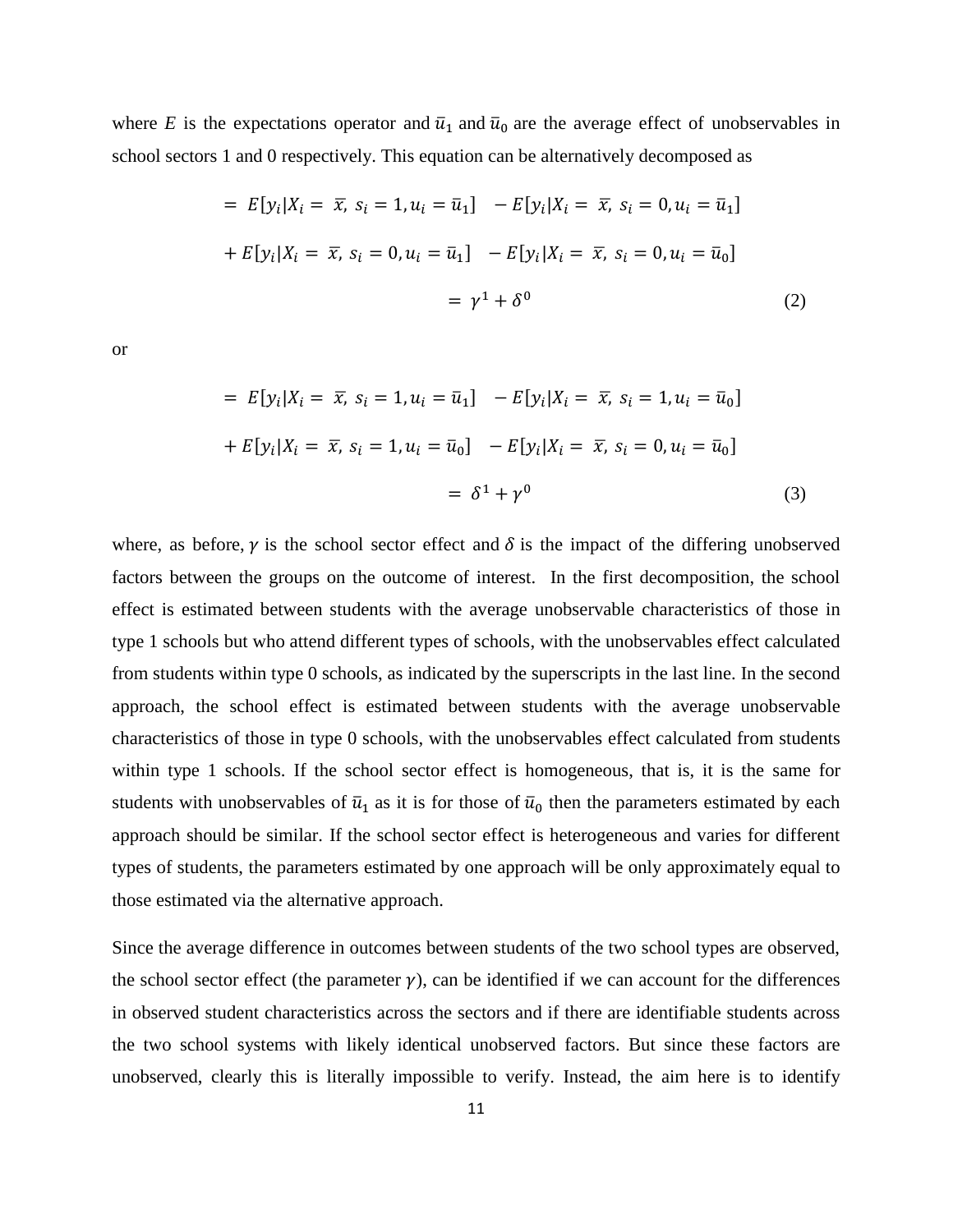individuals whose unobserved characteristics are likely similar to those in the alternative school sector. Imagine that there are two readily identifiable groups, whose average unobserved characteristics can be characterized as  $\varphi \delta$  and  $\theta \delta$ , respectively, with  $0 < \varphi \le 1$ ,  $0 < \theta \le 1$ . Depending on the values of these parameters, the unobserved characteristics of these groups might approach the average of those of students in school sector 1.

Substituting for  $\varphi$  and the associated level of unobservables,  $\bar{u}_{\varphi}$ , in the first decomposition we get

$$
E[y_i|X_i = \overline{x}, s_i = 1, u_i = \overline{u}_1] - E[y_i|X_i = \overline{x}, s_i = 0, u_i = \overline{u}_0]
$$
  
\n
$$
= E[y_i|X_i = \overline{x}, s_i = 1, u_i = \overline{u}_1] - E[y_i|X_i = \overline{x}, s_i = 0, u_i = \overline{u}_\varphi]
$$
  
\n
$$
+ E[y_i|X_i = \overline{x}, s_i = 0, u_i = \overline{u}_\varphi] - E[y_i|X_i = \overline{x}, s_i = 0, u_i = \overline{u}_0]
$$
  
\n
$$
= [(1 - \varphi)\delta^0 + \gamma^1] + [\varphi\delta^0]
$$
(4)

And substituting for  $\theta$  in the second decomposition gives

$$
= E[y_i|X_i = \overline{x}, s_i = 1, u_i = \overline{u}_1] - E[y_i|X_i = \overline{x}, s_i = 1, u_i = \overline{u}_\theta]
$$
  
+ 
$$
E[y_i|X_i = \overline{x}, s_i = 1, u_i = \overline{u}_\theta] - E[y_i|X_i = \overline{x}, s_i = 0, u_i = \overline{u}_0]
$$
  
= 
$$
[\theta \delta^1] + [(1 - \theta)\delta^1 + \gamma^0]
$$
(5)

In the first approach, where we can estimate the contribution from unobservables from  $\varphi \delta^0$ , we can obtain an estimate of  $\hat{\gamma}^1 = (1 - \varphi)\delta^0 + \gamma^1$ , which will overestimate the magnitude of the school effect. The second approach provides similar terms, so both approaches provide lower bound estimates of the effect of the differences in the unobservables, and upper bound estimates of the school effect. It may be that these bounded effects provide useful information. For example, lower bound unobservables effects that encompass the whole gap in average outcomes and upper bound school sector effects that are not significantly different from zero provide real information about the source of differences in outcomes between the sectors.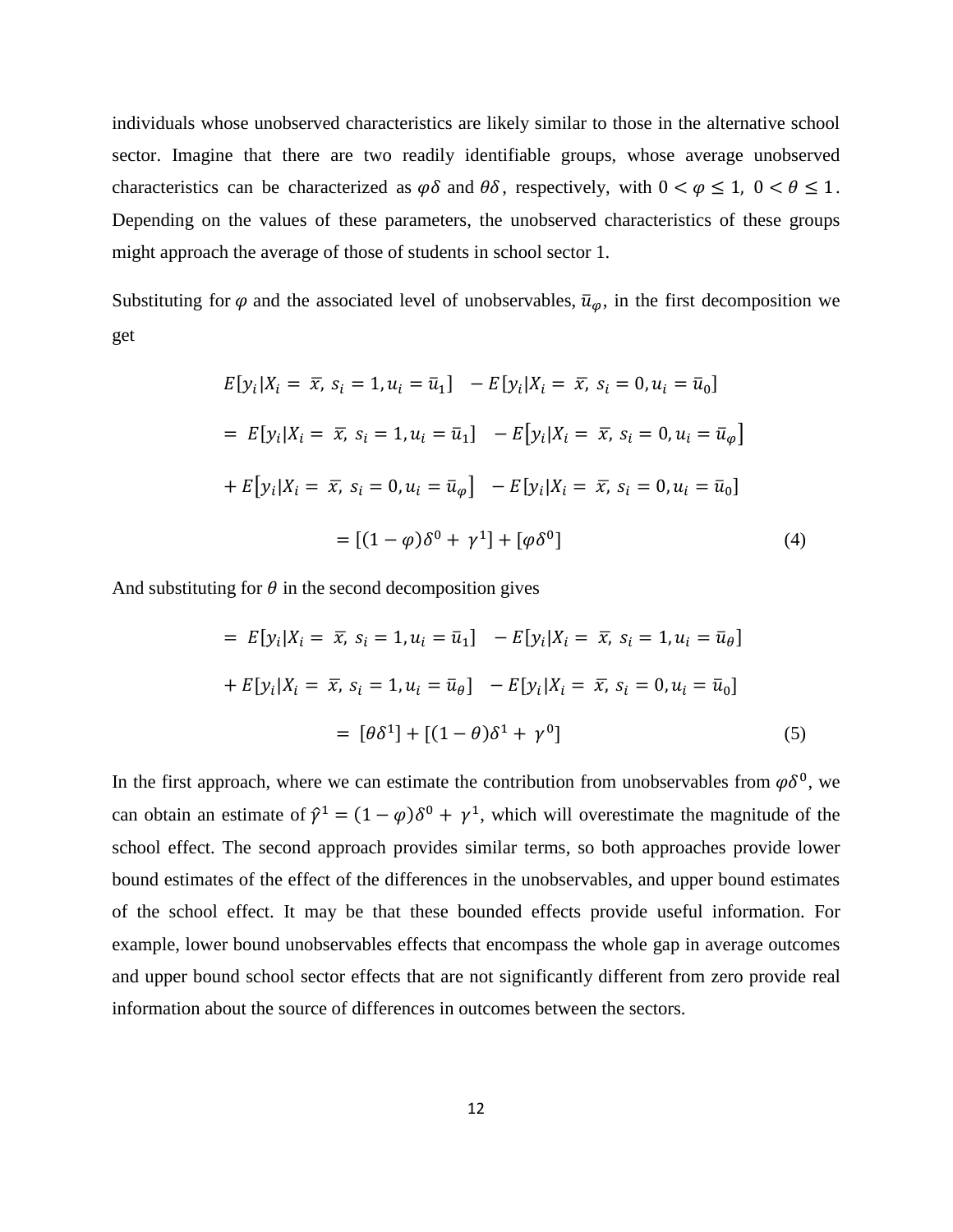The question is, can such groups with unobserved characteristics sufficiently like those of the alternative school sectors be readily identified? In this paper, we use students who move from school sector 0 to 1 after their outcomes are measured as those with unobservables approaching those of the sector 1 students in the first decomposition, and students who move from school sector 1 to 0 as those with unobservables approaching those of the sector 0 students in the second decomposition. We assess empirically whether this seems reasonable below.

### *4.2 Regression methodology used in the paper*

The regression analogue to the framework set out above is to estimate a regression equation of the form

$$
y_i = \alpha_0 + \beta_{GP} I_{GP} + \beta_{PG} I_{PG} + \beta_{PP} I_{PP} + X_i' \pi + \varepsilon_i
$$
\n
$$
\tag{6}
$$

where  $y_i$  is an outcome observed for individual *i* in the middle of high school,  $I_{AB}$  indicates the individual attended an *A*-type school in the middle of high school and a *B*-type school by the time they completed their schooling, the *Xs* reflect a set of observed characteristics,  $\varepsilon_i$  is a random error term and  $\alpha_0$ ,  $\pi$  and the  $\beta_{AB}$  are parameters or parameter vectors. In terms of the schools attended indicators, the subscript *G* indicates the individual attended a government school and *P* a private school.

Estimation of the parameters identified in the last subsection in this regression framework is straightforward. With the group who attend a Government school in the middle of high school and at the end of high school, the parameter  $\hat{\beta}_{PP}$  provides an estimate of the total difference in average outcomes, once observable characteristics have been controlled for (via  $X_i'(\hat{\pi})$ ). The table below shows how the school effect and unobservables effects can be recovered from the regression parameters using each of the two groups of school sector movers.

|                  | Year 9 estimates |               |
|------------------|------------------|---------------|
| Total difference | School effect    | Unobservables |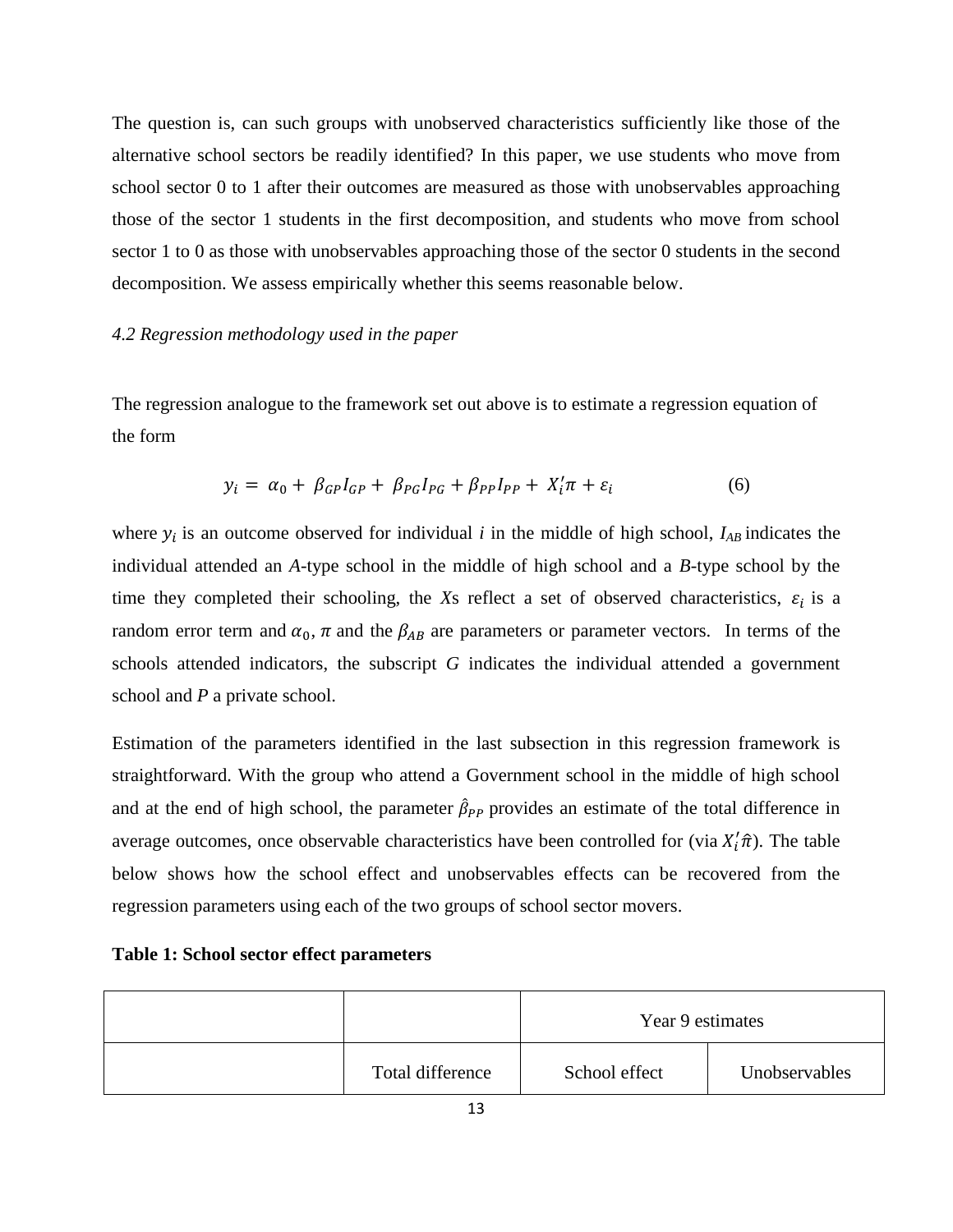| Using private to public movers | (a)<br>$\hat{\beta}_{PP} - \hat{\beta}_{GG} = \hat{\beta}_{PP}$<br>$\delta^1 + \nu^0$ | $\hat{\beta}_{PG} - \hat{\beta}_{GG} = \hat{\beta}_{PG}$<br>$[(1-\theta)\delta^1 + \gamma^0]$ | $\hat{\beta}_{PP} - \hat{\beta}_{PG}$<br>$\lceil \theta \delta^1 \rceil$ |
|--------------------------------|---------------------------------------------------------------------------------------|-----------------------------------------------------------------------------------------------|--------------------------------------------------------------------------|
| Using public to private movers | $\hat{\beta}_{PP}$                                                                    | $\hat{\beta}_{PP} - \hat{\beta}_{GP}$                                                         | $\hat{\beta}_{GP} - \hat{\beta}_{GG} = \hat{\beta}_{GP}$                 |
|                                | $\delta^0 + \nu^1$                                                                    | $[(1 - \varphi)\delta^0 + \gamma^1]$                                                          | $\lceil \varphi \delta^0 \rceil$                                         |

(a) Since the *GG* category is the omitted group in the regression equation,  $\hat{\beta}_{GG} = 0$ .

We also estimate two further types of regression equations. The first reflects the nature of the data available to us. For the first two cohorts, there are restrictions in our use of the achievement variables, described below. Further, we have access to an additional, end of school achievement measure that is used to determine access to university, known at the time as an ENTER score. These ENTER scores were obtained by only a subset of the original grade cohort, yet purport to reflect the individual's achievement rank within the entire cohort. We use the achievement variable from the middle of high school to obtain an analogue rank from that time for individuals who eventually obtained an ENTER score. We use this estimate, combined with their eventual ENTER score to construct a variable that can be used as a longitudinal rank dependent variable to estimate an individual fixed effects estimate of the impact on the achievement rank of individuals of changing school. That is, we estimate an equation of the form

$$
y_{it} = \alpha_0 + \beta_P I_P + X_{it}' \pi + \tau_i + \varepsilon_{it}
$$
\n<sup>(7)</sup>

where  $\tau_i$  is the fixed effect for individual *i*. The parameter of interest is  $\beta_P$ , identified by those individuals who change school from *G* in the first period to *P* in the second.

The other type of equation we estimate is also a fixed effects regression. This time, though, the effects are school effects, subscripted by *k*. We estimate an equation of the form

$$
y_{ik} = \alpha_0 + X'_i \pi_{FE} + \mu_k + \epsilon_{ik} \tag{8}
$$

where  $\mu_k$  is the fixed effect for school  $k$  and  $\epsilon_{ik}$  is the random error for individual *i* within school *k*. This equation is estimated over the same set of middle of high school outcomes as equation (6). The interest in this equation is that it allows us to say something about the types of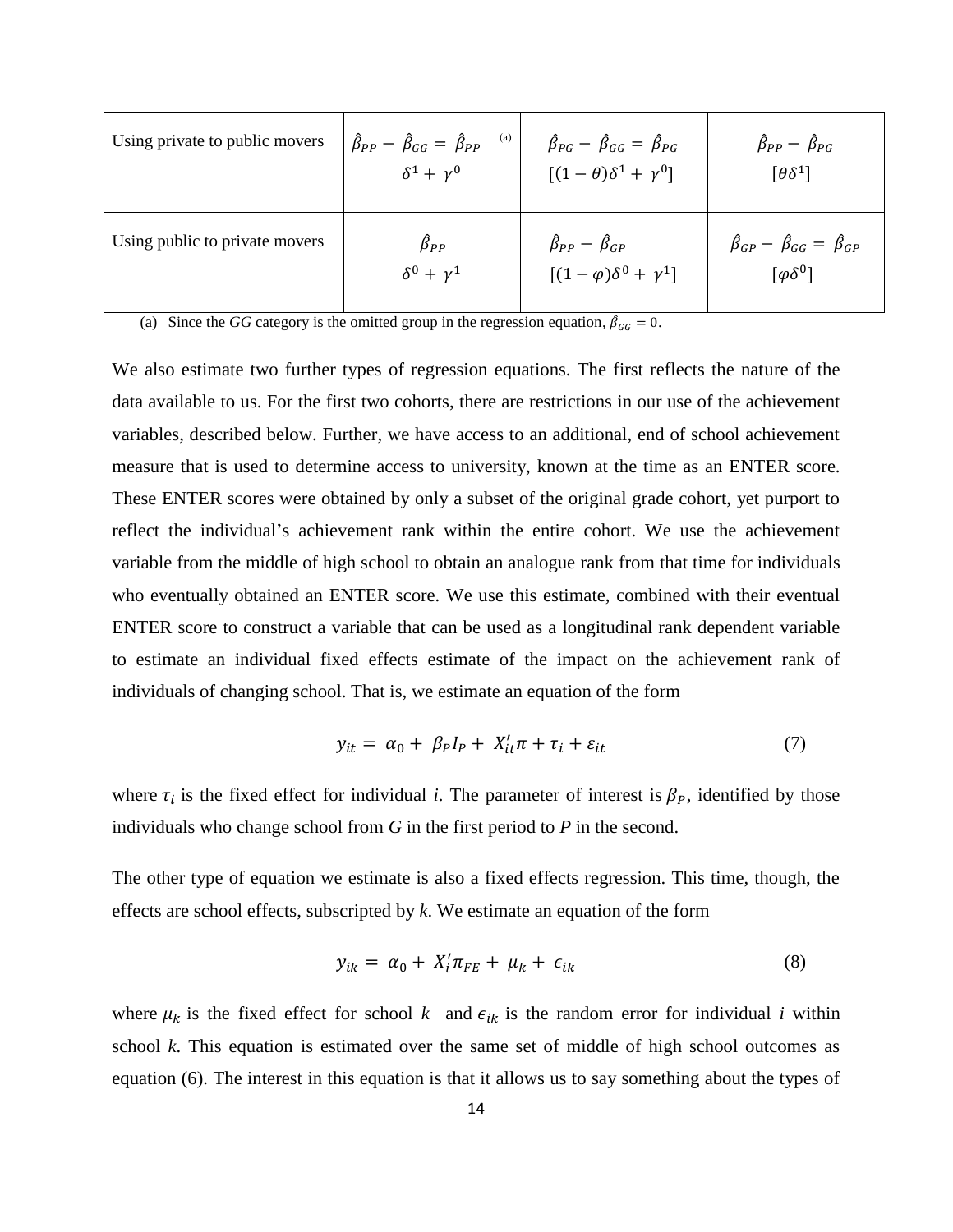schools the movers come from and also something about where in the distribution at their original school these students were. For example, were movers the most or least hardworking, in terms of homework hours, in the schools they originally attended? Were they different from others in their schools in their attitudes to their teachers or their plans for the future? Estimation of statistics like those below allow us to say something about these phenomena

$$
\bar{\mu}_{GP} = \frac{\sum_{i,GP} \mu_k}{n_{GP}}, \qquad \bar{\epsilon}_{i,GP} = \frac{\sum_{i,GP} \epsilon_i}{n_{GP}}
$$

where the first is just the average school effect estimated from the schools of those who change from school type *G* to *P*, estimated over the  $n_{GP}$  who change, while the second statistic is an estimate of the average individual effect of those who change school from *G* to *P*.

### *4.3 Data*

 $\overline{\phantom{a}}$ 

The data used in this study are drawn from the Longitudinal Surveys of Australian Youth (LSAY). This is a national government-funded data collection that follows cohorts of students from the middle of high school through to their mid-twenties. It contains extensive information on students' academic performance, social background, future study plans, occupational ambitions and their attitudes to schooling, as well as the type of school they attend.

Data from three cohorts of students in the middle years of high school are used in our analysis: cohorts of ninth graders in 1995 and 1998 and of fifteen year olds in 2009. These cohorts were all drawn as two-stage cluster samples of Australian school children. In the first stage, schools were randomly selected. In the second stage, intact classes of Year 9 students in the first two cohorts and of all fifteen year olds in the third cohort from those schools were randomly selected. The samples were stratified by school sector (Government, Catholic or Independent private schools). Around 14,000 individuals in just over 300 schools were surveyed initially in each cohort. This represents close to 6 per cent of students in Year 9 (and of fifteen year olds) in Australian schools and 12 per cent of schools with secondary school students. The number of students per school varies between 4 and 156, but averages just over 50. Population means in this paper are estimated with weighted data to account for this stratification.<sup>4</sup> In the first survey year,

<sup>&</sup>lt;sup>4</sup> The weights also attempt to take account of survey attrition for waves after the initial contact.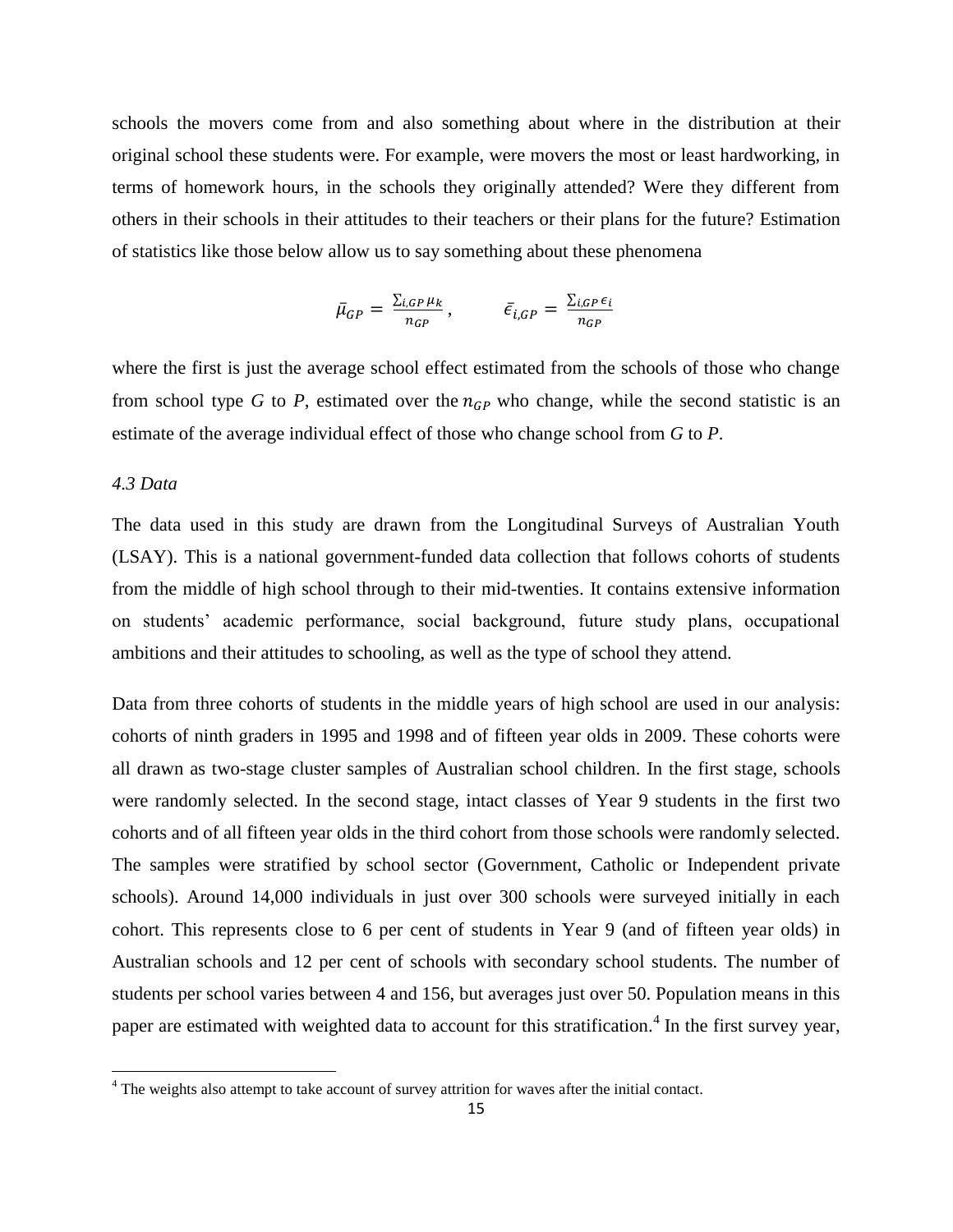when students were in Year 9 (or aged fifteen years), they completed literacy and numeracy tests at their schools, along with a questionnaire to elicit background information.

The Y09 cohort was an age-based cohort, slightly more advanced in terms of their schooling than the two earlier cohorts. Some 17 per cent were in Year 11 or higher when surveyed, with a further 71 per cent in Year 10. In light of our need to identify those changing school and given that Year 10 is a critical transition point, we restrict our analysis of the third cohort to students in Year 10 or below when first surveyed.

There was a significant overlap of items in the literacy and numeracy tests administered to the first two cohorts, so it was possible to develop common scales for these dimensions of school achievement. Rothman  $(2002)$  contains details of the development of these scales.<sup>5</sup> The achievement scale for those cohorts used in this paper is the average of students' literacy and numeracy scores.<sup>6</sup> The individual scales were constructed to have a mean of 50 and standard deviation of 10 and the average scale has a standard deviation of 8.5. The same sets of questions were used to elicit background information from the first two cohorts, which were collected by the same market research company and administered by the same institutions. For the third cohort, the achievement scales are based on the PISA reading, mathematical and scientific literacy scales, which have international means and standard deviations of 500 and 100 in all scales. Similar background information was collected from the PISA 2009 subjects as in the earlier cohorts.

Participants were surveyed in subsequent years by mail and/or telephone questionnaires. In subsequent contact years, subjects were asked whether they had received the relevant certificate from their jurisdiction to indicate they had completed Year 12, whether they had obtained an ENTER/ATAR score and whether they were studying at university. A student is awarded an ENTER/ATAR score if they complete a pre-university entrance program in their final (twelfth) year of schooling. The ENTER/ATAR score is based on their achievement in statewide

 $\overline{\phantom{a}}$ 

 $<sup>5</sup>$  In fact, the scales developed by Rothman (2002) linked school achievement for a series of cohorts over a much</sup> longer time frame, because the earlier instruments also included overlapping items.

<sup>&</sup>lt;sup>6</sup> Where only one of the literacy and numeracy scales is available, it was used as the achievement score. This constituted about 3 per cent of the pooled data from both cohorts.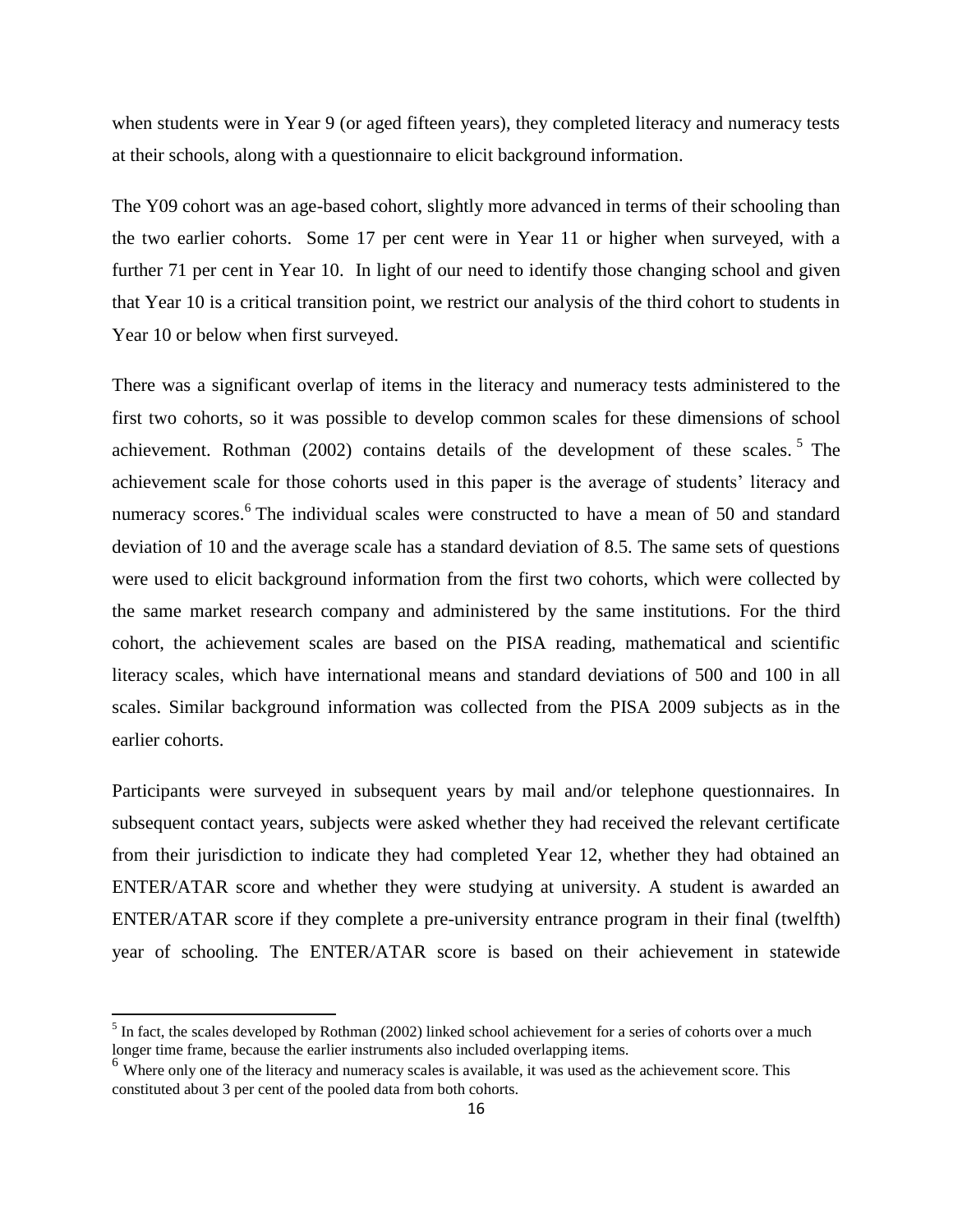examinations and other assessment tasks and reflects the percentile rank of the student's performance within their cohort.<sup>7</sup>

Key background characteristics and some outcome indicators for the three cohorts are shown in Table 2. It indicates that the important features of the first two cohorts are broadly comparable, which is useful for the analysis presented below. The private school enrolment share is much higher in the third cohort, which reflects a long term trend increase in the enrolment share. Other features of the first two cohorts are almost identical– average achievement levels, parental socioeconomic status and student occupational ambitions. The gender and regional distributions in the data differ a little and the outcomes show small increases between cohorts in school completion and ENTER scores, but no change in university participation rates. In general, the data confirm that little changed in Australian education and the characteristics and ambitions of young people between the 1995 and 1998 cohorts of Year 9 students. By contrast, the Y09 cohort looks quite different, with a big change in the private sector enrolment share and the use of a new set of measures for the metropolitan region and occupational SES scale that affects both parents' SES and the measure of the students expectations about future occupations. Consequently, this cohort is studied separately from the other two.

### *4.5 Students who change schools*

 $\overline{\phantom{a}}$ 

Students change schools for a variety of reasons. For some, the school they attended when first surveyed did not have a senior school program, so they were required to change if they wanted to complete Year 12. Others change for reasons somewhat outside their own or their schools control, for example where their family moves house. Others change because they are drawn to new school or pushed out of their old ones. We use data on all such movers, but distinguish them in different places to ensure that the results are not driven by any particular group of movers.

As previously indicated, some individuals attended schools that did not have a Year 11 and 12 program. This is one of the design features of the public school systems in the Australian Capital

 $<sup>7</sup>$  The name given to the university entrance rank score differed between Australian jurisdictions at the time of the</sup> first two cohorts, as did their scales, the requirements for obtaining them and the proportion who undertook Year 12 studies who obtain an entrance rank. An ENTER score is a generic name for these entrance ranks that is calibrated to a common, Australian-wide scale that ranges from 30 to 99.95. A common scale, known as an Australian Tertiary Admissions Rank (ATAR) score, also ranging from 30 to 99.95, was in place by the time of the third cohort.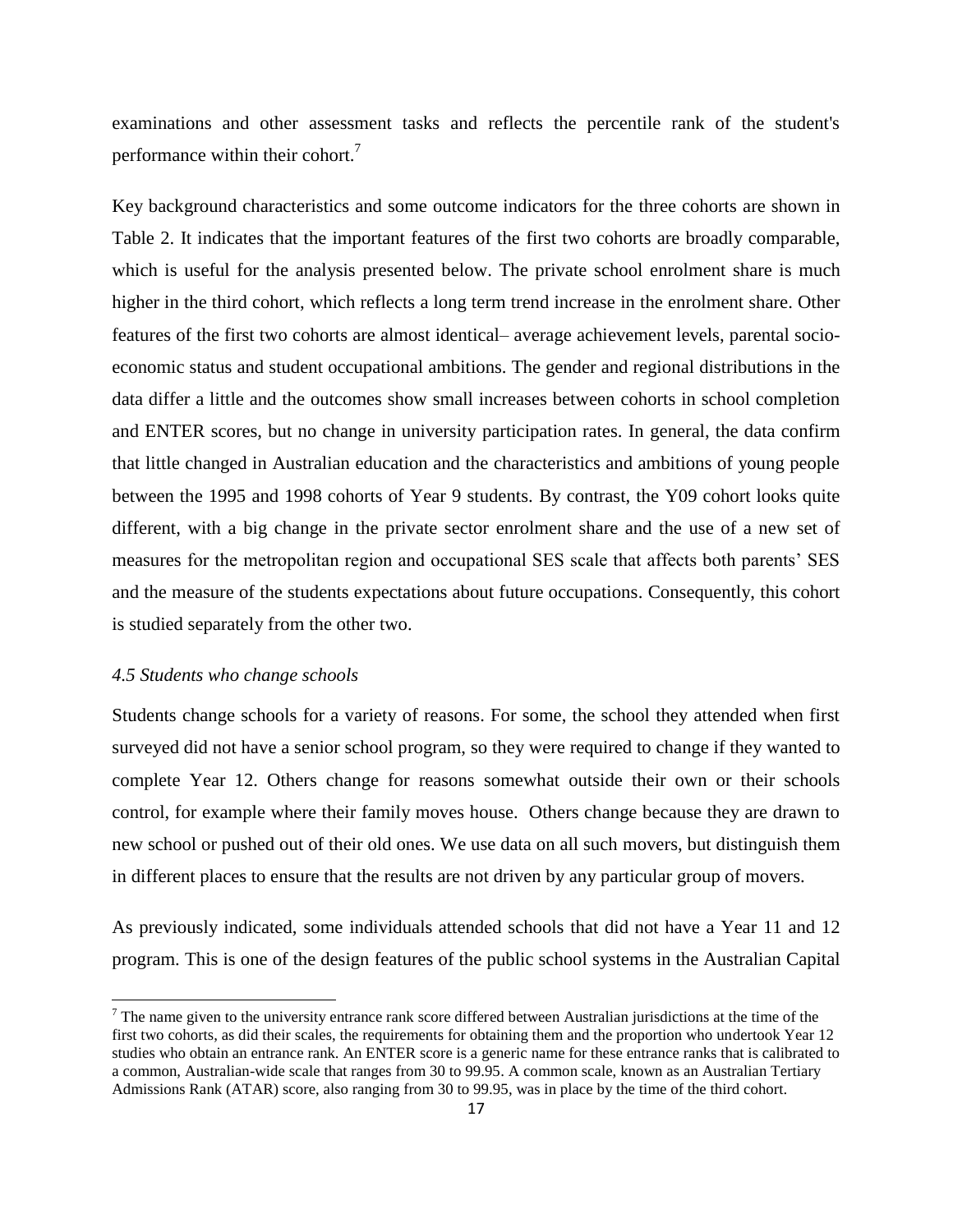Territory (ACT) and the state Tasmania. Such schools also occur in the private sector. There are Catholic schools in the ACT that also end after Year 10, as well as in other jurisdictions. It is much less common for Independent schools not to have a senior (Year 11 and 12) program. Unfortunately, the ACT and Tasmania are relatively less populous jurisdictions within Australia and while they are over-sampled in the data, the relatively small number of observations means that we must pool the data for the two years for our analysis.

In the 1995 and 1998 cohorts of  $9<sup>th</sup>$  graders, 787 and 829 respondents respectively reported when they were in Year 11 that they had changed schools because their Year 9 school did not offer 11<sup>th</sup> and  $12<sup>th</sup>$  grade. At that time, they provided the sector of their new school.

Another set of students leave school because they either move house or for another reason. In the 1995 and 1998 cohorts of  $9<sup>th</sup>$  graders, a total of 1503 respondents reported that they had changed schools despite the fact their Year 9 school offered  $11<sup>th</sup>$  and  $12<sup>th</sup>$  grade. Around 20 per cent moved house, just over 40 per cent indicated they wanted to move to a new school or one with a better choice of subjects, while just over 20 per cent gave negative reasons about their initial school, with most of them indicating they did not like the other students or the school.

The transition matrix between school sectors from Years 9 to 12 for all students (and who had not left school) in the first two cohorts is shown in Table 3. Almost 90 per cent of students who attended a Government school in Year 9 were at a new Government school in year 12, if they were still in school. The proportion remaining in the Catholic school system was similar. Few students whose original school was an Independent one went to a new Independent school, which suggests the actual schools observed to have no program must have been quite unusual. In fact, they were all non-metropolitan schools, which makes them unrepresentative, since almost two-thirds of non-government school students attend metropolitan schools. To a considerable extent, this limits what we can say about the students in those schools and their experiences as being representative of other students in the Independent schools system. The other point of note about the table is that it almost a symmetric matrix – that is, about the same number of students left Government schools for Catholic ones as went in the opposite direction, with similar patterns for all other sector pair flows.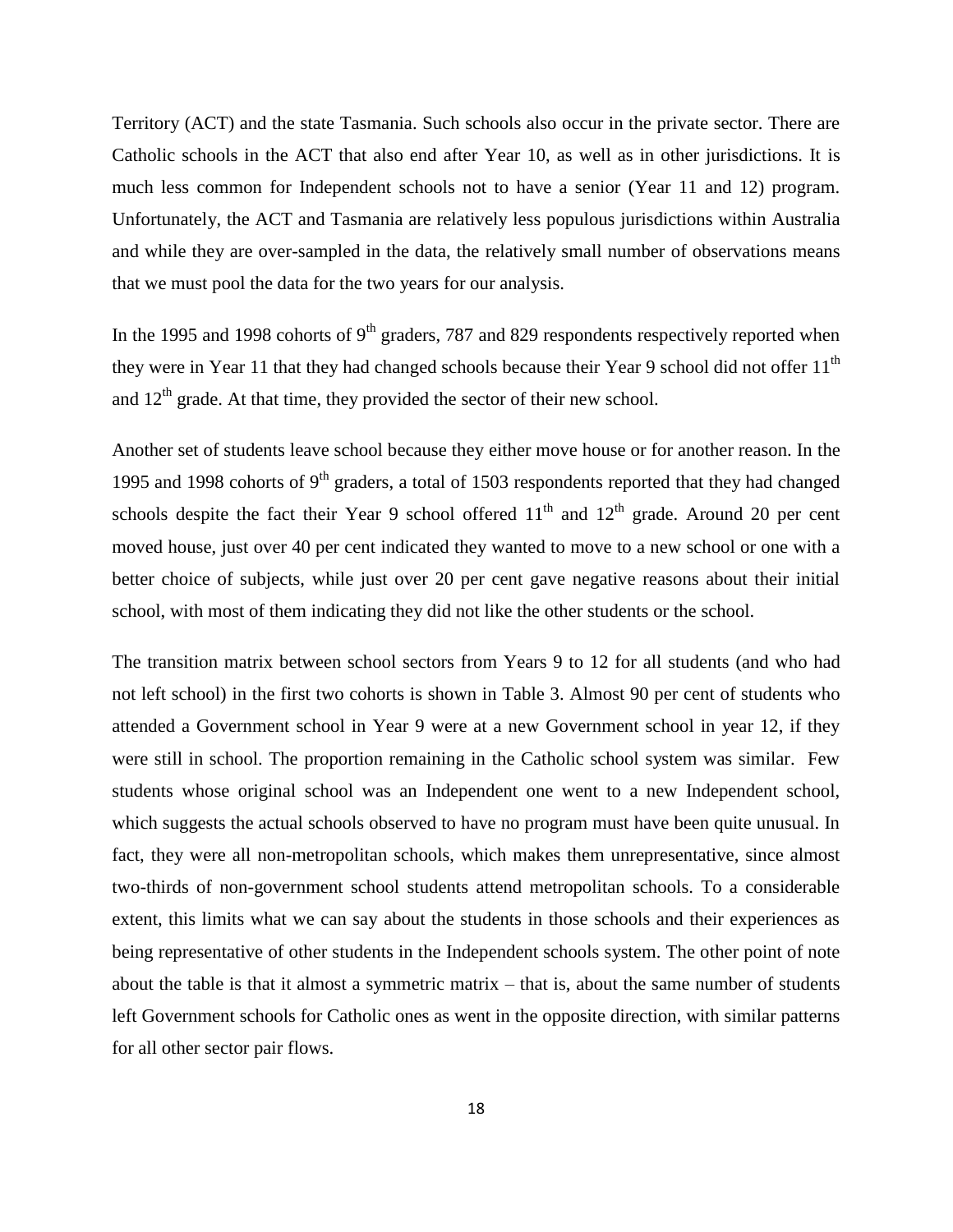The third cohort differs from the first two in a number of important respects. First the students were in a higher grade when initially surveyed, and in some jurisdictions were already in at least Year 11. In the analysis of this cohort, we focus solely on students in Year 10 or lower, to at least observe individuals who crossed this threshold. Second the data collected from the cohort is different. Students were not asked the reason they changed schools, only whether they had done so and the type of school they now attended. Third, many fewer students appear to change school sectors in the third cohort than the earlier ones. It is not clear if this is a real phenomenon or a peculiarity of this sample.

#### *4.4 Characteristics of the students who changed schools*

We now assess how similar the background characteristics of students from the differing school systems are. In Tables 4 and 5 we present the mean values for a key set of demographic variables by school sector for four groups – the group who did not change school; the group who changed school, but stayed in the same sector and the groups moved out of and into the sectors respectively. Table 4 contains the data on the Y95 and Y98 cohorts, while Table 5 presents it for the Y09 cohort.

The tables show a number of well-known features about the characteristics of students from the sectors – students from private schools come from higher socio-economic status (SES) backgrounds – they live in wealthier neighbourhoods, their parents are more educated and work in higher status jobs. More of them are university educated than are the parents of government school students. Students in Independent schools are from higher SES backgrounds than are students in Catholic schools. Previous studies using comparable earlier data have suggested that, in part because their SES is higher, students in private schools also have higher levels of school achievement (Williams and Carpenter 1990).

The movers into and out of the school sectors are different from those who do not move. Those who move in or out of the Government sector are from higher SES backgrounds than those always in that sector, while the reverse is true for movers into or out of the Independent sector they are from lower SES backgrounds than those always in Independent schools. These phenomena were evident in both the Y95 andY98 cohorts, as well as the Y09 cohort. By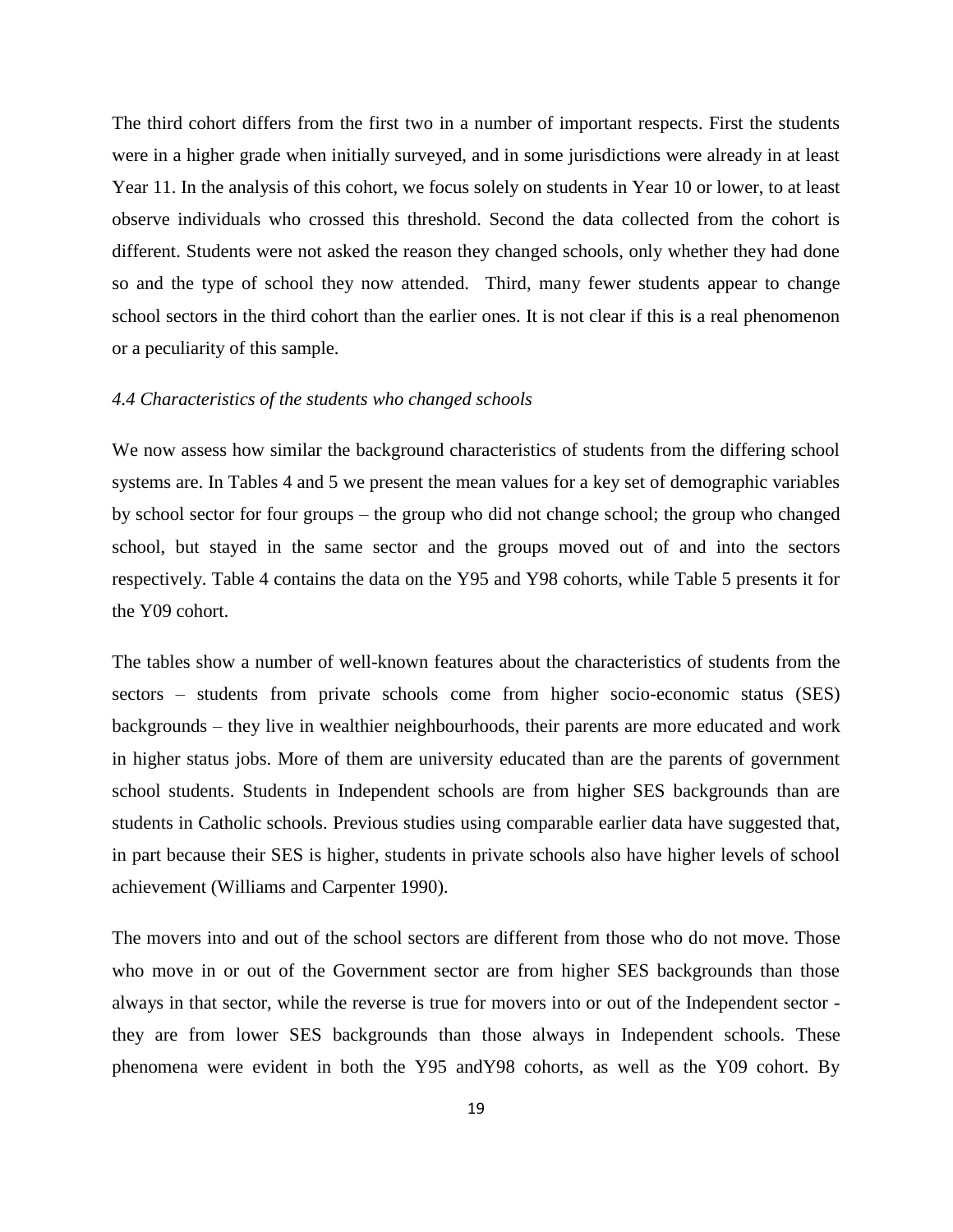contrast, the movers into or out of the Catholic sector look little different in terms of observable characteristics to those always there.

### **5. Findings**

In discussing the results we focus first on what we can learn about the apparent unobservables of students who changed school. We do this by looking at the results from estimation of the fixed school effects regression of outcomes based on equation (8). We then use these same regression results to try to say something about the types of schools students tend to leave. Third, we review the results that tell us about the magnitude of school sector effects on student plans, behaviours and attitudes, before considering the results on the impact of school sectors on student achievement.

### *5.1 The unobservables of those who change school*

Tables 6 and 7 allow us to look further at the issue of who changes school, beyond the differences in the observable characteristics of individuals described in the last section. These tables contain the average individual effect,  $\hat{\epsilon}_{ik}$ , from the fixed effects regression of equation (8). The averages are calculated from each individual in each group of mid- and late high school sector groups. That is, the average is calculated based on each individual value  $\hat{\epsilon}_{ik}$  over all individuals in any specific group, such as those who moved from Government to Independent schools - the *GI* group. Table 6 contains the estimate for each school sector combination for each outcome variable for the Y95 and Y98 cohorts. Table 7 contains the estimate for each school sector combination for the outcome variables for the Y09 cohort.

For each individual, their estimated residual shows how far away from the average or expected value for the specific outcome they were within their school, given their set of individual characteristics. Those with positive values, were above the expected value, given their characteristics, within their school, while those with negative values were below their expected value. Since most students do not change school sectors, the values in the *GG*, *CC* and *II* columns of the tables, which show the average values for those groups, are approximately zero. The patterns in the other columns are quite different.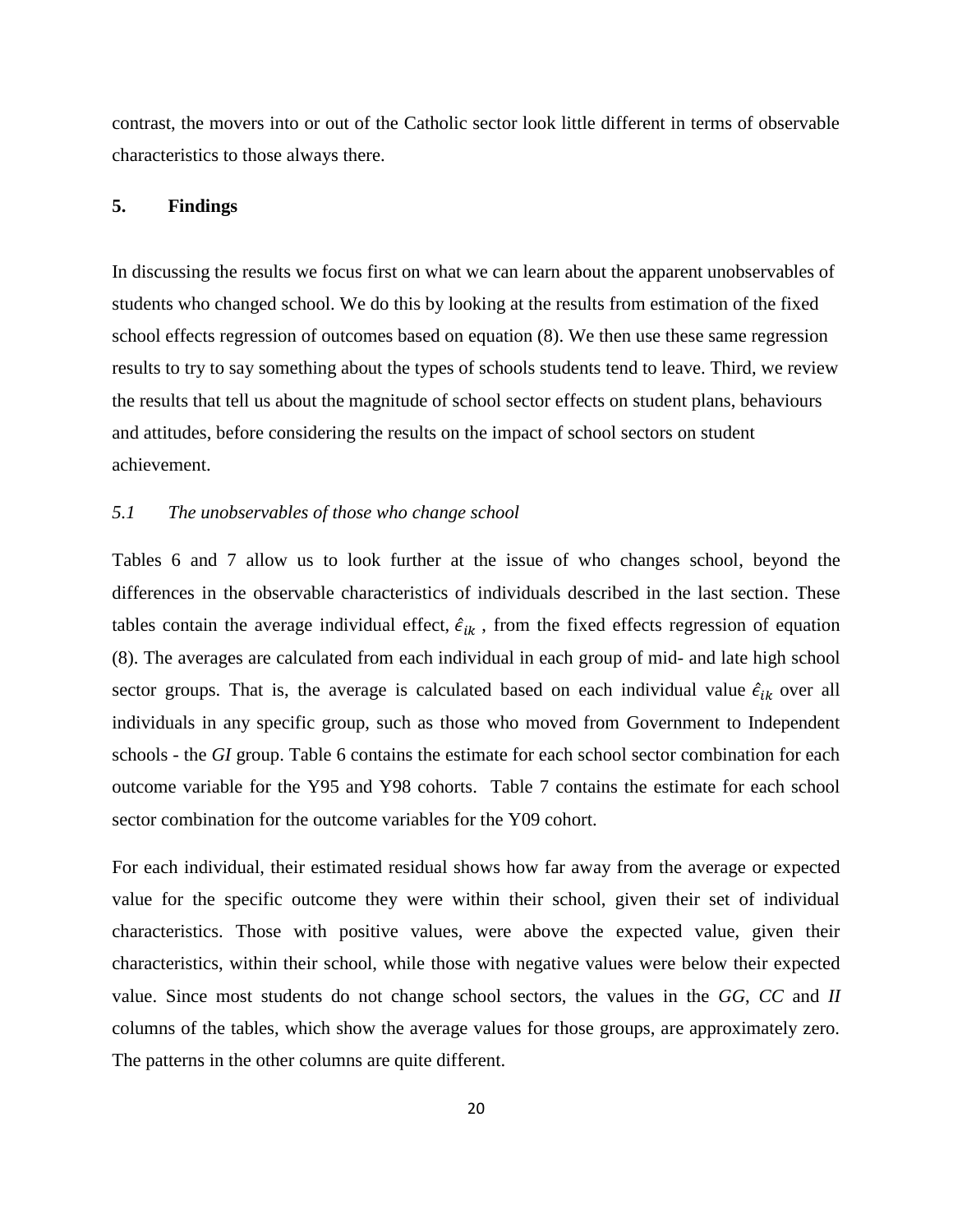In Table 6, the *GI* column typically contains 'positive' values, in that they show that students who moved from Government schools to Independent schools in Y95 and Y98 had above average rates of indicating they planned to complete Year 12, attend university, had high occupational ambitions and better attitudes towards homework, even when they attended public schools. They had positive views of their teachers, but not of their school in general or the other students. By contrast, the averages in the *IG* column show a uniformly negative pattern, so the students who moved from Independent to Government schools were below average in their views and attitudes in the school they left. The group who moved from Catholic to Government schools were similar. The patterns for other moves are less consistent.<sup>8</sup>

The averages in Table 7 for Y09 show some different patterns to those of Table 6 for Y95 and Y98. The *CI* group remain ambitious in terms of their future plans, but appear far less satisfied with their current schools, with many negative values on the life at school variables. They appear to be higher achievers than their peers. The *IC* group and *CG* groups again show negative patterns, so those students who moved from Independent and Catholic to Government schools were below average or expected in their views, attitudes and achievement in the school they left. Further, in this case the *GC*, *CI* and *IC* groups also tended to have relatively negative views of their schools and were lower achievers, relative to their peers. Unlike the picture from the Y95 and Y98 cohorts, leavers appear to have more negative views about their current schools, and most movers were below average achievers. In general, this suggests that the two earlier cohorts might provide a better case for considering the unobservables of movers to approach those of the sectors they move into than the last cohort, since many of the movers seem to have negative reasons for leaving the schools they leave.

### *5.2 What types of schools did the movers leave?*

 $\overline{a}$ 

We turn now to the types of schools movers left and ask whether they were above or below average for their sector in terms of the various outcome variables. Tables 8 and 9 present the average school fixed effects from the same regressions as the individual effects presented in the preceding tables. These are not centred on zero, but on the average for the sector as a whole for

<sup>8</sup> While not shown, the patterns in terms of achievement were similar to those for other characteristics – the *GI* movers were high achievers relative to their peers, the *IG* and *CG* movers were low achievers relative to their peers.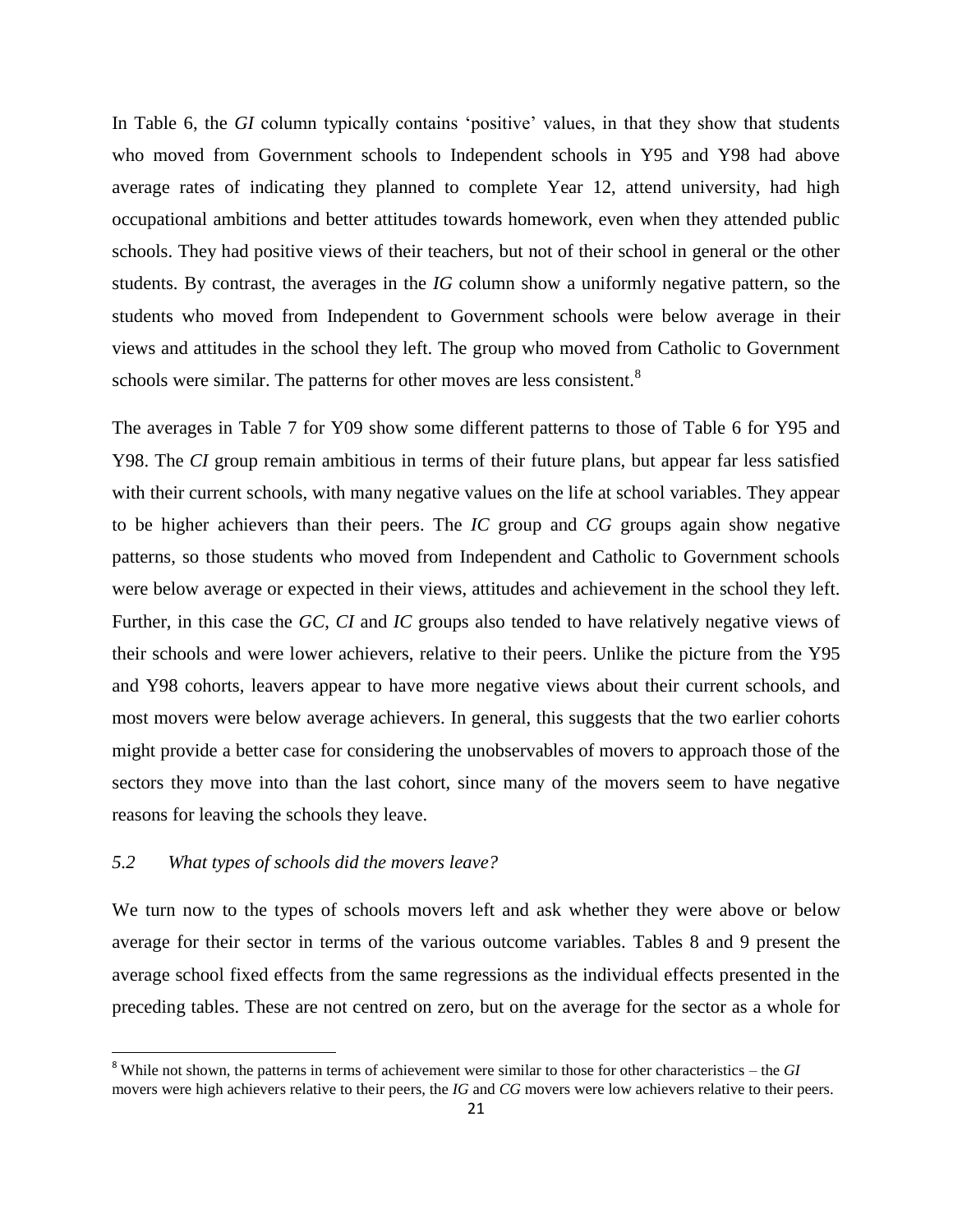each outcome measure. The value for each group in the tables, such as the *GI* group, is the average across all individuals in that group of the estimated fixed effects,  $\hat{\mu}_k$ , for the schools they attended. The estimated averages allow us to say whether movers came from above or below average schools for their sector. Table 8 contains the estimate for each school sector combination for each outcome variable for the Y95 and Y98 cohorts and Table 9 those for the Y09 cohort.

Once more, the patterns seem somewhat different between the two earlier cohorts and the last one. For the Y95 and Y98 cohorts, the *GI* group for example, tended to come from above average schools for their sector in terms of Year 12 completion, plans to attend university, student occupational ambitions, homework attitudes and hours, among other outcomes. *GC* movers also tended to come from above average schools on many measures. Movers from schools in the other sectors tended to come from slightly below average schools, compared to others in their sectors.

In contrast, *GI* movers in the Y09 cohort tended to come from below average government schools on most outcomes, including on disciplinary climate and student achievement. *GC* group movers came from slightly above average schools on most outcome measures. Once more, movers from schools in the other sectors tended to come from slightly below average schools, compared to others in their sectors, most notably in terms of achievement.

### *5.3 Estimated school sector effects on student plans, behaviours and attitudes*

Table 10 and 11 contain the estimated school sector parameters from regression equations of the Year 9 outcomes for the Y95 and Y98 cohorts combined and for the Y03 cohort, respectively. The estimates are based on equations where only the mid-high school sectors are included in the equation and are presented with and without additional regressors. The reason for including the estimates without additional regressors is just to show the difference in means and to provide a simple test of the difference of the averages of those in Catholic and Independent schools from those in Government schools. In almost all cases, the parameters in both the with- and without regressors indicate the significant differences for the Catholic and Independent school averages from the Government school averages. The differences are generally larger in Independent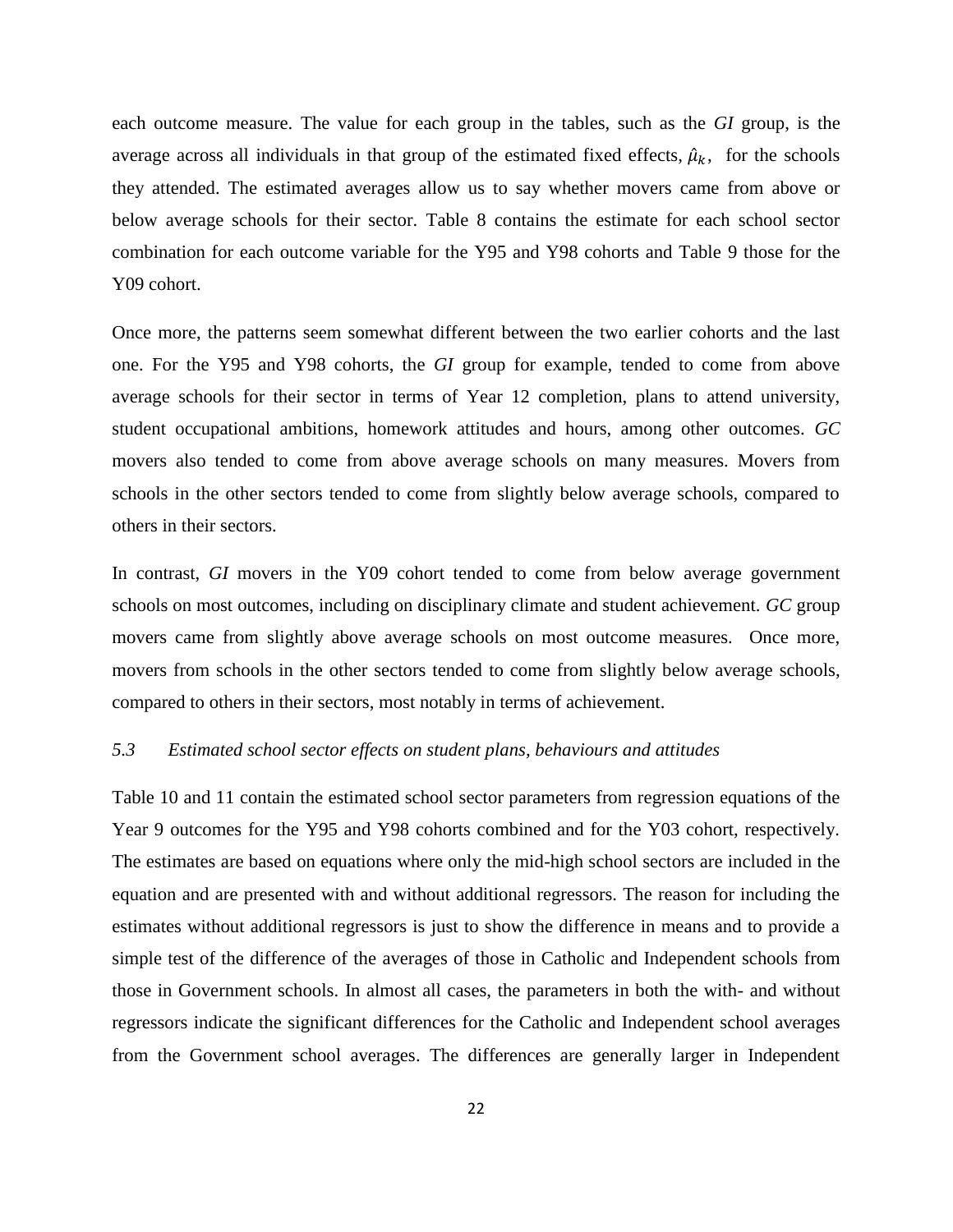schools, while taking account of observed differences in the student body typically results in estimated differences that are around two-thirds those of the raw differences.

As a way of introducing the results and summarising key features of the, Tables 12, 13 and 14 contain some indicative results for two outcome variables for the three cohorts. Tables 12 and 13 contain the estimates on whether individuals indicated during the middle of high school that they planned to attend university for the three cohorts. The results for Y95 and Y98 are presented together in Table 12, while those for Y09 are shown separately in Table 13. The first panel shows the proportion of individuals in each mid- and later high school sector combination who indicated they planned to attend university. For example, the first item in Table 12 indicates that 53.9 per cent of the group who attended Government schools in both Years 9 and 12 (the *GG* group) in the Y95 and Y98 cohorts indicated they planned to go to university. By way of contrast, 72.4 per cent of those attended an Independent school in both Years 9 and 12 (the *II* group) indicated they planned to go to university. The middle panel shows the differences in standard deviation units from the group who attended Government schools in both Years 9 and 12. Hence, the gap between the *II* and *GG* groups was in excess of half of a standard deviation. But note that even without taking account of differences in the observed characteristics of those who attended different school sectors, the gap between the group who moved from Government to Independent schools (the *GI* group) was also almost half a standard deviation. The lower panel shows the estimated parameters on the group indicator variables once the characteristics of individuals have been taken into account. Now, the parameter on the *GI* group exceeds that of the *II* group, though the difference in the two parameters is not statistically significant. These results are consistent with the estimated gap between the Government and Independent sector on this measure being entirely due to the differences in the unobservables between the two groups in the Y95 and Y98 cohorts. From Table 13, the pattern between the *GG*, *GI* and *II* groups is broadly similar. It appears that much of the estimated gap between the Government and Independent sector plans in Y09 was also due to the differences in the unobservables between the two groups. Table 14 shows the same pattern of results for reading literacy in the Y09 cohort. Specifically, the parameter on the *GI* indicator was 0.241, compared to the *II* estimate of 0.308, so much of the estimated gap between the Government and Independent sectors in reading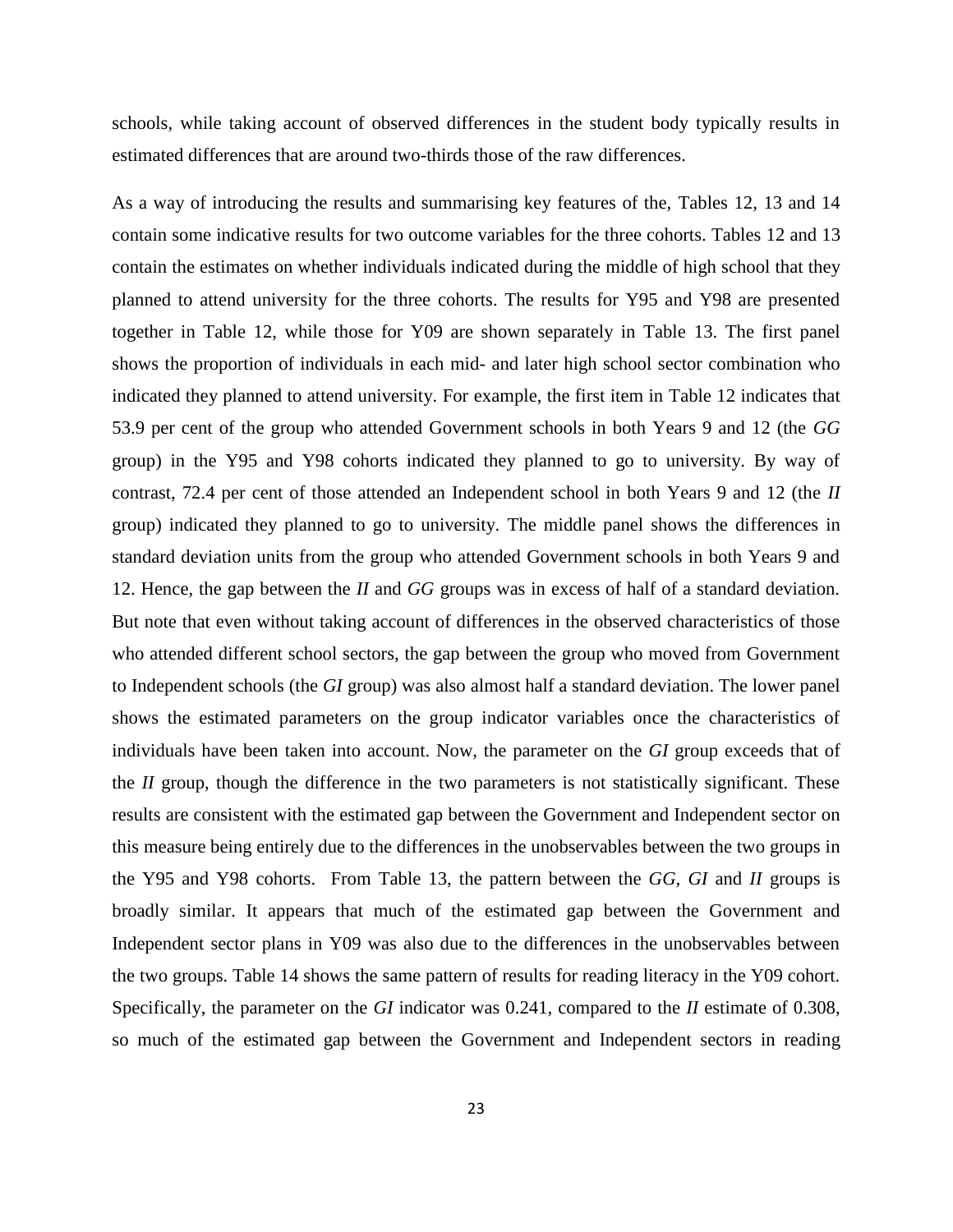literacy in Y09 could again be accounted for by differences in the unobservables between the two groups.

This pattern is repeated consistently across the other outcome variables for the Y95 and Y98 cohorts, but perhaps a bit less so for the Y09 cohort, where as we have already discussed, the group of GI movers seem somewhat different from the earlier cohorts in terms of their unobservables and the types of schools they came from.

Tables 15 and 16 present the estimated parameters on the mid- and late high school sector group indicators from the regressions specified in equation (6). Table 15 contains the estimates for each school sector combination for each outcome variable for the Y95 and Y98 cohorts and Table 16 those for the Y09 cohort. The results in Table 15 are only for the student plans, attitudes and behaviours, not their achievement. The achievement estimates for the Y09 cohort are discussed in more detail in the next subsection.

Looking down the *GI* and *II* columns in Table 15, it is clear that the estimated parameters in the *GI* column lie in the same direction as the *II* column parameters, and often are not much different in terms of magnitude. Sometimes, they are slightly larger than the *II* parameters (such as the plan to attend university variable and SES of occupation at 30). In general, the results support the earlier statements that much of the estimated gap between the Government and Independent sector outcomes for the Y95 and Y98 cohorts could be accounted for by differences in the unobservables between the two groups. It is much less straightforward to make the same statement for other groups of movers, since the estimated parameters often lie in a different direction from the *GG* group than the *II* and *CC* parameters (for example, the *CG* and *IG* homework attitudes parameters).

In Table 16, the *GI* group results are more mixed than was the case for the Y95 and Y98 cohorts. Some lie in the same direction as the *II* parameters, but many do not, including those on the disciplinary climate, student teacher relations in the school and general attitudes to school. As already noted previously, it seems the movers in the last cohort were different in important respects compared to the earlier ones, being more negative about their schools than other students at the same schools, for example, leading us to prefer the results for the Y95 and Y98 cohorts.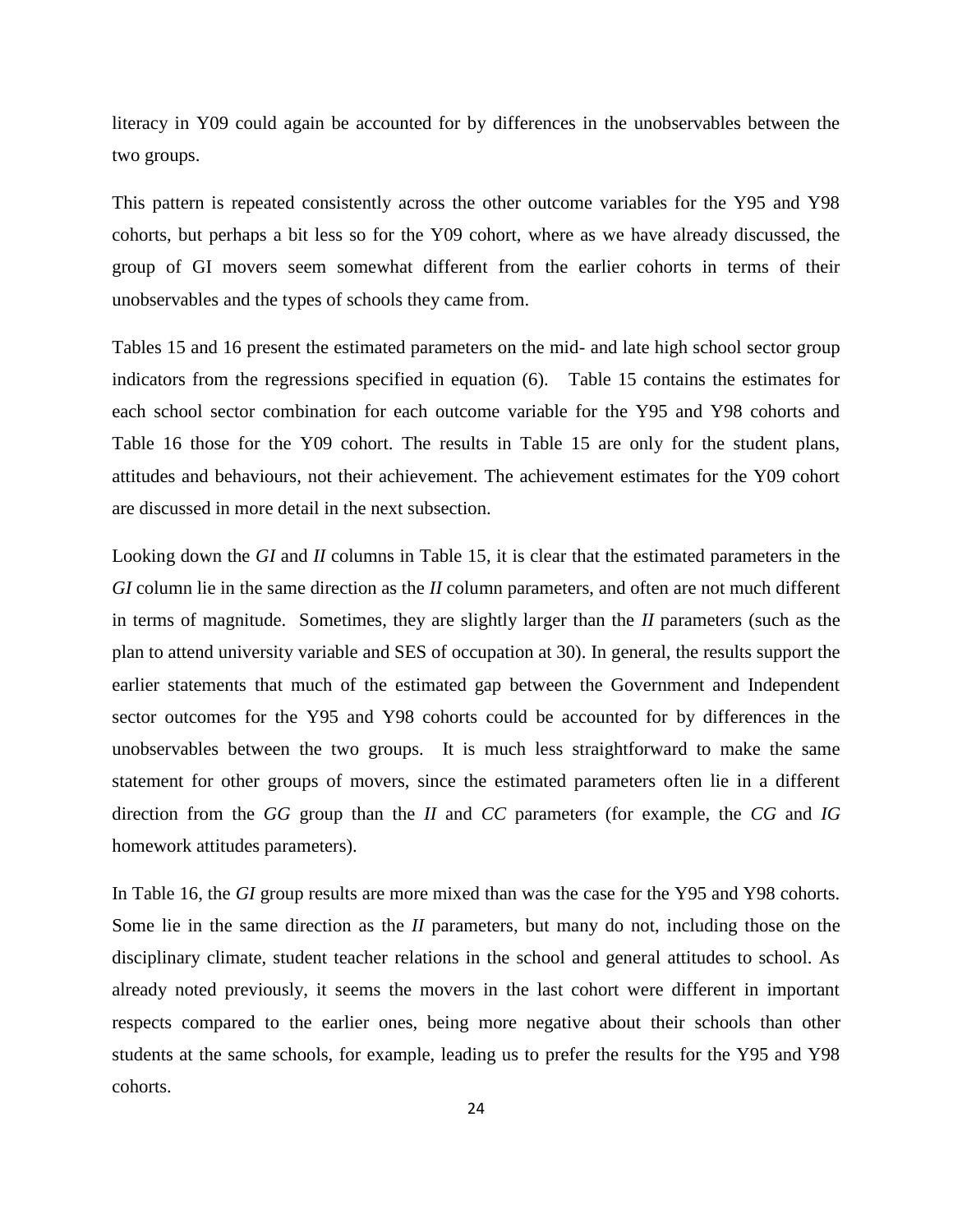Tables 17 and 18 present the outcomes of tests of significance of the differences between the parameters on the various mid- and late high school sector group indicators estimated from equation (6). Essentially, these are tests of whether the parameters from the various mover groups can explain the estimated gaps in outcomes between those who never changed sector. In the first two columns, the *GC* group of movers is used to see if it can explain the gap between the *GG* and *CC* groups. The next two columns use the *CG* group to explain this gap. The next two columns use the *GI* group of movers to explain the gap between the *GG* and *II* groups, while the last two columns use the *IG* group. Two tests are undertaken: that the unobservabes effect is equal to zero; and that the school sector effect is zero. The p-values of those tests are shown in the tables. Where the estimated parameter for a specific mover group was not in the same direction as that of the relevant *II* or *CC* parameter in the earlier tables, the test results are suppressed since tests of whether all or none of the gap are explained by the parameter for the mover group are irrelevant. Table 17 contains the estimates for each school sector combination for each outcome variable for the Y95 and Y98 cohorts and Table 18 those for the Y09 cohort.

Four things are evident from the tables. First, the hypothesis that the unobservables effect is zero is rejected more often than that the school sector effect is zero – so unobservables do contribute considerably to the gap in outcomes between the sectors. Second, the *GI* group tends to be the one with the effects heading in the same direction as the main sector effect most often. Third, neither the *CG* nor *GC* groups tend to be very useful in explaining the gap in outcomes between the *CC* and *GG* groups. Finally, in the Y09 results, the parameters of the groups of movers less often lie between the sector effects of the stayers, so there are more blank cells in Table 18 than Table 17.

### *5.4 Estimated school sector effects on student achievement*

The results for student achievement in the middle of high school appear in tables already discussed. The regression parameters for Y09 appear in Table 16 and the *p-values* for the tests that unobservables or the school effects explain none of the gap in Table 18. The results either have been largely discussed already or are like those already discussed. Only the achievement parameters of the *GI* group lie between *GG* and *II* groups. The tests do not particularly support unobservables or school effects as largely making up the observed differences between the two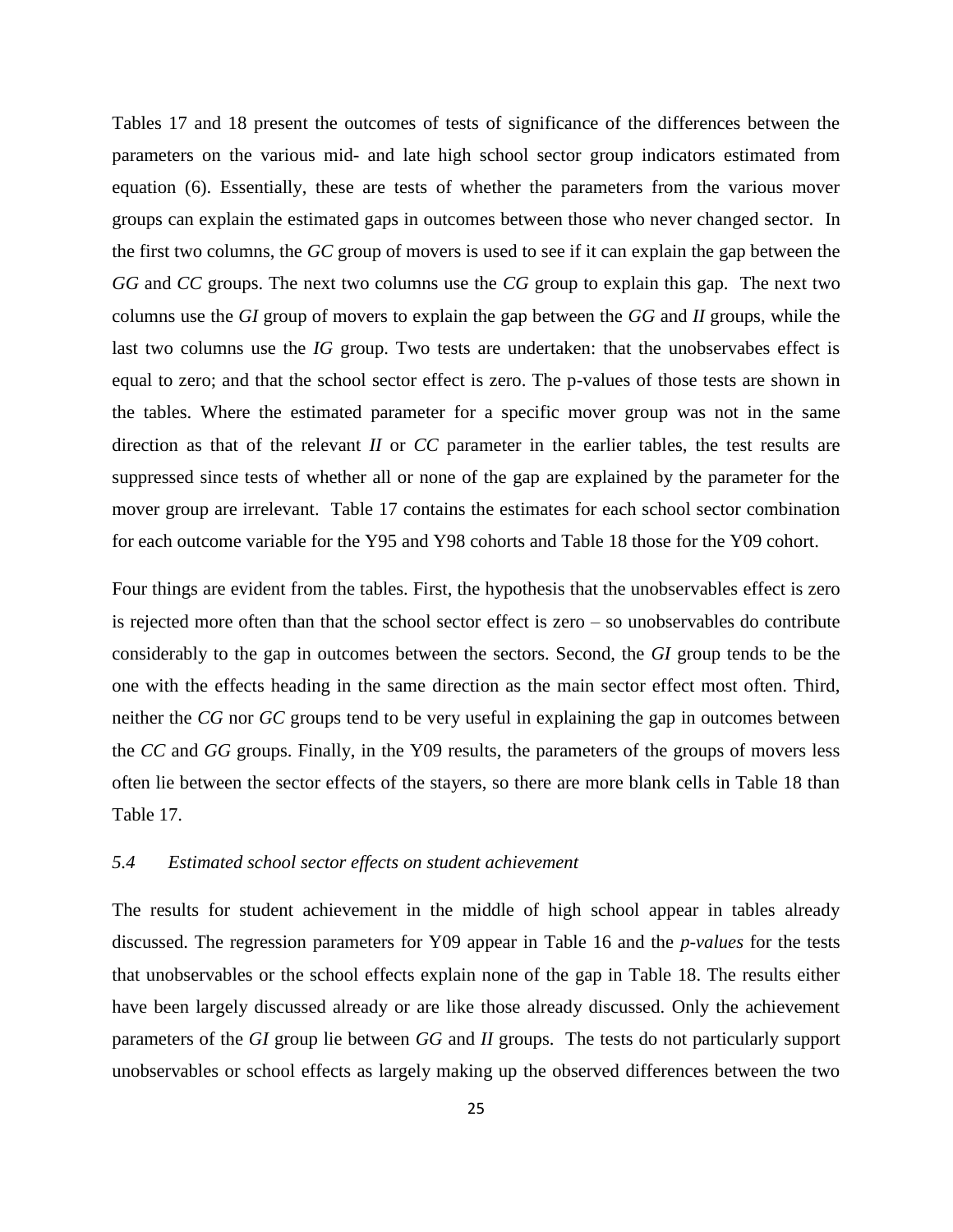groups, instead suggesting that both phenomena contribute to the observed differences for the Y09 cohort. While the results for the Y95 and Y98 cohorts are not presented, the *GI* mover group parameters for literacy, numeracy and their average were commonly quite close to those of the *II* group, indicating unobservables made a major contribution to the gap in achievement in that case.

The final regression equation discussed provides somewhat stronger evidence of school sector effects. It is the fixed effects regression of university rank ENTER scores from equation (7) for the Y95 and Y98 cohorts. In that equation, the private school effects are identified by those individuals who change school sector, so including the groups *GI* and *IG* for the Independent school effect, and so on. If the unobserved characteristics of high school students are unchanging over time, the parameter on the school effect measures a reliable sector effect. In this case, only the parameter on Independent schools was significantly different from zero. Its magnitude was around 0.2 of a standard deviation, indicative of a sector effect of around 3 ENTER points. That private schools influence ENTER scores is consistent with Australian evidence that ex public school students outperform ex private school students, conditional on their ENTER scores, in Australian universities (Dobson and Skuja 2005, Win and Miller 2005, Birch and Miller 2006).

#### **6. Conclusions**

This paper aims to distinguish the contributions of differences in the unobserved characteristics of students who attend different types of schools and school sector effects to the gaps observed in student outcomes between public and private school sectors in Australia. It uses longitudinal data and an identification strategy that assumes movers have similar average unobservables to those already in the sector they join to estimate the contribution of unobservables to the gaps in outcomes. From the data, it is evident that the assumption works better for the group who moved from Government to Independent schools in the first two data cohorts studied than for other groups, or for the *GI* group in the last cohort. The results are consistent with unobservables making a considerable contribution to the gaps in average outcomes in the middle of secondary school between students in Independent and Government to schools. These outcomes include student achievement and a range of student plans, behaviours and attitudes. School sector effects,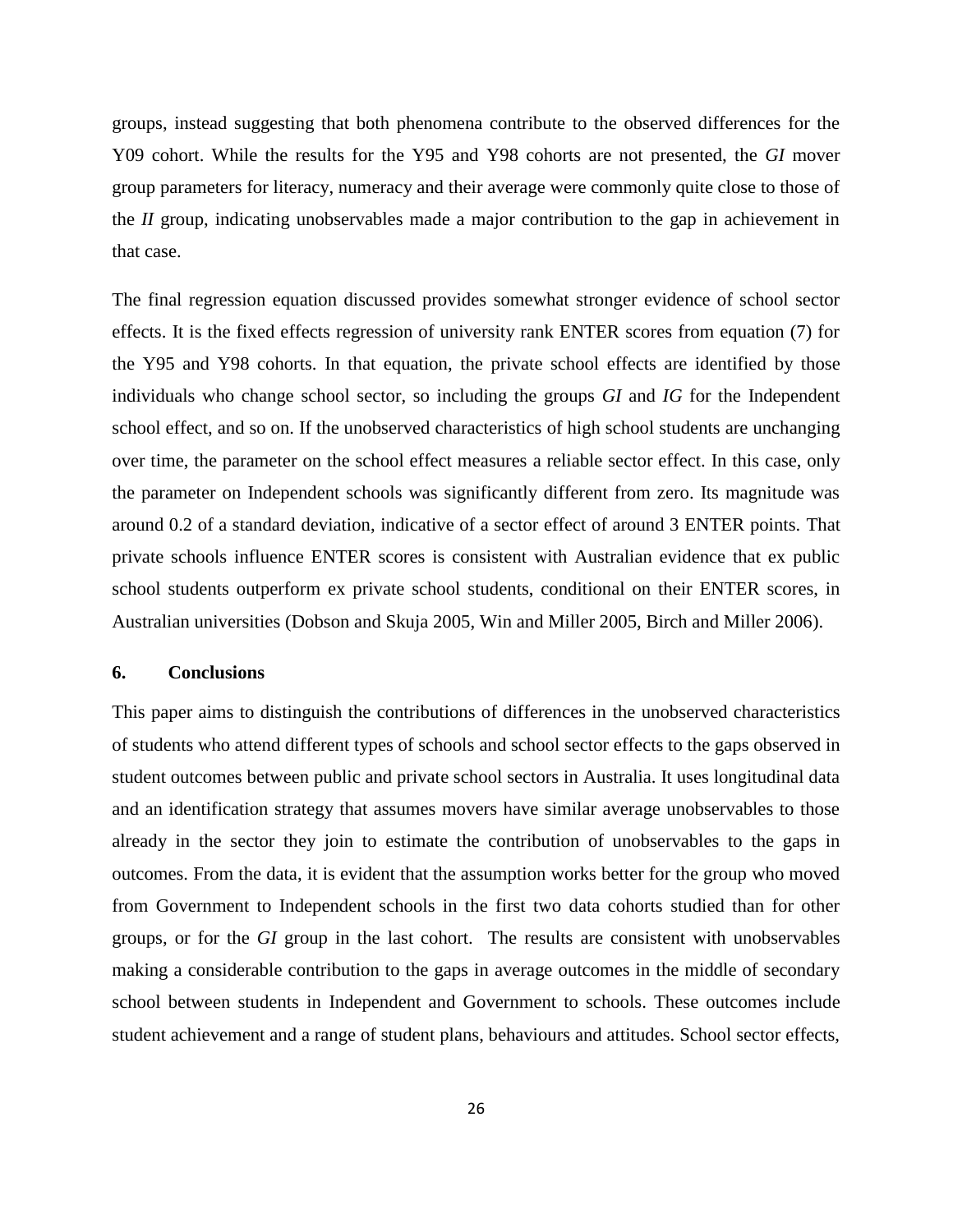then seem much smaller than they would appear to be, given the differences in average outcomes between the sectors.

In one important dimension, however, there is evidence of school sector effects. These lie in the end of school ENTER rank scores used to allocate university places between students in Australia. Since these ENTER ranks determine which university students attend and how desirable or prestigious the course they get into is, along with the factors that flow from university study such as increased lifetime incomes, this is a very important effect. Even if the sector effects on other outcomes are negligible, a positive ENTER score effect may well be enough for parents to view the money they pay in school fees to be well spent.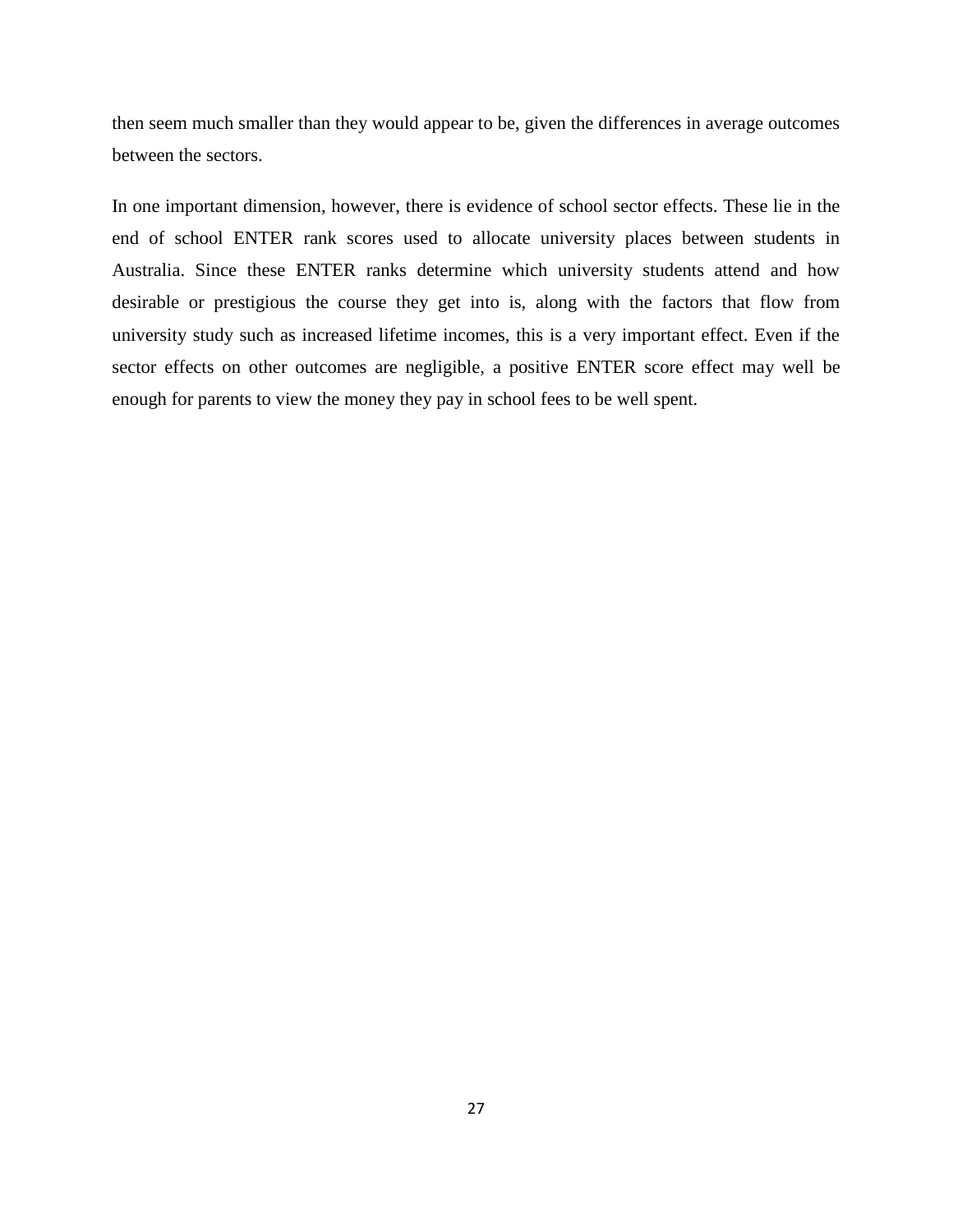#### *References*

- Altonji, J. G., Elder, T. E., & Taber, C. R., (2005) "Selection on Observed & Unobserved Variables: Assessing the Effectiveness of Catholic Schools"*, Journal of Political Economy*, 113(1): 151-184.
- Angrist, J. D., Dynarski, S. M., Kane, T. J., Pathak, P. A., and Walters, C. R. (2010), 'Inputs and Impacts in Charter Schools: KIPP Lynn' *American Economic Review,* 100 (2), 239-243
- Beavis, A. (2004), 'Why parents choose Private or Public schools', *Australian Council for Education Research Research Developments,* 12 , 2 – 4.
- Berends, M., Springer, M. G., Ballou, D., and Walberg, H. J. (2009) *Handbook of Research on school choice*, Taylor and Francis.
- Berry Cullen, J., Jacob, B., & Levitt, S. (2003). The effect of school choice on student outcomes: evidence from randomized lotteries. *National Bureau of Economic Research Working Paper No. 10113.*Cambridge, MA: National Bureau of Economic Research.
- Birch, E. and Miller, P. (2006), 'Student Outcomes at University in Australia: A Quantile Regression Approach', Australian Economic Papers, 45: 1–17.
- Bifulco, R., Ladd, H.F. and Ross, S. (2008) *Public School Choice and Integration: Evidence from Durham, North Carolina.* Center for Policy Research Working Paper 109. Fall.
- Cardak, B. and Ryan, C. (2009), "Participation in Higher Education in Australia: Equity and Access: Are Equity-based Scholarships an Answer?' *Economic Record*, 85(271) 433- 448.
- Cohen-Zada, D. (2009). An alternative instrument for private school competition. Economics of Education Review, 28 (1), 29–37.
- Cohen-Zada, D., & Elder, T. (2009). Historical religious concentrations and the effects of Catholic schooling. Journal of Urban Economics, 66 (1), 65–74.
- Coleman, J.S., Hoffer, T., & Kilgore, S. (1982). *High School Achievement.* New York: Basic Books.
- Conley, T.G., Hansen, C.B. and Rossi, P.E. (2012), 'Plausibly exogenous', *Review of Economics and Statistics*, 94(1), 260-272
- Department of Education Science and Technology, (2007), *Parents' attitudes to schooling*, Canberra: Department of Education Science and Technology.
- Dobson, I. and Skuja, E. (2005) Secondary Schooling, Tertiary Entrance Ranks and University Performance. People and Place, 13: 53–62.
- Evans, W.N. & Schwab, R.M. (1995). Finishing high school and starting college: do Catholic schools make a difference? *Quarterly Journal of Economics, 110(4)*: 941-974.
- Figlio, D. (2009) "Voucher Outcomes" in Berends, Mark, Springer, Matthew G., Ballou, Dale, and Walberg, Herbert J. (2009) *Handbook of Research on school choice*, Taylor and Francis. Chapter 19: 321-337
- Fiske, E. & Ladd, H. (2000). *When Schools compete: a cautionary tale.* Washington D.C: Brookings Institution.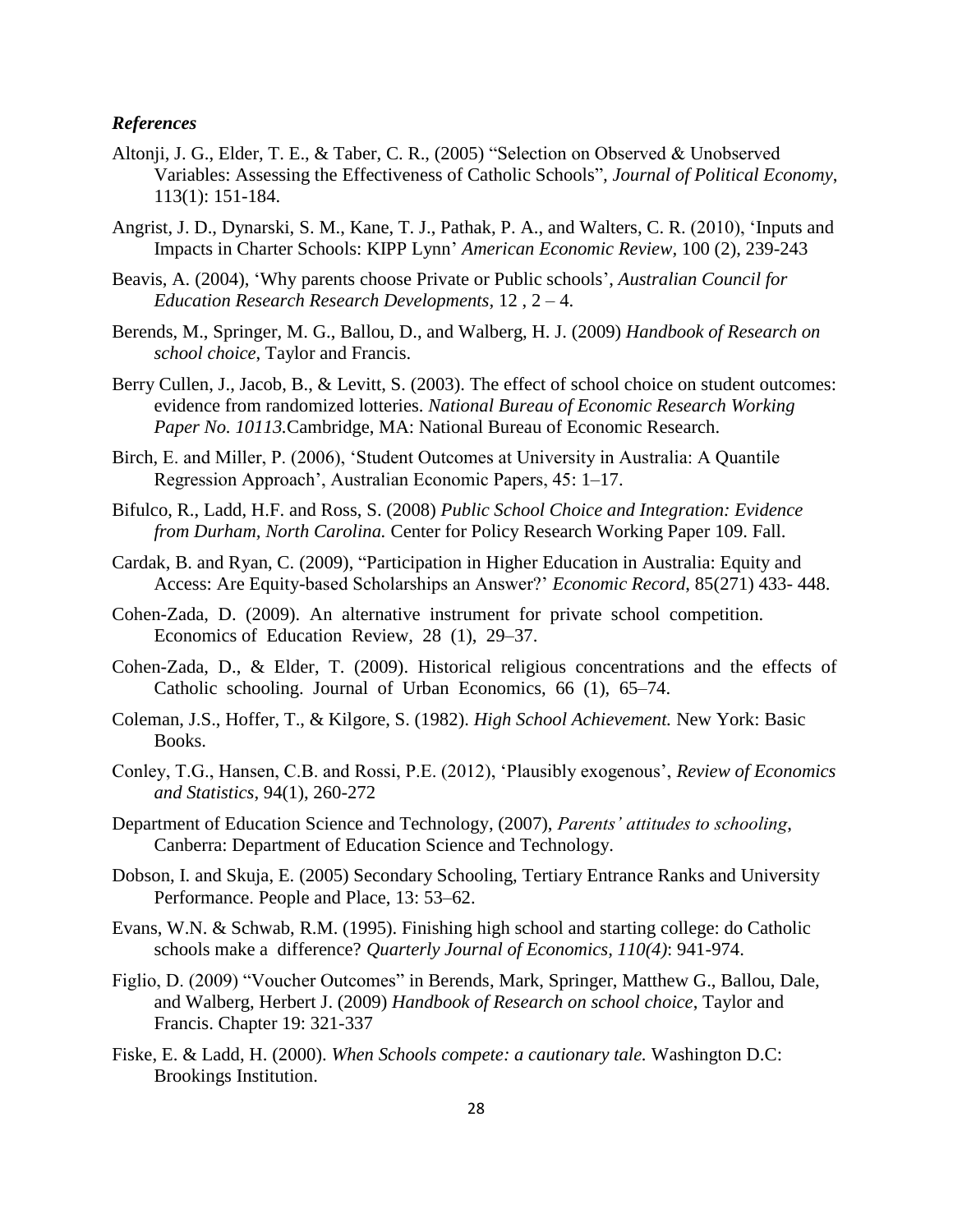- Fullarton, S., Walker, M., Ainley, J. and Hillman, K. (2003), *Patterns of participation in Year 12*, LSAY Research Report No.33, Australian Council for Educational Research, Melbourne
- Goldhaber, D. (2009) "Voucher Finance" in Berends, Mark, Springer, Matthew G., Ballou, Dale, and Walberg, Herbert J. (2009) *Handbook of Research on school choice*, Taylor and Francis. Chapter 18: 309-319
- Godwin, R. K. and Kemer, F. R. (2002) *School choice tradeoffs: liberty, equity and diversity*. Austin: university of Texas Press.
- Hanushek, E. A., Kain, J. F., Markman, J.M., & Rivkin, S. G. (2001). Does Peer Ability Affect Student Achievement? *National Bureau of Economic Research Working Paper No. 8502.* Cambridge, MA: National Bureau of Economic Research.
- Heyneman, S. P. (2009) "International Perspectives on School Choice" in Berends, Mark, Springer, Matthew G., Ballou, Dale, and Walberg, Herbert J. (2009) *Handbook of Research on school choice*, Taylor and Francis. Chapter 5: 79-95.
- Hoffer, T. B. (2009) "Perspectives on Private Schools", in Berends, Mark, Springer, Matthew G., Ballou, Dale, and Walberg, Herbert J. (2009) *Handbook of Research on school choice*, Taylor and Francis. Chapter 25: 429-446
- Hsieh, C & Urquiola, M, (2006). "The [effects of generalized school choice on achievement and](http://ideas.repec.org/a/eee/pubeco/v90y2006i8-9p1477-1503.html)  [stratification: Evidence from Chile's voucher program,](http://ideas.repec.org/a/eee/pubeco/v90y2006i8-9p1477-1503.html)" *[Journal of Public Economics](http://ideas.repec.org/s/eee/pubeco.html)*, vol. 90(8-9): 1477-1503, September.
- Jones, F.L. (1989), "Occupational prestige in Australia: a new scale", Australian and New Zealand *Journal of Sociology*, 25 (August): 187-199.
- Kreuger, A.B. & Zhu, P. (2002). Another look at the New York City School Voucher Experiment. *National Bureau of Economic Research Working Paper No. 9418.* Cambridge, MA: National Bureau of Economic Research.
- Ladd, H. F. (2002). School Vouchers: a Critical View. *Journal of Economic Perspectives 16(4),*  $3 - 24.$
- Le, A.T. and Miller, P. (2003), 'Choice of school in Australia: Determinants and consequences', *Australian Economic Review*, 36: 55 – 78.
- Levin, H. M. (1998). Educational Vouchers: Effectiveness, Choice and Costs. *Journal of Policy Analysis and Management 17(3)*: 373–392.
- Marks, G.N. (1998), Attitudes to School Life: Their Influences and their Effects on Achievement and Leaving School, LSAY Research Report No. 5, ACER, Melbourne
- Marks, G.N. (2004) 'School sector differences in tertiary entrance: Improving the educational outcomes of Government school students', *Australian Social Monitor*, 7, 43-47.
- Marks, G.N., McMillan, J. and Hillman, K. (2001), Tertiary Entrance Performance: The Role of Student Background and School Factors, LSAY Research Report No. 22, ACER, Melbourne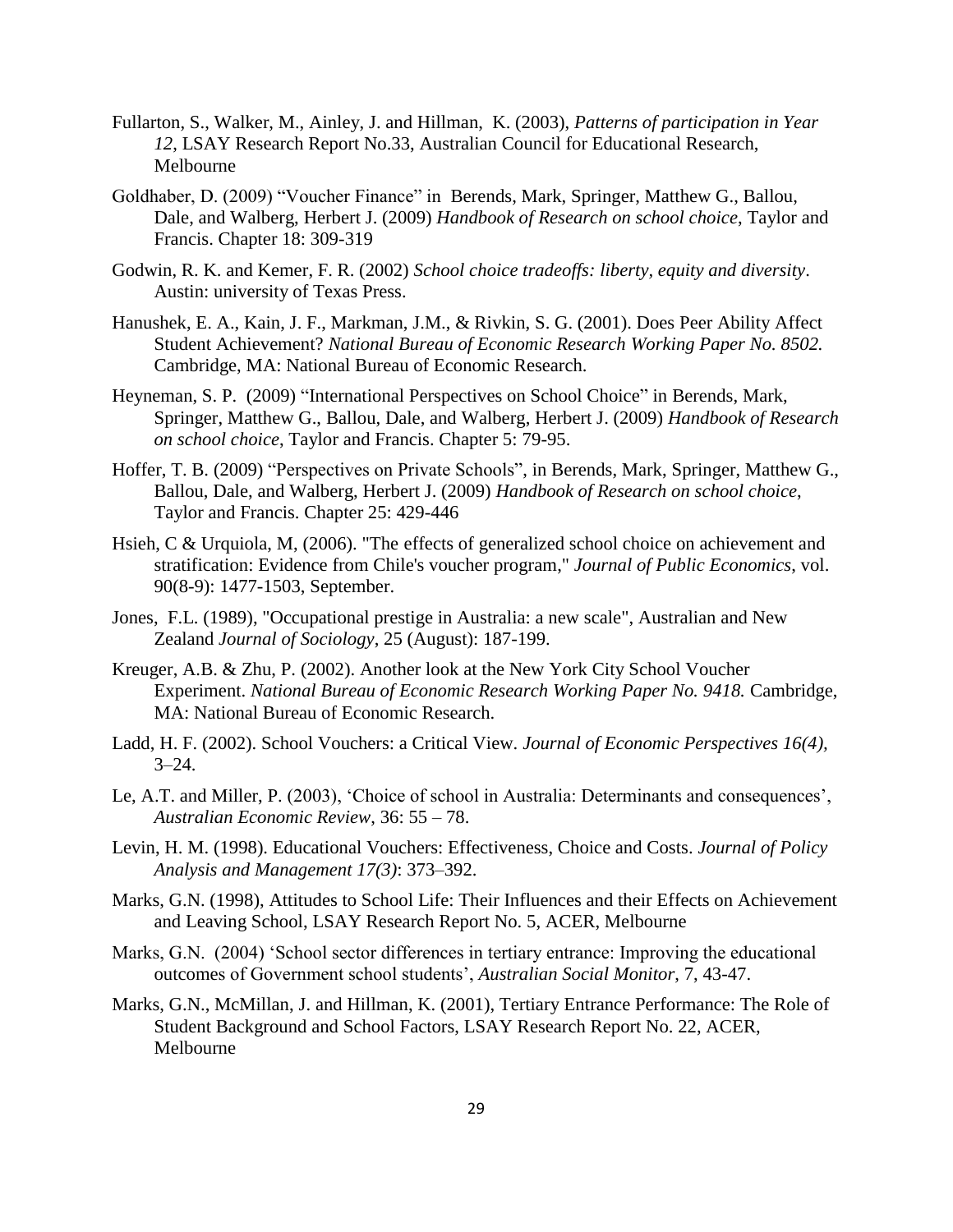- Marks H. M. (2009) "Perspectives on Catholic Schools" in Berends, Mark, Springer, Matthew G., Ballou, Dale, and Walberg, Herbert J. (2009) *Handbook of Research on school choice*, Taylor and Francis. Chapter 28, pp. 479-499
- McMillan, J. and Jones, F.L. (2000), "The ANU3\_2 scale: a revised occupational status scale for Australia", *Journal of Sociology*, 36 (March): 64-80.
- Neal, D. (2009) "Private Schools in Education Markets", in Berends, Mark, Springer, Matthew G., Ballou, Dale, and Walberg, Herbert J. (2009) *Handbook of Research on school choice*, Taylor and Francis. Chapter 26, pp. 447-460
- Nevo, A. and Rosen, A.M. (2012), 'Identification with imperfect instruments', *Review of Economics and Statistics*, 94(3), 659-671
- Nechyba, T. J. (2009) "The Social Context of Vouchers" in Berends, Mark, Springer, Matthew G., Ballou, Dale, and Walberg, Herbert J. (2009) *Handbook of Research on school choice*, Taylor and Francis. Chapter 17: 289-308
- Ritzen, J.M.M. (1997), "School finance and school choice in the Netherlands", *Economics of Education Review*, 16, (3) 329 – 335
- Rothman, S. 2002. "Achievement in Literacy and Numeracy by Australian 14-Year-Olds, 1975- 1998" Research Report Number 29, ACER: Melbourne.
- Ryan, C. and Watson, L. (2010), 'Choosers and losers: the impact of government subsidies on Australian secondary schools', *Australian Journal of Education* vol. 54, No. 1, pp. 86– 107.
- Schneeweis, N. and Winter-Ebmer, R. (2005), *Peer Effects in Austrian Schools*, Discussion Paper 5018, Centre for Economic Policy Research, London. April
- Vandenberghe, V. and Robin, S. (2004) Evaluating the effectiveness of private education across countries: a comparison of methods, *Labour Economics*, 11, 487– 506
- Vella, F. (1999), Do Catholic Schools Make a Difference? Evidence from Australia, *Journal of Human Resources*, 38, 208 – 224.
- Weinhardt, F. (2013) *Neighborhood Quality and Student Performance*, IZA [Discussion Paper](http://ftp.iza.org/dp7139.pdf)  [No. 7139,](http://ftp.iza.org/dp7139.pdf) Bonn.
- West, M.R. and Woessman, L. (2010), "Every Catholic child in a Catholic school': Historical resistance to state schooling, contemporary private competition and student achievement across countries", *Economic Journal*, 120 (546), F229–F255
- Williams, T. and Carpenter, P. (1990), 'Private schooling and public achievement' *Australian Journal of Education*, 34, 3 – 24.
- Win, R. and Miller, P. (2005), 'The Effects of Individual and School Factors on University Students' Academic Performance', *Australian Economic Review*, 38, 1–18.
- Wolf, P., Gutmann, B., Puma, M., Kisida, B., Rizzo, L. and Eissa, N. (2009) *Evaluation of the DC Opportunity Scholarship Program: Impacts after three years.* NCEE 2009-4050. US Department of Education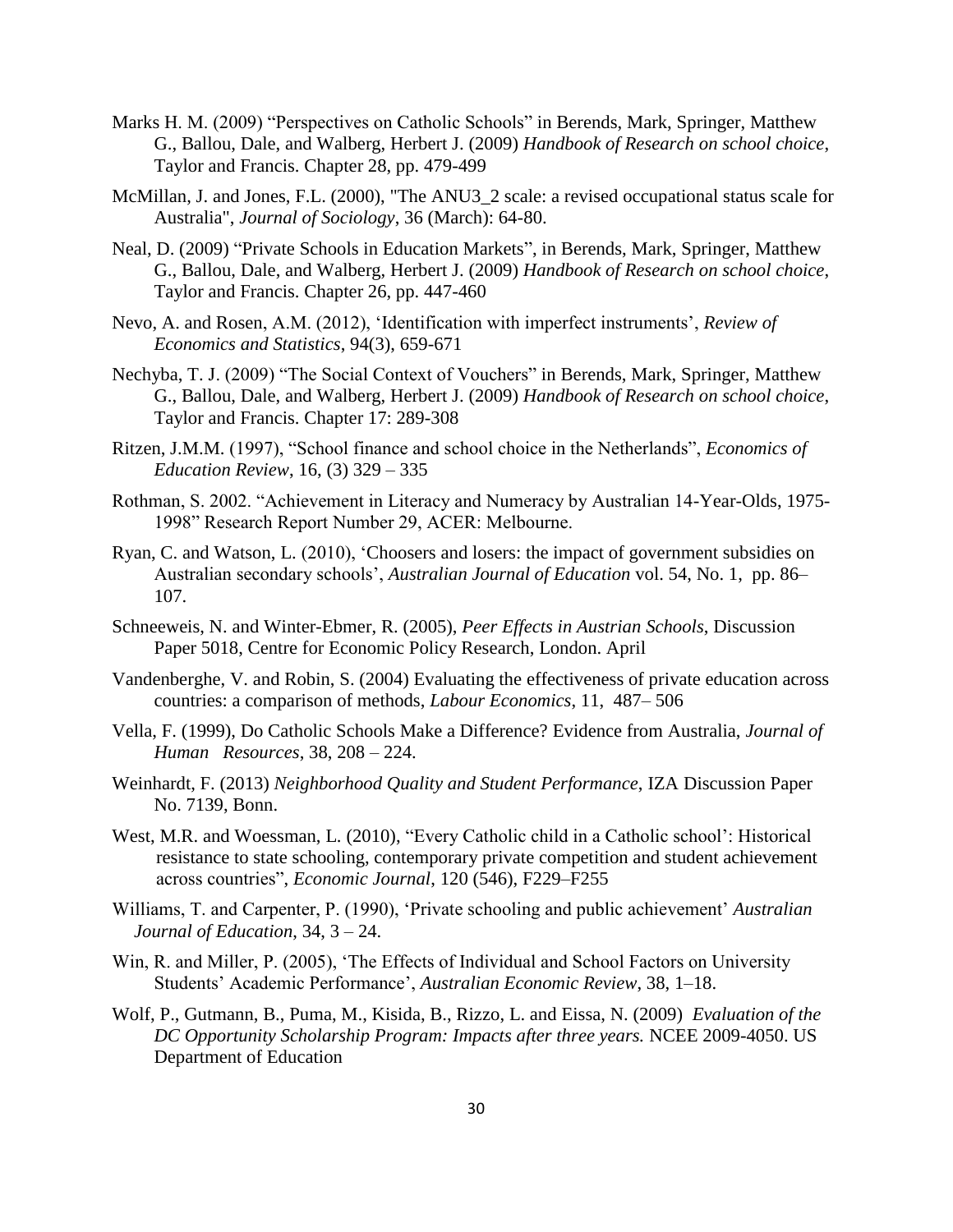| They acocriptive readings of the two conor to                                  | 1995 | 1998 | 2009         |
|--------------------------------------------------------------------------------|------|------|--------------|
| Government School in Year 9 (%)                                                | 67.2 | 66.4 | 59.7         |
| Catholic school in Year 9 (%)                                                  | 20.2 | 20.4 | 22.1         |
| Independent School in Year 9 (%)                                               | 12.7 | 13.2 | 18.2         |
| Male $(\%)$                                                                    | 48.9 | 51.1 | 48.9         |
| Parental SES (occupation based status scale, 0-100)                            | 36.3 | 36.8 | $53.2^{(a)}$ |
| Metropolitan school in Year 9 (%)                                              | 55.0 | 53.1 | $74.8^{(a)}$ |
| Year 9 school achievement                                                      | 50.1 | 50.2 | N/A          |
| SES of student's expected occupation (occupation<br>based status scale, 0-100) | 50.5 | 50.5 | $68.1^{(a)}$ |
| Obtained a Year 12 certificate (%)                                             | 76.1 | 78.2 | N/A          |
| Has an ENTER score (%)                                                         | 54.2 | 56.8 | N/A          |
| Attending university (%)                                                       | 35.2 | 35.8 | N/A          |
| <b>ENTER</b> score                                                             | 71.8 | 72.5 | N/A          |

## **Table 2 Key descriptive features of the two cohorts**

Source: Estimated from LSAY Y95 and Y98 cohort.

(a) Series break in 2009, with the variable estimated differently. N/A indicates the variable is not available for this cohort, mostly because many in the cohort are too young for the variable to have been determined completely yet.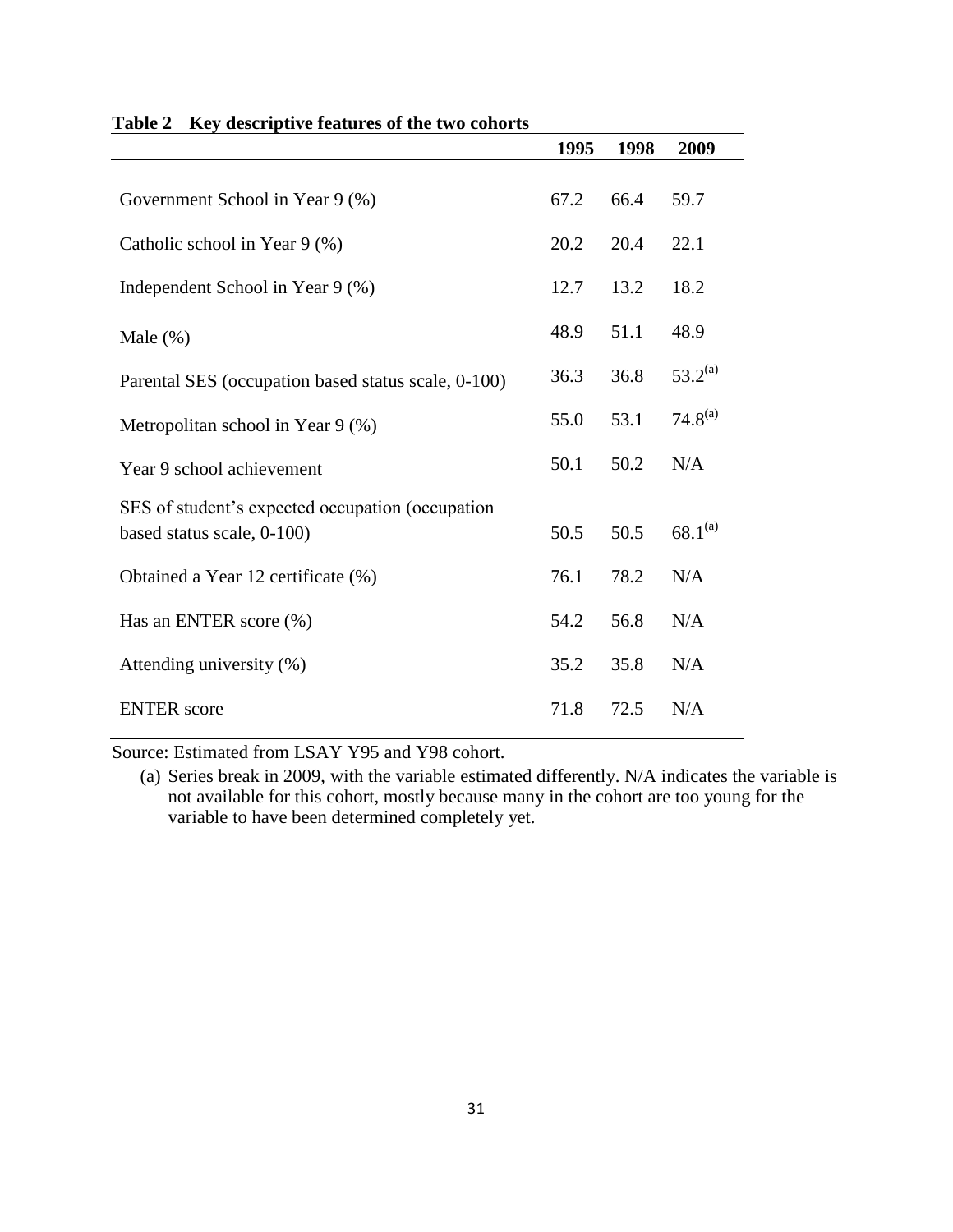|                                     |             | Year 12 school        |                     |                        |        |                        |
|-------------------------------------|-------------|-----------------------|---------------------|------------------------|--------|------------------------|
| (a)<br>Cohorts                      | 1995 & 1998 | Government<br>Schools | Catholic<br>schools | Independent<br>Schools | Total  | $%$ of<br>distribution |
| Year 9 school                       |             |                       |                     |                        |        |                        |
| <b>Government Schools</b>           |             | 1,119                 | 170                 | 225                    | 1,513  | 64.4                   |
| Catholic schools                    |             | 193                   | 348                 | 62                     | 604    | 25.7                   |
| <b>Independent Schools</b>          |             | 140                   | 30                  | 63                     | 232    | 9.9                    |
| Total                               |             | 1,452                 | 548                 | 349                    | 2,350  |                        |
| % of distribution                   |             | 61.8                  | 23.3                | 14.9                   |        |                        |
| Number who did not<br>change school |             | 6,817                 | 2,284               | 1,593                  | 10,694 |                        |
| % of distribution                   |             | 63.7                  | 21.4                | 14.9                   |        |                        |
| (b)                                 | 2009 Cohort |                       |                     |                        |        |                        |
| Initial school                      |             |                       |                     |                        |        |                        |
| <b>Government Schools</b>           |             | 439                   | 43                  | 55                     | 537    | 54.2                   |
| Catholic schools                    |             | 132                   | 146                 | 34                     | 311    | 31.4                   |
| <b>Independent Schools</b>          |             | 77                    | 18                  | 48                     | 143    | 14.4                   |
| Total                               |             | 647                   | 207                 | 136                    | 991    |                        |
| % of distribution                   |             | 65.4                  | 20.9                | 13.7                   |        |                        |
| Number who did not<br>change school |             | 4,061                 | 1,759               | 1,523                  | 7,343  |                        |
| % of distribution                   |             | 55.3                  | 23.9                | 20.7                   |        |                        |

## **Table 3 Transitions across school sectors between Years 9 and 12 (unweighted data)**

Source: Estimated from LSAY Y95, Y98 and Y09 cohorts.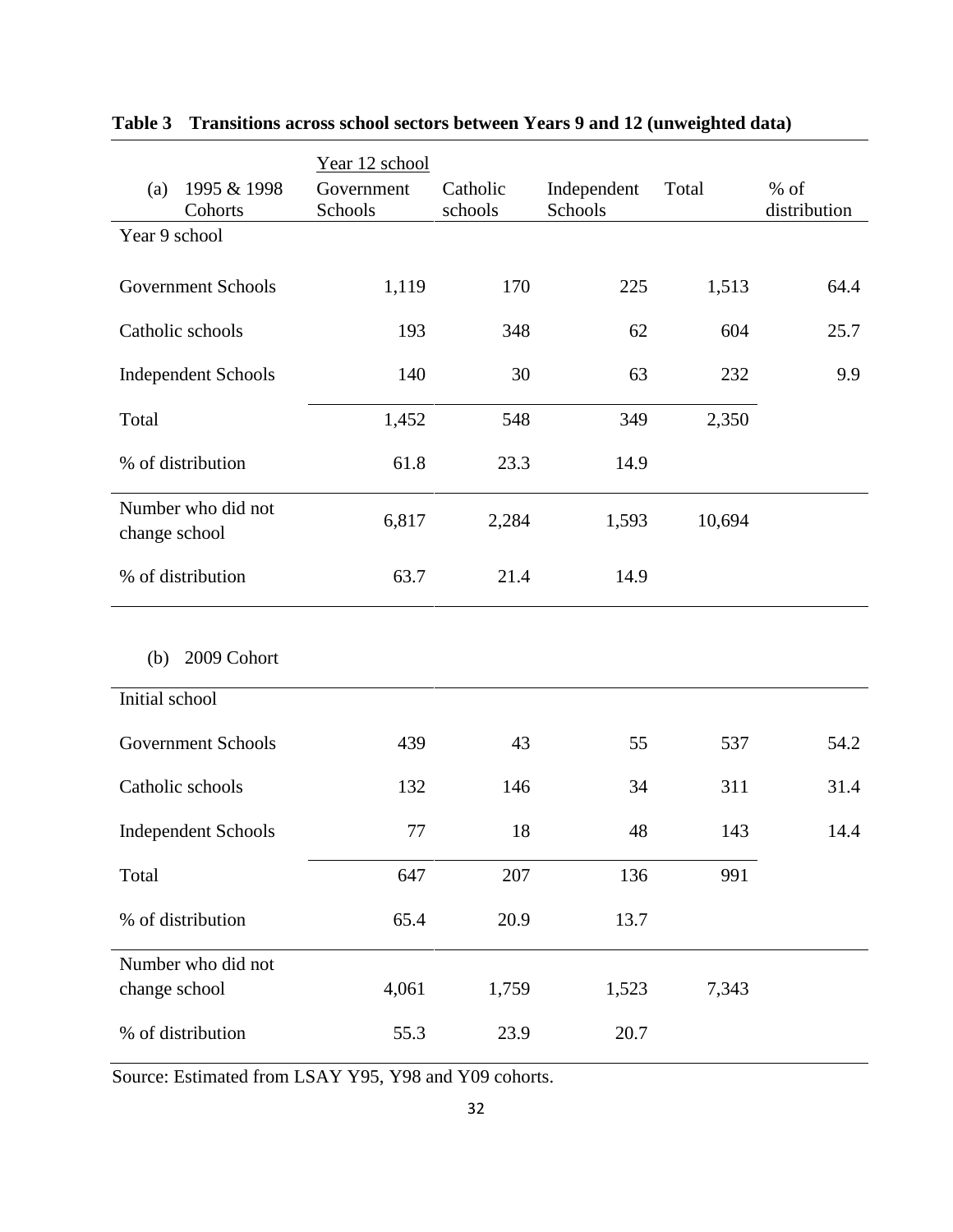|                                                   | <b>Same</b> | <b>Same</b> | <b>Moved</b> | <b>Moved</b> |
|---------------------------------------------------|-------------|-------------|--------------|--------------|
|                                                   | school      | sector      | out          | in           |
| <b>Government Schools</b>                         |             |             |              |              |
| Male $(\%)$                                       | 45.7        | 44.6        | 46.4         | 47.3         |
| Parental SES (occupation based scale, 0-100)      | 32.2        | 32.5        | 39.6         | 38.4         |
| Metropolitan school in Year 9 (%)                 | 53.3        | 46.9        | 41.5         | 51.6         |
| Indigenous background (%)                         | 1.8         | 2.1         | 1.6          | 3.2          |
| Father had degree (%)                             | 16.4        | 17.9        | 25.1         | 26.0         |
| Mother has degree (%)                             | 15.4        | 18.6        | 25.5         | 23.3         |
| Siblings $(\#)$                                   | 2.1         | 2.1         | 2.0          | 2.2          |
| Student born in non-English-speaking country (%)  | 8.8         | 7.1         | 9.0          | 8.2          |
| Wealth rank of region where student lives (0-100) | 45.7        | 37.5        | 46.5         | 47.7         |
| <b>Catholic schools</b>                           |             |             |              |              |
| Male $(\%)$                                       | 49.5        | 45.7        | 43.7         | 50.5         |
| Parental SES (occupation based scale, 0-100)      | 40.3        | 40.5        | 38.1         | 39.0         |
| Metropolitan school in Year 9 (%)                 | 72.0        | 48.0        | 61.9         | 39.7         |
| Indigenous background (%)                         | 0.7         | 0.2         | 3.9          | 1.5          |
| Father had degree (%)                             | 27.7        | 20.4        | 27.7         | 26.5         |
| Mother has degree (%)                             | 23.3        | 20.7        | 29.8         | 24.9         |
| Siblings $(\#)$                                   | 2.1         | 2.1         | 2.1          | 2.0          |
| Student born in non-English-speaking country (%)  | 7.8         | 5.1         | 12.4         | 10.3         |
| Wealth rank of region where student lives (0-100) | 50.7        | 48.3        | 47.4         | 45.4         |
| <b>Independent Schools</b>                        |             |             |              |              |
| Male $(\%)$                                       | 54.1        | 40.7        | 44.8         | 39.1         |
| Parental SES (occupation based scale, 0-100)      | 49.7        | 47.3        | 43.6         | 42.5         |
| Metropolitan school in Year 9 (%)                 | 69.9        | 74.7        | 40.4         | 48.6         |
| Indigenous background (%)                         | 1.1         | 0.0         | 2.0          | 2.1          |
| Father had degree (%)                             | 42.1        | 45.2        | 27.7         | 26.9         |
| Mother has degree (%)                             | 36.0        | 40.1        | 19.3         | 28.6         |
| Siblings (#)                                      | 1.9         | 2.6         | 2.2          | 2.0          |
| Student born in non-English-speaking country (%)  | 6.1         | 4.3         | 4.5          | 9.3          |
| Wealth rank of region where student lives (0-100) | 62.3        | 71.3        | 51.2         | 49.5         |

## **Table 4 Comparison of 'observable' characteristics across groups, Y95 & Y98**

Source: Estimated from LSAY Y95 and Y98 cohort.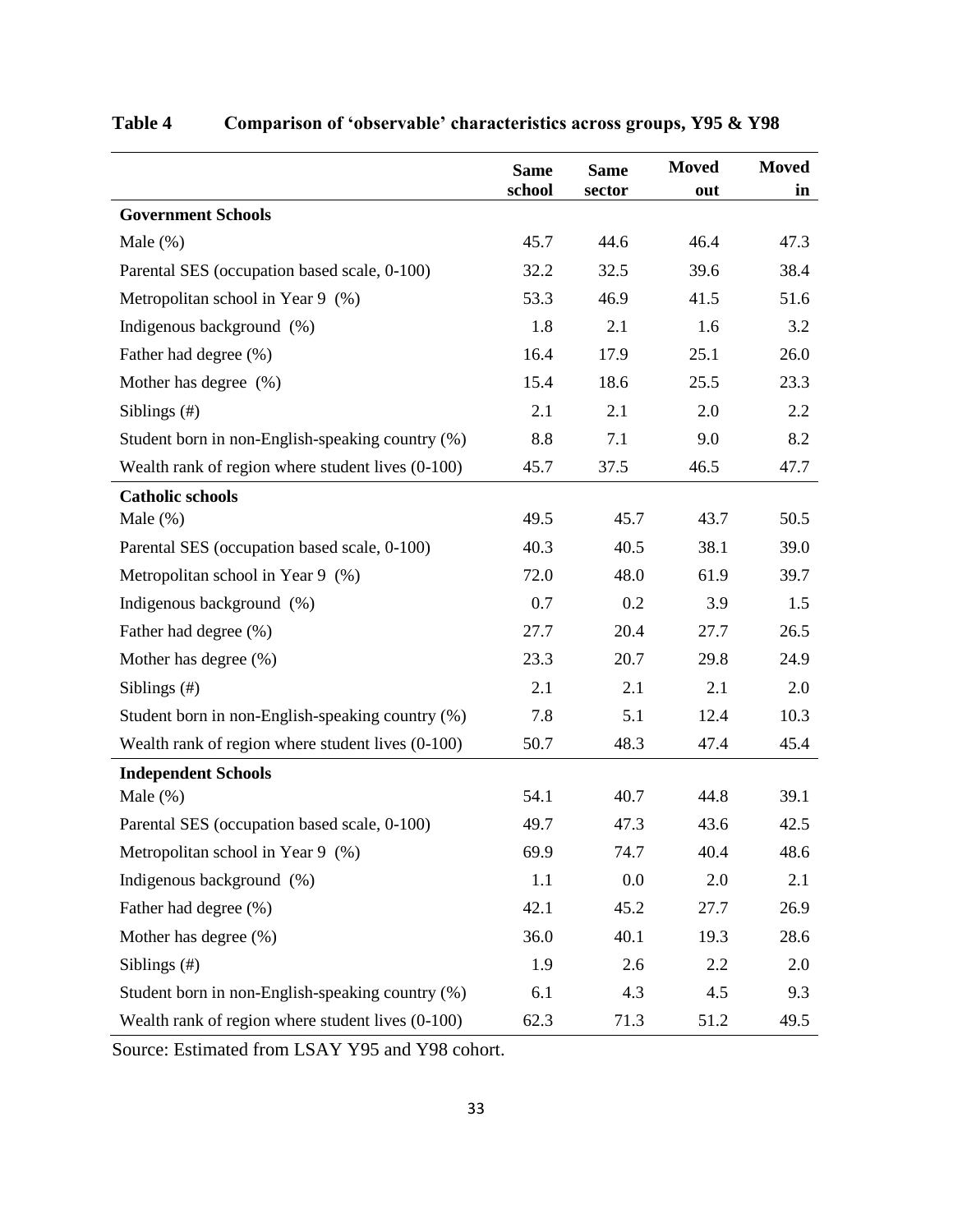| $\cdots$                                          | chai acternation act opp<br><b>Same</b> | <b>Same</b> | <b>Moved</b> | <b>Moved</b> |
|---------------------------------------------------|-----------------------------------------|-------------|--------------|--------------|
|                                                   | school                                  | sector      | out          | in           |
| <b>Government Schools</b>                         |                                         |             |              |              |
| Male $(\%)$                                       | 45.2                                    | 43.7        | 42.6         | 40.0         |
| Parental SES (occupation based scale, 0-100)      | 51.4                                    | 52.3        | 53.8         | 56.1         |
| Metropolitan school in Year 9 (%)                 | 72.0                                    | 57.8        | 60.0         | 63.3         |
| Indigenous background (%)                         | 2.9                                     | 4.1         | 4.7          | 0.9          |
| Father had degree (%)                             | 37.3                                    | 33.1        | 37.9         | 49.0         |
| Mother has degree (%)                             | 39.7                                    | 40.2        | 51.8         | 59.9         |
| Siblings $(\#)$                                   | 85.8                                    | 80.2        | 84.4         | 85.3         |
| Student born in non-English-speaking country (%)  | 8.8                                     | 6.8         | 15.7         | 6.4          |
| Wealth rank of region where student lives (0-100) | 42.9                                    | 40.2        | 42.1         | 50.3         |
| <b>Catholic schools</b>                           |                                         |             |              |              |
| Male $(\%)$                                       | 43.3                                    | 40.8        | 44.5         | 48.9         |
| Parental SES (occupation based scale, 0-100)      | 56.7                                    | 55.1        | 55.5         | 54.1         |
| Metropolitan school in Year 9 (%)                 | 81.3                                    | 69.8        | 67.9         | 67.8         |
| Indigenous background (%)                         | 1.0                                     | 2.3         | 1.6          | 4.0          |
| Father had degree (%)                             | 45.9                                    | 52.4        | 49.3         | 40.4         |
| Mother has degree (%)                             | 44.5                                    | 54.8        | 58.2         | 59.6         |
| Siblings (#)                                      | 89.6                                    | 87.9        | 82.3         | 87.4         |
| Student born in non-English-speaking country (%)  | 5.3                                     | 2.3         | 4.8          | 15.3         |
| Wealth rank of region where student lives (0-100) | 51.4                                    | 52.5        | 50.4         | 46.4         |
| <b>Independent Schools</b>                        |                                         |             |              |              |
| Male $(\%)$                                       | 41.8                                    | 42.0        | 30.7         | 35.2         |
| Parental SES (occupation based scale, 0-100)      | 61.4                                    | 63.6        | 55.6         | 53.5         |
| Metropolitan school in Year 9 (%)                 | 88.0                                    | 80.1        | 67.3         | 69.5         |
| Indigenous background (%)                         | 0.6                                     | 0.0         | 0.5          | 3.8          |
| Father had degree (%)                             | 63.3                                    | 65.4        | 46.5         | 40.7         |
| Mother has degree (%)                             | 61.4                                    | 61.5        | 59.6         | 47.7         |
| Siblings (#)                                      | 84.3                                    | 91.6        | 85.7         | 77.8         |
| Student born in non-English-speaking country (%)  | 9.0                                     | 6.6         | 7.5          | 8.8          |
| Wealth rank of region where student lives (0-100) | 58.1                                    | 66.4        | 50.6         | 44.4         |

## **Table 5 Comparison of 'observable' characteristics across groups, Y09**

Source: Estimated from LSAY Y09 cohort.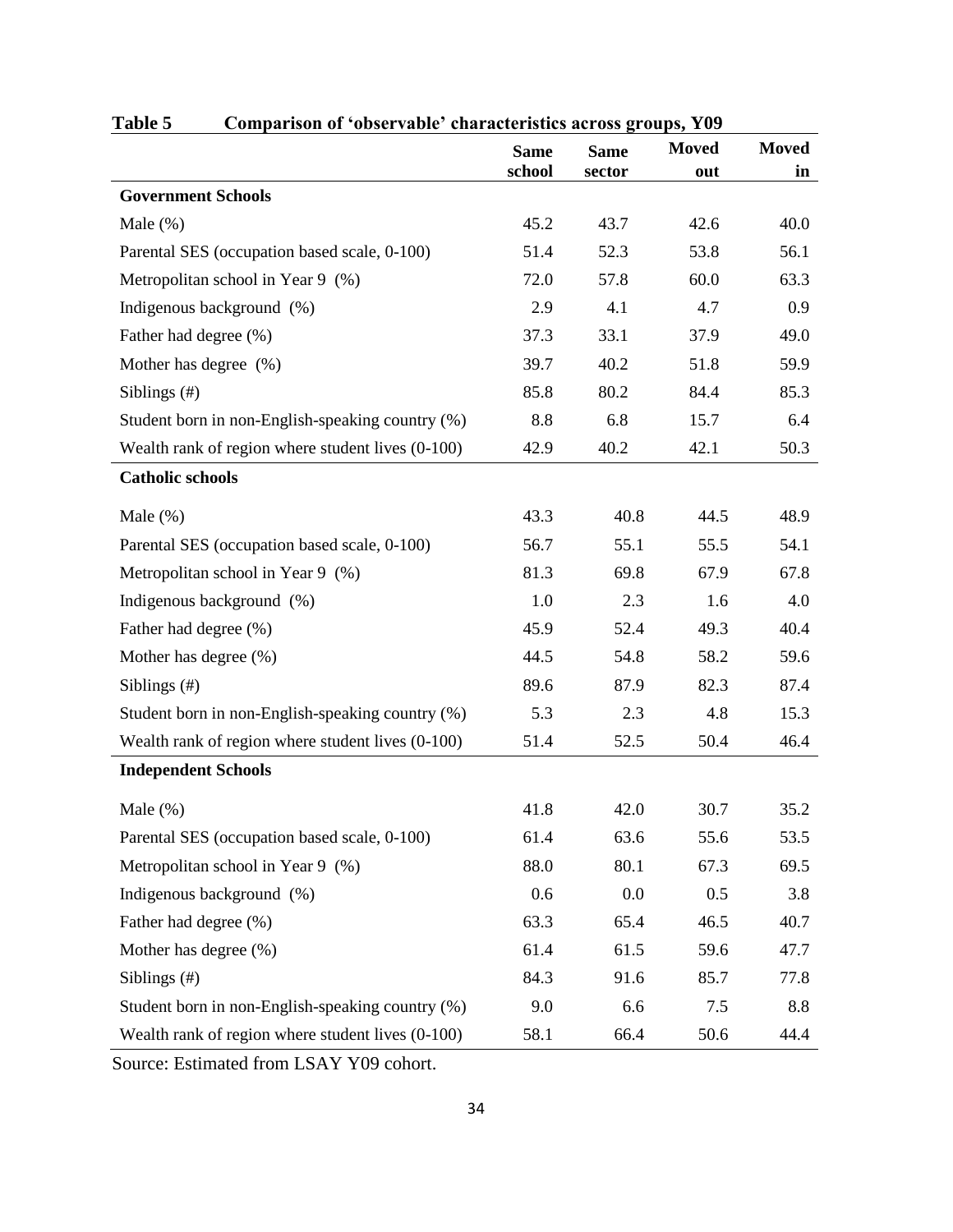|                                                | $\bar{\epsilon}_{\rm GG}$ | $\bar{\epsilon}_{\rm GC}$ | $\bar{\epsilon_{\rm GI}}$ | $\bar{\epsilon}_{\rm CG}$ | $\bar{\epsilon}_{\rm CC}$ | $\bar{\epsilon}_{\rm CI}$ | $\bar{\epsilon}_{\rm IG}$ | $\bar{\epsilon}_{\rm IC}$ | $\bar{\epsilon_{\rm II}}$ |
|------------------------------------------------|---------------------------|---------------------------|---------------------------|---------------------------|---------------------------|---------------------------|---------------------------|---------------------------|---------------------------|
| Complete Year 12                               | 0.002                     | 0.061                     | $-0.006$                  | $-0.196$                  | 0.012                     | 0.025                     | $-0.083$                  | $-0.218$                  | 0.002                     |
| Attend university                              | $-0.009$                  | 0.148                     | 0.253                     | $-0.259$                  | 0.011                     | 0.101                     | $-0.088$                  | 0.181                     | 0.008                     |
| Undertake<br>apprenticeship                    | 0.005                     | $-0.035$                  | $-0.099$                  | 0.096                     | $-0.007$                  | $-0.107$                  | $-0.071$                  | $-0.099$                  | 0.003                     |
| <b>Attend VET</b>                              | 0.005                     | $-0.140$                  | $-0.189$                  | 0.100                     | 0.002                     | $-0.128$                  | 0.047                     | 0.006                     | $-0.002$                  |
| SES of Job at 30 years                         | $-0.006$                  | $-0.044$                  | 0.306                     | $-0.140$                  | 0.010                     | 0.052                     | $-0.241$                  | $-0.093$                  | 0.016                     |
| School satisfaction                            | 0.003                     | 0.061                     | 0.055                     | $-0.310$                  | 0.016                     | $-0.006$                  | $-0.331$                  | 0.092                     | 0.010                     |
| Student motivation                             | 0.001                     | 0.097                     | 0.111                     | $-0.306$                  | 0.019                     | $-0.076$                  | $-0.311$                  | $-0.096$                  | 0.007                     |
| Teachers                                       | 0.011                     | $-0.197$                  | 0.015                     | $-0.365$                  | 0.018                     | $-0.309$                  | $-0.260$                  | $-0.157$                  | 0.020                     |
| Sense of opportunity                           | 0.005                     | $-0.034$                  | $-0.022$                  | $-0.249$                  | 0.016                     | $-0.249$                  | $-0.289$                  | 0.071                     | 0.018                     |
| Sense of achievement                           | 0.007                     | $-0.004$                  | 0.001                     | $-0.227$                  | 0.003                     | 0.157                     | $-0.220$                  | $-0.110$                  | 0.005                     |
| Other students                                 | 0.002                     | $-0.076$                  | 0.078                     | $-0.070$                  | $-0.003$                  | $-0.144$                  | $-0.284$                  | $-0.007$                  | 0.024                     |
| Participation in<br>extracurricular activities | 0.000                     | $-0.051$                  | 0.125                     | $-0.112$                  | 0.009                     | $-0.139$                  | $-0.271$                  | 0.177                     | 0.008                     |
| School overall                                 | 0.002                     | $-0.118$                  | 0.135                     | $-0.227$                  | 0.011                     | $-0.274$                  | $-0.390$                  | 0.104                     | 0.030                     |
| Homework attitudes                             | 0.007                     | $-0.215$                  | 0.038                     | $-0.287$                  | 0.015                     | 0.041                     | $-0.362$                  | 0.279                     | 0.012                     |
| Homework hours                                 | $-0.007$                  | 0.018                     | 0.258                     | $-0.254$                  | 0.020                     | $-0.014$                  | $-0.341$                  | $-0.013$                  | 0.019                     |

## **Table 6 Unobservables contribution to outcomes by school choice variables – based on "within" school estimates – Y95 & Y98**

Source: Estimated from LSAY Y95 and Y98 cohort. "\*\*\*", "\*\*" and "\*" denote significance at the 1, 5 and 10 per cent level, respectively. (a) Controls include gender, parental occupationbased socio-economic status, living in a metropolitan region, Indigenous background, father is employed, father has a university degree, mother has a university degree, number of siblings, born overseas in an English-speaking country, born overseas in a predominantly non-Englishspeaking country, rank of the wealth of the suburb/town in which the student lived and state indicators.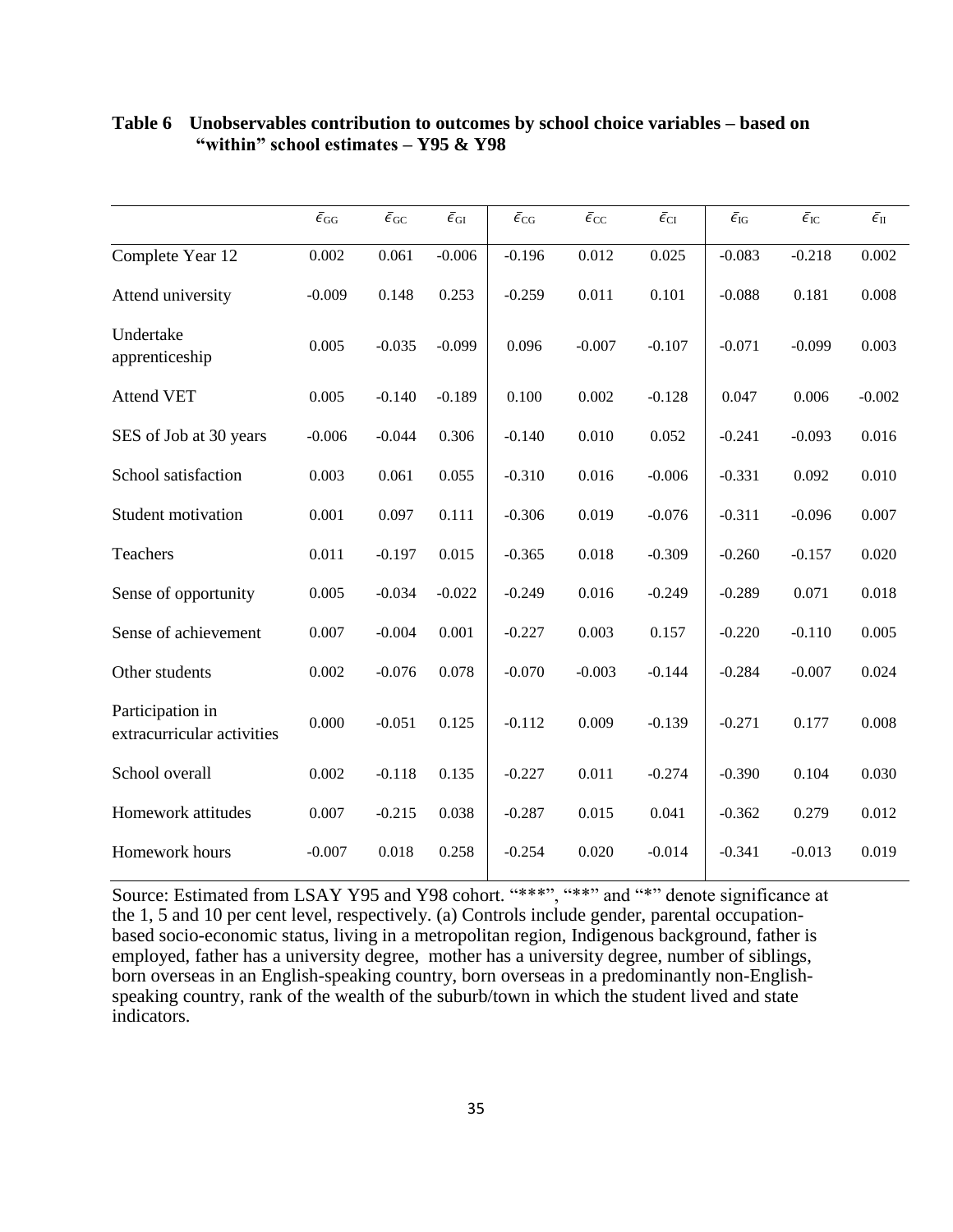|                             | $\bar{\epsilon}_{\rm GG}$ | $\bar{\epsilon}_{\rm GC}$ | $\bar{\epsilon_{\rm GI}}$ | $\bar{\epsilon}_{\rm CG}$ | $\bar{\epsilon}_{\rm CC}$ | $\bar{\epsilon}_{\rm CI}$ | $\bar{\epsilon}_{\rm IG}$ | $\bar{\epsilon}_{\rm IC}$ | $\bar{\epsilon_{\rm II}}$ |
|-----------------------------|---------------------------|---------------------------|---------------------------|---------------------------|---------------------------|---------------------------|---------------------------|---------------------------|---------------------------|
| Complete Year 12            | 0.039                     | $-0.160$                  | 0.047                     | $-0.308$                  | $-0.015$                  | $-0.017$                  | $-0.293$                  | $-0.469$                  | $-0.037$                  |
| Attend university           | 0.014                     | 0.037                     | 0.105                     | $-0.145$                  | 0.022                     | $-0.172$                  | $-0.285$                  | $-0.320$                  | $-0.036$                  |
| Undertake<br>apprenticeship | $-0.007$                  | 0.177                     | 0.003                     | 0.139                     | $-0.027$                  | 0.052                     | 0.043                     | $-0.318$                  | 0.035                     |
| <b>Attend VET</b>           | 0.008                     | 0.086                     | $-0.330$                  | $-0.139$                  | $-0.010$                  | 0.242                     | 0.361                     | 0.273                     | $-0.016$                  |
| SES of Job at 30 years      | 0.028                     | 0.206                     | 0.020                     | $-0.215$                  | $-0.024$                  | $-0.288$                  | $-0.306$                  | $-0.494$                  | $-0.003$                  |
| School satisfaction         | 0.003                     | $-0.152$                  | $-0.116$                  | $-0.577$                  | 0.053                     | $-0.436$                  | $-0.835$                  | $-0.300$                  | 0.027                     |
| Student motivation          | 0.012                     | $-0.135$                  | $-0.114$                  | $-0.381$                  | 0.030                     | $-0.272$                  | $-0.768$                  | $-0.313$                  | 0.012                     |
| Teachers                    | 0.025                     | $-0.515$                  | $-0.165$                  | $-0.486$                  | 0.025                     | $-0.556$                  | $-0.513$                  | $-0.054$                  | $-0.005$                  |
| Sense of opportunity        | 0.010                     | 0.028                     | $-0.328$                  | $-0.478$                  | 0.041                     | $-0.442$                  | $-0.605$                  | $-0.235$                  | 0.008                     |
| Sense of achievement        | 0.016                     | $-0.067$                  | 0.026                     | $-0.532$                  | 0.030                     | $-0.041$                  | $-0.812$                  | $-0.418$                  | 0.007                     |
| Attitudes to school         | 0.005                     | 0.157                     | $-0.200$                  | $-0.310$                  | 0.017                     | $-0.369$                  | $-0.268$                  | $-0.266$                  | 0.015                     |
| Disciplinary climate        | 0.013                     | $-0.333$                  | $-0.096$                  | $-0.272$                  | 0.018                     | $-0.011$                  | $-0.260$                  | $-0.197$                  | $-0.009$                  |
| Student/teacher relations   | 0.022                     | $-0.070$                  | $-0.366$                  | $-0.445$                  | 0.007                     | $-0.332$                  | $-0.379$                  | $-0.185$                  | 0.007                     |
| Reading Literacy            | 0.031                     | $-0.229$                  | 0.249                     | $-0.155$                  | $-0.006$                  | $-0.207$                  | $-0.226$                  | $-0.500$                  | $-0.043$                  |
| Mathematical Literacy       | 0.028                     | $-0.189$                  | 0.141                     | $-0.143$                  | $-0.007$                  | $-0.038$                  | $-0.153$                  | $-0.370$                  | $-0.041$                  |
| Scientific Literacy         | 0.029                     | $-0.238$                  | 0.154                     | $-0.189$                  | $-0.004$                  | $-0.282$                  | $-0.250$                  | $-0.433$                  | $-0.035$                  |

## **Table 7 Unobservables contribution to outcomes by school choice variables – based on "within" school estimates – Y09**

Source: Estimated from LSAY Y09 cohort. "\*\*\*", "\*\*" and "\*" denote significance at the 1, 5 and 10 per cent level, respectively. (a) Controls include gender, parental occupation-based socioeconomic status, living in a metropolitan region, Indigenous background, father is employed, father has a university degree, mother has a university degree, presence of siblings, born overseas in an English-speaking country, born overseas in a predominantly non-Englishspeaking country, rank of the wealth of the household and state indicators.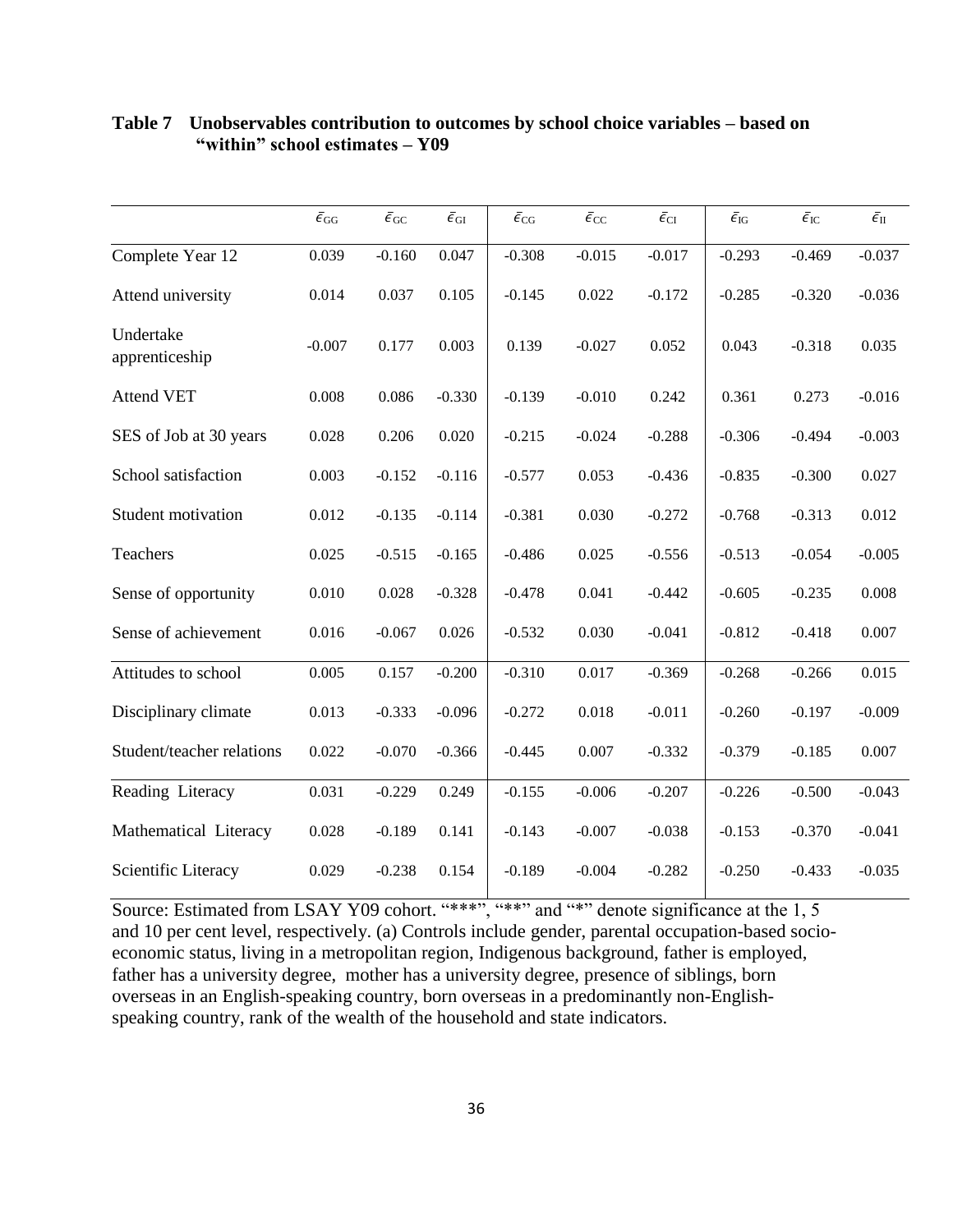|                                                | $\bar{\mu}_{\rm GG}$ | $\bar{\mu}_{\rm GC}$ | $\bar{\mu}_{\rm GI}$ | $\bar{\bar{\mu}}_{CG}$ | $\bar{\bar{\mu}}_{\text{CC}}$ | $\bar{\mu}_{\rm CI}$ | $\bar{\mu}_{\text{IG}}$ | $\bar{\bar{\mu}}_{\rm IC}$ | $\bar{\bar{\mu}}_{II}$ |
|------------------------------------------------|----------------------|----------------------|----------------------|------------------------|-------------------------------|----------------------|-------------------------|----------------------------|------------------------|
| Complete Year 12                               | $-0.051$             | $-0.024$             | 0.013                | 0.028                  | 0.068                         | 0.076                | $-0.018$                | 0.062                      | 0.131                  |
| Attend university                              | $-0.080$             | $-0.079$             | $-0.048$             | 0.004                  | 0.119                         | 0.157                | 0.233                   | 0.195                      | 0.180                  |
| Undertake<br>apprenticeship                    | 0.045                | 0.032                | 0.016                | $-0.032$               | $-0.074$                      | $-0.038$             | $-0.094$                | $-0.061$                   | $-0.091$               |
| <b>Attend VET</b>                              | 0.046                | 0.099                | 0.050                | 0.004                  | $-0.060$                      | $-0.124$             | $-0.173$                | $-0.194$                   | $-0.119$               |
| SES of Job at 30 years                         | $-0.077$             | $-0.003$             | 0.007                | 0.006                  | 0.130                         | 0.035                | 0.058                   | 0.110                      | 0.162                  |
| School satisfaction                            | $-0.059$             | $-0.038$             | $-0.033$             | 0.026                  | 0.084                         | 0.093                | 0.154                   | 0.294                      | 0.131                  |
| Student motivation                             | $-0.045$             | 0.013                | $-0.016$             | 0.055                  | 0.061                         | 0.058                | 0.116                   | 0.241                      | 0.092                  |
| Teachers                                       | $-0.066$             | $-0.046$             | $-0.074$             | 0.115                  | 0.086                         | 0.064                | 0.260                   | 0.412                      | 0.145                  |
| Sense of opportunity                           | $-0.045$             | $-0.086$             | $-0.007$             | 0.060                  | 0.077                         | 0.015                | 0.055                   | 0.197                      | 0.083                  |
| Sense of achievement                           | $-0.001$             | 0.041                | 0.007                | 0.023                  | 0.029                         | $-0.004$             | $-0.014$                | 0.046                      | $-0.053$               |
| Other students                                 | $-0.081$             | $-0.058$             | $-0.109$             | $-0.057$               | 0.100                         | 0.057                | 0.131                   | 0.333                      | 0.232                  |
| Participation in<br>extracurricular activities | $-0.075$             | 0.036                | 0.036                | 0.155                  | 0.061                         | 0.042                | 0.347                   | 0.496                      | 0.198                  |
| School overall                                 | $-0.164$             | $-0.130$             | $-0.180$             | 0.054                  | 0.212                         | 0.203                | 0.329                   | 0.425                      | 0.434                  |
| Homework attitudes                             | $-0.022$             | 0.055                | 0.046                | $-0.016$               | $-0.009$                      | $-0.035$             | 0.014                   | 0.036                      | 0.107                  |
| Homework hours                                 | $-0.154$             | $-0.076$             | $-0.078$             | 0.111                  | 0.250                         | 0.296                | 0.161                   | 0.148                      | 0.325                  |

## **Table 8 School fixed effects contribution to outcomes by school choice variables – based on "within" school estimates – Y95 & Y98**

Source: Estimated from LSAY Y95 and Y98 cohort. "\*\*\*", "\*\*" and "\*" denote significance at the 1, 5 and 10 per cent level, respectively. (a) Controls include gender, parental occupationbased socio-economic status, living in a metropolitan region, Indigenous background, father is employed, father has a university degree, mother has a university degree, number of siblings, born overseas in an English-speaking country, born overseas in a predominantly non-Englishspeaking country, rank of the wealth of the suburb/town in which the student lived and state indicators.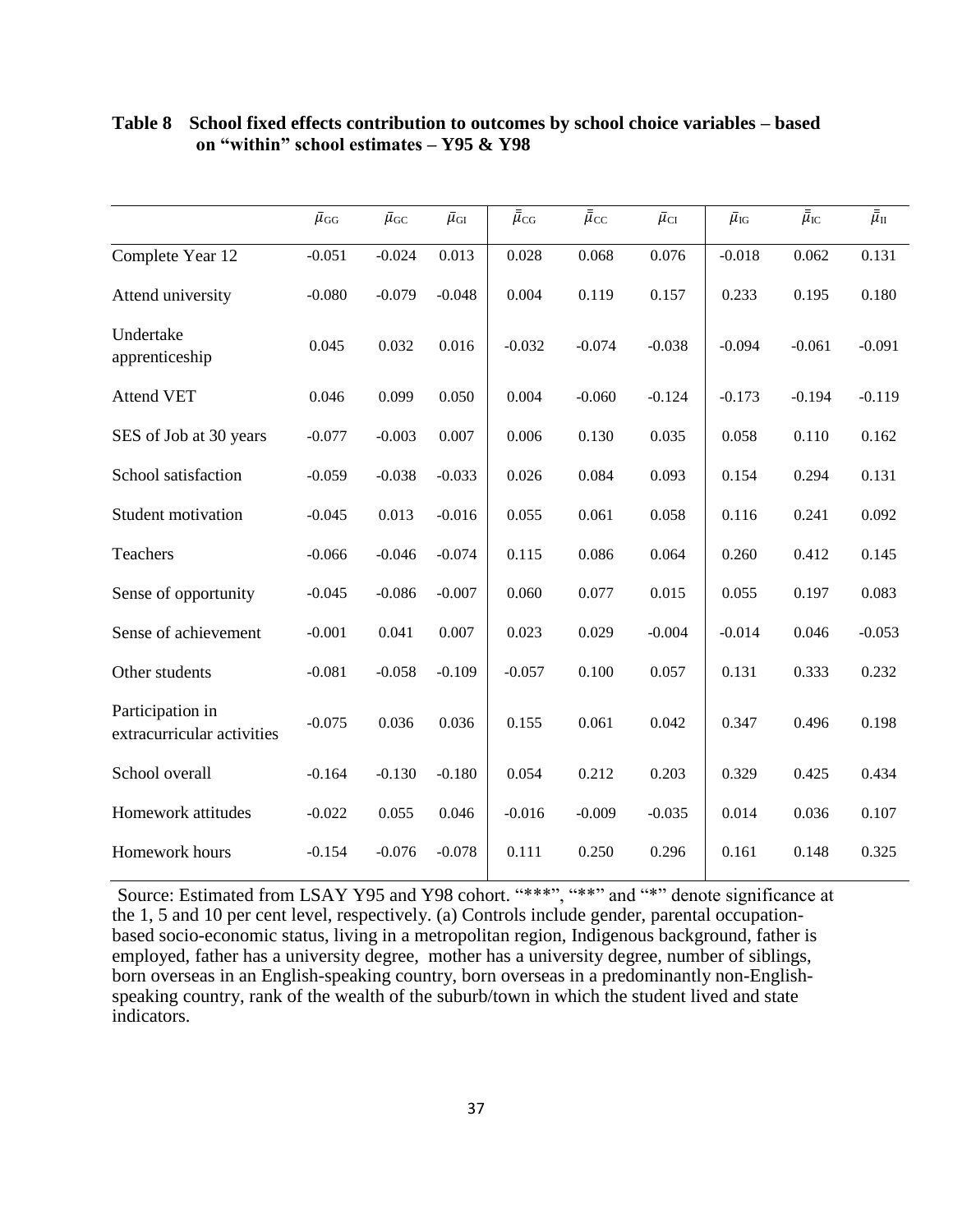|                             | $\bar{\mu}_{\rm GG}$ | $\bar{\mu}_{\rm GC}$ | $\bar{\mu}_{\rm GI}$ | $\bar{\bar{\mu}}_{CG}$ | $\bar{\bar{\mu}}_{\text{CC}}$ | $\bar{\mu}_{\rm CI}$ | $\bar{\mu}_{\text{IG}}$ | $\bar{\bar{\mu}}_{\rm IC}$ | $\bar{\bar{\mu}}_{\rm II}$ |
|-----------------------------|----------------------|----------------------|----------------------|------------------------|-------------------------------|----------------------|-------------------------|----------------------------|----------------------------|
| Complete Year 12            | $-0.065$             | $-0.019$             | $-0.097$             | 0.039                  | 0.081                         | 0.080                | $-0.073$                | $-0.155$                   | 0.077                      |
| Attend university           | $-0.097$             | $-0.033$             | $-0.105$             | $-0.019$               | 0.086                         | 0.053                | $-0.036$                | $-0.138$                   | 0.158                      |
| Undertake<br>apprenticeship | 0.069                | 0.132                | 0.084                | 0.072                  | $-0.050$                      | 0.002                | $-0.023$                | 0.147                      | $-0.134$                   |
| <b>Attend VET</b>           | 0.046                | $-0.024$             | 0.062                | 0.020                  | $-0.029$                      | $-0.027$             | $-0.098$                | 0.204                      | $-0.085$                   |
| SES of Job at 30 years      | $-0.100$             | $-0.082$             | $-0.076$             | 0.001                  | 0.076                         | 0.026                | $-0.012$                | $-0.313$                   | 0.171                      |
| School satisfaction         | $-0.067$             | $-0.095$             | $-0.023$             | 0.112                  | 0.027                         | 0.058                | 0.002                   | $-0.123$                   | 0.137                      |
| Student motivation          | $-0.044$             | $-0.037$             | $-0.040$             | 0.074                  | 0.017                         | $-0.009$             | $-0.026$                | $-0.103$                   | 0.094                      |
| Teachers                    | $-0.087$             | $-0.132$             | $-0.159$             | 0.137                  | 0.031                         | $-0.022$             | $-0.007$                | 0.040                      | 0.184                      |
| Sense of opportunity        | $-0.057$             | $-0.113$             | $-0.050$             | 0.077                  | 0.037                         | 0.044                | $-0.037$                | $-0.032$                   | 0.103                      |
| Sense of achievement        | $-0.036$             | $-0.049$             | $-0.008$             | 0.037                  | 0.013                         | $-0.017$             | $-0.086$                | $-0.052$                   | 0.081                      |
| Attitudes to school         | $-0.070$             | $-0.081$             | $-0.067$             | 0.172                  | 0.084                         | 0.075                | $-0.016$                | 0.077                      | 0.069                      |
| Disciplinary climate        | $-0.112$             | $-0.188$             | $-0.232$             | 0.070                  | 0.041                         | 0.064                | 0.151                   | 0.365                      | 0.238                      |
| Student/teacher relations   | $-0.076$             | $-0.115$             | $-0.136$             | 0.052                  | $-0.002$                      | $-0.018$             | 0.076                   | 0.201                      | 0.198                      |
| Reading Literacy            | $-0.132$             | $-0.150$             | $-0.170$             | 0.002                  | 0.066                         | 0.034                | 0.069                   | 0.189                      | 0.270                      |
| Mathematical Literacy       | $-0.096$             | $-0.039$             | $-0.133$             | $-0.085$               | 0.018                         | $-0.044$             | $-0.018$                | 0.114                      | 0.244                      |
| Scientific Literacy         | $-0.097$             | $-0.067$             | $-0.138$             | $-0.015$               | 0.005                         | $-0.012$             | 0.082                   | 0.138                      | 0.251                      |

## **Table 9 School fixed effects contribution to outcomes by school choice variables – based on "within" school estimates – Y09**

Source: Estimated from LSAY Y09 cohort. "\*\*\*", "\*\*" and "\*" denote significance at the 1, 5 and 10 per cent level, respectively. (a) Controls include gender, parental occupation-based socioeconomic status, living in a metropolitan region, Indigenous background, father is employed, father has a university degree, mother has a university degree, presence of siblings, born overseas in an English-speaking country, born overseas in a predominantly non-Englishspeaking country, rank of the wealth of the household and state indicators.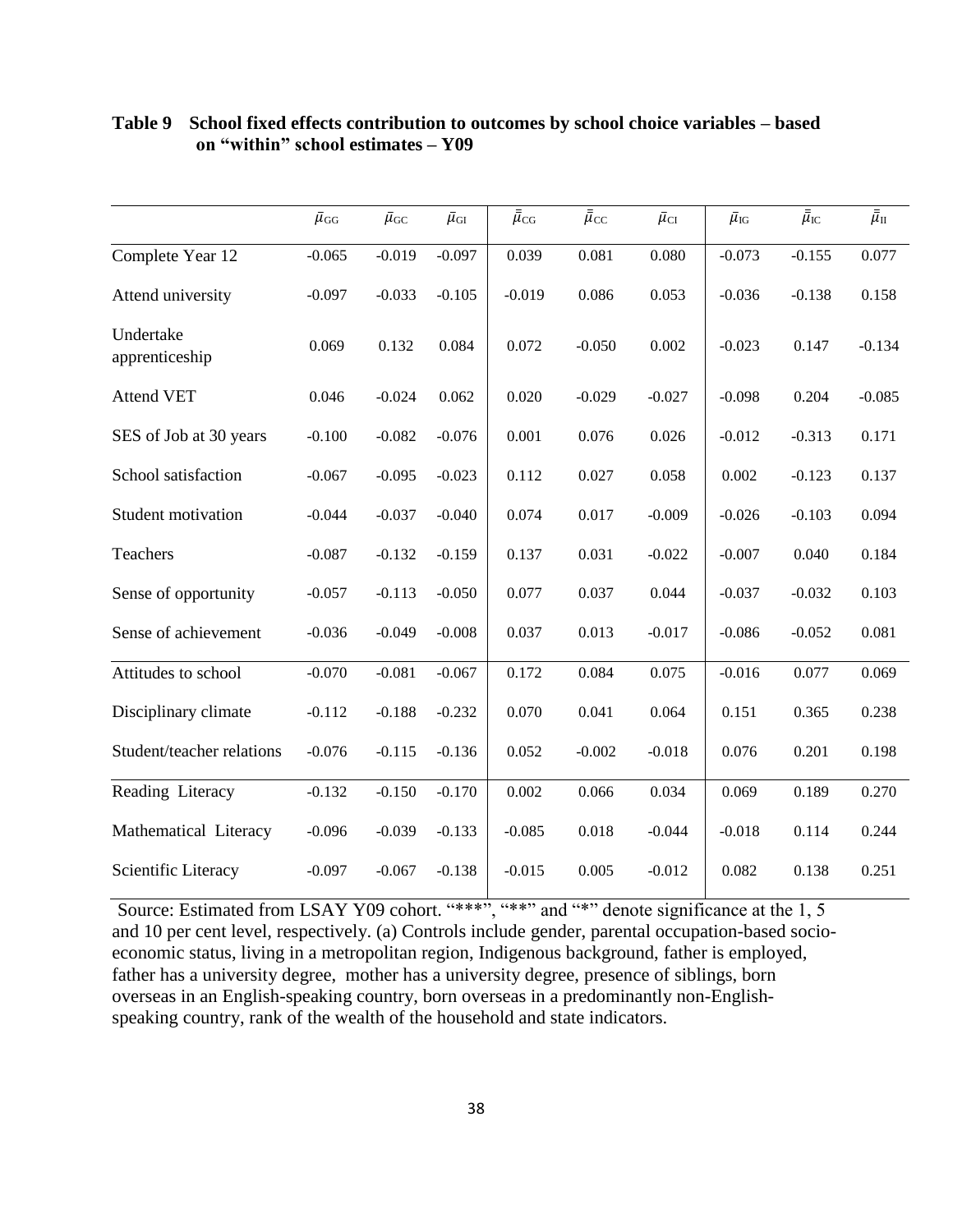|                                                |                      |                  | Catholic schools    |          | Independent schools |                  |                     |          |  |
|------------------------------------------------|----------------------|------------------|---------------------|----------|---------------------|------------------|---------------------|----------|--|
|                                                |                      | Without controls | With controls*      |          |                     | Without controls | With controls*      |          |  |
|                                                | Beta                 | Std Err.         | Beta                | Std Err. | Beta                | Std Err.         | Beta                | Std Err. |  |
| Complete Year 12                               | $0.140***$           | (0.021)          | $0.099***$          | (0.023)  | $0.233***$          | (0.025)          | $0.102***$          | (0.028)  |  |
| Attend university                              | $0.246***$           | (0.020)          | $0.153***$          | (0.025)  | $0.375***$          | (0.024)          | $0.174***$          | (0.032)  |  |
| Undertake apprenticeship                       | $-0.129***$          |                  | $(0.021)$ -0.109*** | (0.019)  | $-0.156***$         |                  | $(0.025)$ -0.122*** | (0.025)  |  |
| <b>Attend VET</b>                              | $-0.131***$ (0.021)  |                  | $-0.071***$         | (0.024)  | $-0.237***$         |                  | $(0.025)$ -0.081*** | (0.028)  |  |
| SES of Job at 30 years                         | $0.246***$ $(0.026)$ |                  | $0.159***$          | (0.028)  | $0.332***$          | (0.031)          | $0.167***$          | (0.035)  |  |
| School satisfaction                            | $0.139***$           | (0.021)          | $0.120***$          | (0.030)  | $0.209***$          | (0.025)          | $0.127***$          | (0.041)  |  |
| Student motivation                             | $0.099***$           | (0.021)          | $0.089***$          | (0.030)  | $0.151***$          | (0.025)          | $0.088**$           | (0.040)  |  |
| Teachers                                       | $0.163***$ $(0.021)$ |                  | $0.136***$          | (0.031)  | $0.249***$          | (0.026)          | $0.189***$          | (0.043)  |  |
| Sense of opportunity                           | $0.103***$ $(0.021)$ |                  | $0.098***$          | (0.028)  | $0.122***$          | (0.025)          | 0.050               | (0.034)  |  |
| Sense of achievement                           | $0.061***$ $(0.021)$ |                  | 0.032               | (0.029)  | 0.022               | (0.025)          | $-0.050$            | (0.039)  |  |
|                                                |                      |                  |                     |          |                     |                  |                     |          |  |
| Other students                                 | $0.182***$ (0.023)   |                  | $0.135***$          | (0.033)  | $0.319***$          | (0.026)          | $0.271***$          | (0.044)  |  |
| Participation in extracurricular<br>activities | $0.155***$ (0.023)   |                  | $0.118***$          | (0.034)  | $0.339***$          | (0.027)          | $0.237***$          | (0.041)  |  |
| School overall                                 | $0.345***$           | (0.022)          | $0.312***$          | (0.034)  | $0.565***$          | (0.026)          | $0.535***$          | (0.044)  |  |
| Homework attitudes                             | 0.006                | (0.022)          | $-0.013$            | (0.028)  | $0.118***$          | (0.026)          | $0.071**$           | (0.032)  |  |
| Homework hours                                 | $0.373***$           | (0.022)          | $0.356***$          | (0.034)  | $0.418***$          | (0.026)          | 0.388***            | (0.040)  |  |

### **Table 10 Sector differences in outcome variables, Y95 & Y98**

Source: Estimated from LSAY Y95 and Y98 cohort. "\*\*\*", "\*\*" and "\*" denote significance at the 1, 5 and 10 per cent level, respectively. (a) Controls include gender, parental occupationbased socio-economic status, living in a metropolitan region, Indigenous background, father is employed, father has a university degree, mother has a university degree, number of siblings, born overseas in an English-speaking country, born overseas in a predominantly non-Englishspeaking country, rank of the wealth of the suburb/town in which the student lived and state indicators.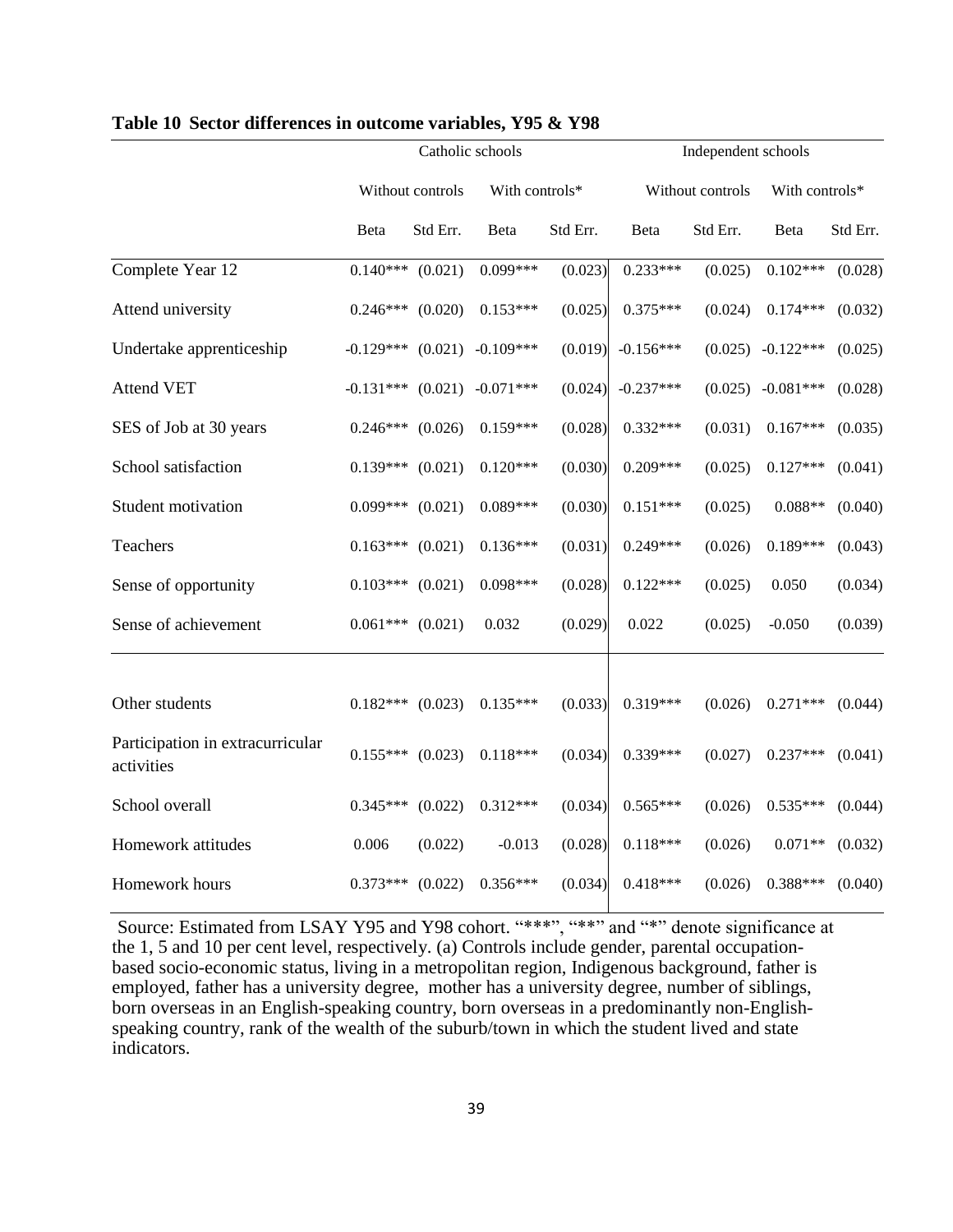## **Table 11 Sector differences in outcome variables, Y09**

|                           |                      | Catholic schools  | Independent schools             |                |             |                  |             |                   |
|---------------------------|----------------------|-------------------|---------------------------------|----------------|-------------|------------------|-------------|-------------------|
|                           |                      | Without controls  |                                 | With controls* |             | Without controls |             | With controls*    |
|                           | Beta                 | Std Err.          | Beta                            | Std Err.       | Beta        | Std Err.         | Beta        | Std Err.          |
| Complete Year 12          | $0.120***$ $(0.025)$ |                   | $0.077**$                       | (0.036)        | $0.156***$  | (0.027)          |             | $0.059$ $(0.043)$ |
| Attend university         | $0.259***$ $(0.026)$ |                   | $0.169***$                      | (0.035)        | $0.353***$  | (0.028)          | $0.174***$  | (0.042)           |
| Undertake apprenticeship  |                      |                   | $-0.146***$ (0.026) $-0.112***$ | (0.025)        | $-0.226***$ | (0.028)          | $-0.115***$ | (0.034)           |
| <b>Attend VET</b>         | $-0.104***$ (0.027)  |                   | $-0.101***$                     | (0.028)        | $-0.177***$ | (0.029)          | $-0.114***$ | (0.035)           |
| SES of Job at 30 years    | $0.169***$ $(0.030)$ |                   | $0.100***$                      | (0.036)        | $0.379***$  | (0.033)          | $0.208***$  | (0.050)           |
| School satisfaction       | $0.121***$ $(0.028)$ |                   | $0.095***$                      | (0.032)        | $0.246***$  | (0.030)          | $0.136***$  | (0.043)           |
| Student motivation        | $0.074***$ $(0.028)$ |                   | 0.050                           | (0.031)        | $0.165***$  | (0.030)          | $0.073*$    | (0.044)           |
| Teachers                  | $0.122***$ $(0.028)$ |                   | $0.076**$                       | (0.030)        | $0.284***$  | (0.030)          | $0.153***$  | (0.042)           |
| Sense of opportunity      | $0.110***$ $(0.028)$ |                   | $0.093***$                      | (0.032)        | $0.194***$  | (0.031)          | $0.110***$  | (0.040)           |
| Sense of achievement      | $0.079***$ $(0.028)$ |                   | 0.032                           | (0.031)        | $0.168***$  | (0.030)          | 0.028       | (0.040)           |
| Attitudes to school       | $0.185***$ $(0.027)$ |                   | $0.131***$                      | (0.032)        | $0.207***$  | (0.029)          | $0.101***$  | (0.038)           |
| Disciplinary climate      | $0.155***$ $(0.027)$ |                   | $0.125***$                      | (0.045)        | $0.341***$  | (0.029)          | $0.305***$  | (0.051)           |
| Student/teacher relations |                      | $0.056**$ (0.027) | 0.032                           | (0.031)        | $0.299***$  | (0.029)          | $0.196***$  | (0.037)           |
| Reading Literacy          | $0.255***$ $(0.026)$ |                   | $0.163***$                      | (0.038)        | $0.490***$  | (0.028)          | $0.283***$  | (0.048)           |
| Mathematical Literacy     | $0.180***$ $(0.026)$ |                   | $0.071*$                        | (0.043)        | $0.428***$  | (0.028)          | $0.253***$  | (0.053)           |
| Scientific Literacy       | $0.170***$ $(0.026)$ |                   | $0.089**$                       | (0.040)        | $0.441***$  | (0.028)          | $0.297***$  | (0.050)           |

Source: Estimated from LSAY Y09. "\*\*\*", "\*\*" and "\*" denote significance at the 1, 5 and 10 per cent level, respectively. (a) Controls include gender, parental occupation-based socioeconomic status, living in a metropolitan region, Indigenous background, father is employed, father has a university degree, mother has a university degree, presence of siblings, born overseas in an English-speaking country, born overseas in a predominantly non-Englishspeaking country, rank of the wealth of the household and state indicators.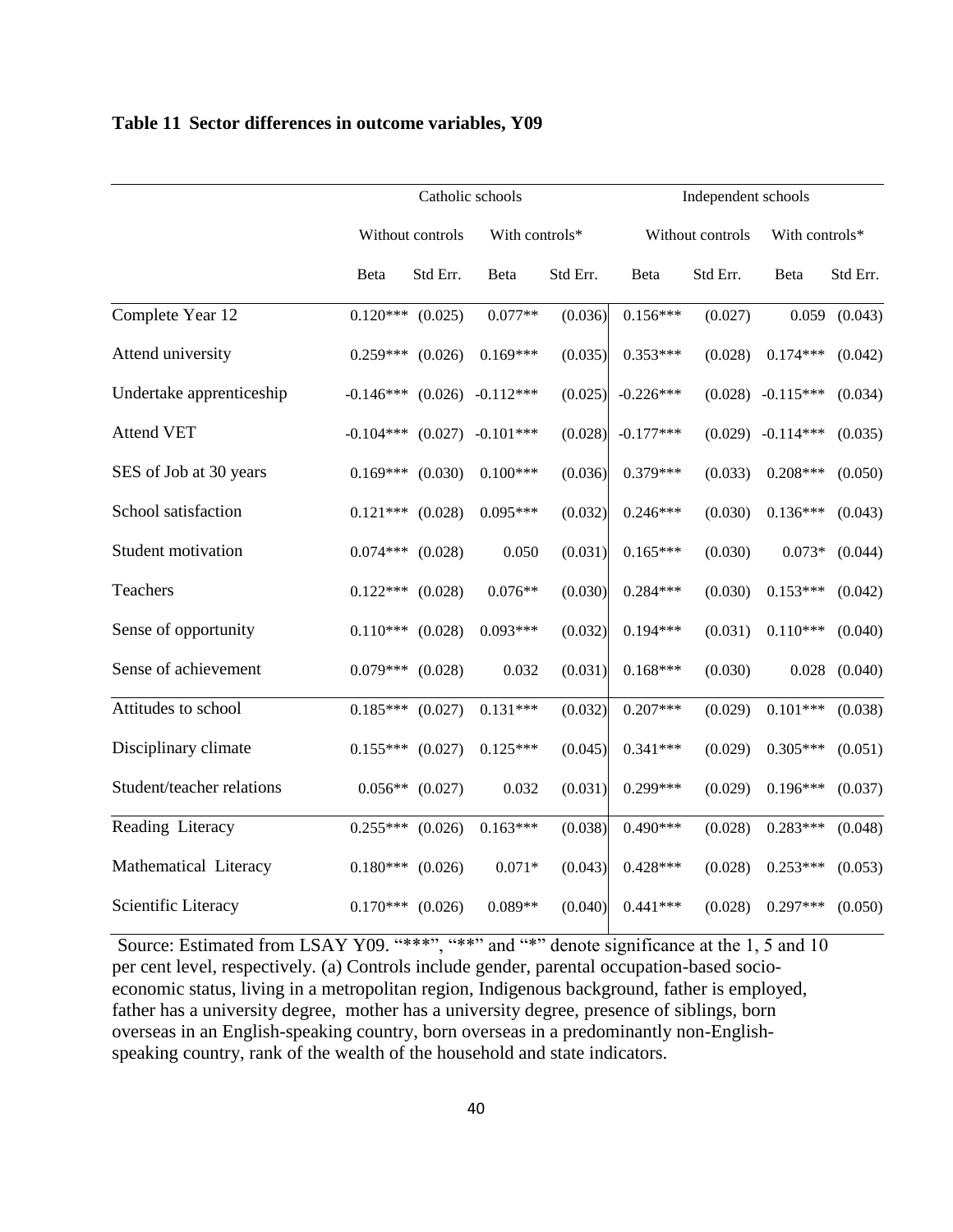|                            |                                                      |                                            | <b>Year 12 school</b>                     |  |  |  |  |
|----------------------------|------------------------------------------------------|--------------------------------------------|-------------------------------------------|--|--|--|--|
|                            | Government<br><b>Schools</b>                         | <b>Catholic</b><br>schools                 | Independent<br><b>Schools</b>             |  |  |  |  |
| <b>Year 9 school</b>       |                                                      | Percent                                    |                                           |  |  |  |  |
| <b>Government Schools</b>  | 53.9                                                 | 63.1                                       | 70.1                                      |  |  |  |  |
| <b>Catholic schools</b>    | 50.4                                                 | 67.0                                       | 80.2                                      |  |  |  |  |
| <b>Independent Schools</b> | 66.5                                                 | 79.3                                       | 72.4                                      |  |  |  |  |
|                            | Difference Government in standard<br>deviation units |                                            |                                           |  |  |  |  |
| <b>Government Schools</b>  | 0.000                                                | 0.257                                      | 0.454                                     |  |  |  |  |
| <b>Catholic schools</b>    | $-0.096$                                             | 0.368                                      | 0.736                                     |  |  |  |  |
| <b>Independent Schools</b> | 0.354                                                | 0.711                                      | 0.517                                     |  |  |  |  |
|                            |                                                      | units (regression with controls $^{(a)}$ ) | Parameter estimates in standard deviation |  |  |  |  |
| <b>Government Schools</b>  | 0.00                                                 | $0.139*$                                   | $0.269***$                                |  |  |  |  |
| <b>Catholic schools</b>    | $-0.098$                                             | $0.180***$                                 | $0.300***$                                |  |  |  |  |
| <b>Independent Schools</b> | 0.121                                                | $0.367**$                                  | $0.191***$                                |  |  |  |  |

## **Table 12 Proportion who in Year 9 indicated they planned to attend university after leaving school by Year 9 and Year 12 school sectors, Y95 & Y98**

Source: Estimated from LSAY Y95 and Y98 cohort. "\*\*\*", "\*\*" and "\*" denote significance at the 1, 5 and 10 per cent level, respectively. (a) Controls include gender, parental occupationbased socio-economic status, living in a metropolitan region, Indigenous background, father is employed, father has a university degree, mother has a university degree, number of siblings, born overseas in an English-speaking country, born overseas in a predominantly non-Englishspeaking country, rank of the wealth of the suburb/town in which the student lives and state indicators.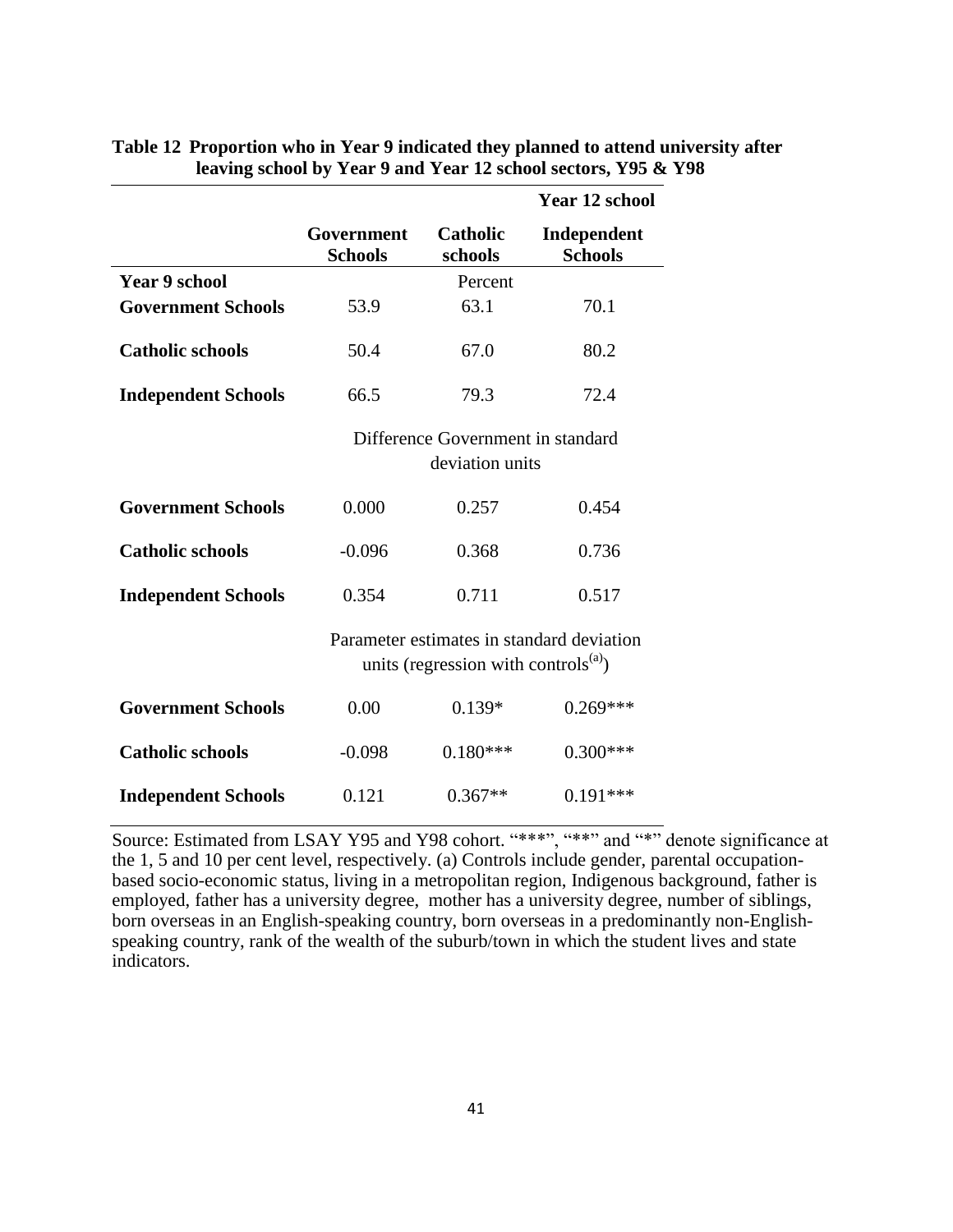|                            |                                                      |                                  | <b>Subsequent school</b>                  |  |  |  |  |
|----------------------------|------------------------------------------------------|----------------------------------|-------------------------------------------|--|--|--|--|
|                            | Government<br><b>Schools</b>                         | <b>Catholic</b><br>schools       | Independent<br><b>Schools</b>             |  |  |  |  |
| <b>Initial school</b>      |                                                      | Percent                          |                                           |  |  |  |  |
| <b>Government Schools</b>  | 57.0                                                 | 61.2                             | 63.8                                      |  |  |  |  |
| <b>Catholic schools</b>    | 57.3                                                 | 70.9                             | 52.0                                      |  |  |  |  |
| <b>Independent Schools</b> | 52.9                                                 | 47.9                             | 75.7                                      |  |  |  |  |
|                            | Difference Government in standard<br>deviation units |                                  |                                           |  |  |  |  |
| <b>Government Schools</b>  | 0.000                                                | 0.085                            | 0.136                                     |  |  |  |  |
| <b>Catholic schools</b>    | 0.006                                                | 0.281                            | $-0.102$                                  |  |  |  |  |
| <b>Independent Schools</b> | $-0.083$                                             | $-0.184$                         | 0.377                                     |  |  |  |  |
|                            |                                                      | units (regression with controls) | Parameter estimates in standard deviation |  |  |  |  |
| <b>Government Schools</b>  | 0.000                                                | 0.146                            | 0.130                                     |  |  |  |  |
| <b>Catholic schools</b>    | 0.001                                                | $0.190***$                       | 0.037                                     |  |  |  |  |
| <b>Independent Schools</b> | $-0.158$                                             | $-0.214$                         | $0.208***$                                |  |  |  |  |

## **Table 13 Proportion who in Year 9 indicated they planned to attend university after leaving school by initial and subsequent school sectors, Y09**

Source: Source: Estimated from LSAY Y09 cohort. "\*\*\*", "\*\*" and "\*" denote significance at the 1, 5 and 10 per cent level, respectively. (a) Controls include gender, parental occupationbased socio-economic status, living in a metropolitan region, Indigenous background, father is employed, father has a university degree, mother has a university degree, presence of siblings, born overseas in an English-speaking country, born overseas in a predominantly non-Englishspeaking country, rank of the wealth of the household and state indicators.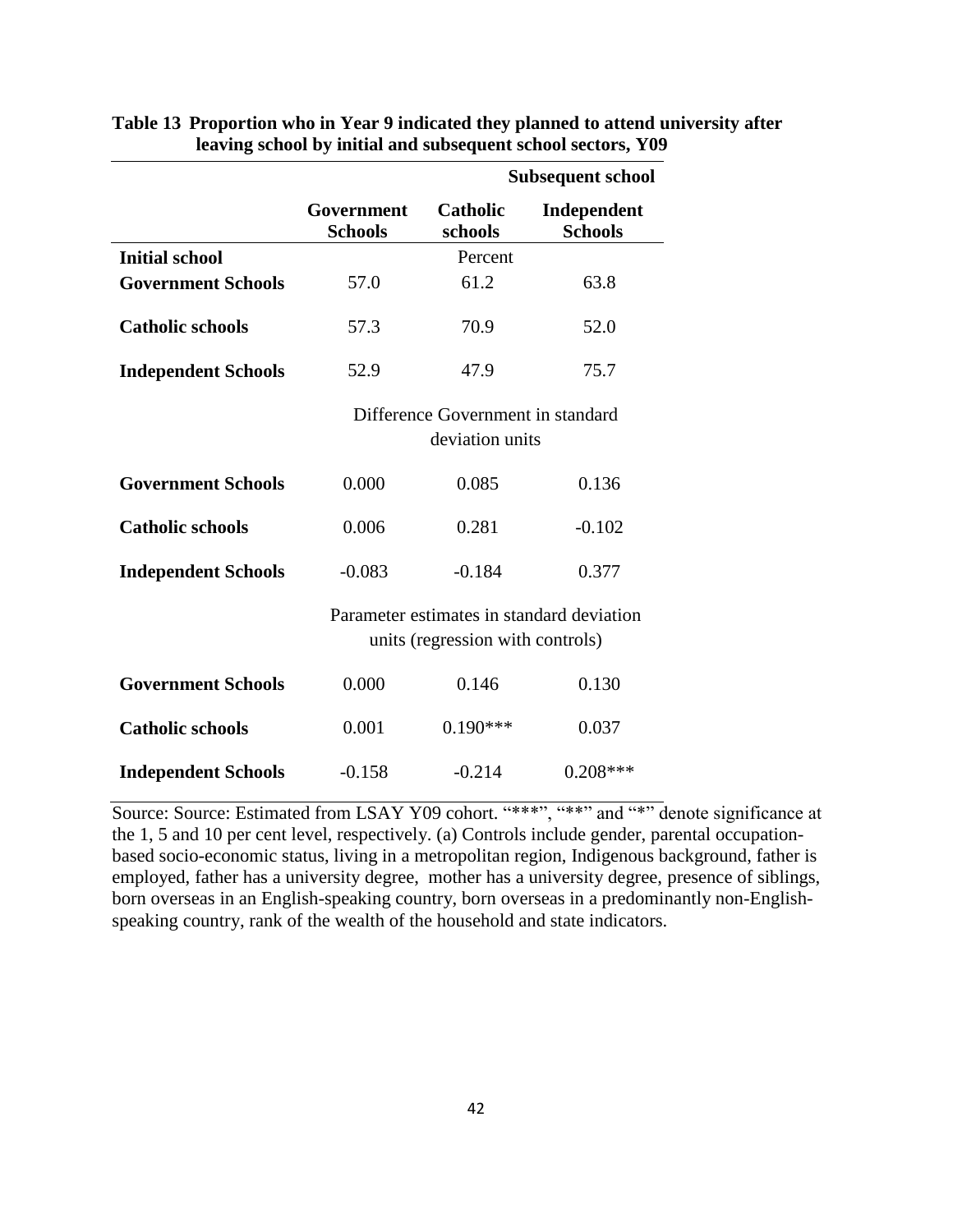|                            |                                                      |                                  | <b>Subsequent school</b>                  |  |  |  |  |
|----------------------------|------------------------------------------------------|----------------------------------|-------------------------------------------|--|--|--|--|
|                            | Government<br><b>Schools</b>                         | <b>Catholic</b><br>schools       | Independent<br><b>Schools</b>             |  |  |  |  |
| <b>Initial school</b>      |                                                      | Literacy score                   |                                           |  |  |  |  |
| <b>Government Schools</b>  | 527                                                  | 495                              | 547                                       |  |  |  |  |
| <b>Catholic schools</b>    | 527                                                  | 552                              | 512                                       |  |  |  |  |
| <b>Independent Schools</b> | 533                                                  | 531                              | 573                                       |  |  |  |  |
|                            | Difference Government in standard<br>deviation units |                                  |                                           |  |  |  |  |
| <b>Government Schools</b>  | 0.000                                                | $-0.357$                         | 0.218                                     |  |  |  |  |
| <b>Catholic schools</b>    | $-0.001$                                             | 0.271                            | $-0.166$                                  |  |  |  |  |
| <b>Independent Schools</b> | 0.061                                                | 0.043                            | 0.500                                     |  |  |  |  |
|                            |                                                      | units (regression with controls) | Parameter estimates in standard deviation |  |  |  |  |
| <b>Government Schools</b>  | 0.000                                                | $-0.193$                         | $0.241*$                                  |  |  |  |  |
| <b>Catholic schools</b>    | 0.028                                                | $0.176***$                       | 0.163                                     |  |  |  |  |
| <b>Independent Schools</b> | $-0.006$                                             | 0.034                            | $0.308***$                                |  |  |  |  |

**Table 14 Reading literacy by initial and subsequent school sectors, Y09**

Source: Estimated from LSAY Y09 cohort. "\*\*\*", "\*\*" and "\*" denote significance at the 1, 5 and 10 per cent level, respectively. (a) Controls include gender, parental occupation-based socioeconomic status, living in a metropolitan region, Indigenous background, father is employed, father has a university degree, mother has a university degree, presence of siblings, born overseas in an English-speaking country, born overseas in a predominantly non-Englishspeaking country, rank of the wealth of the household and state indicators.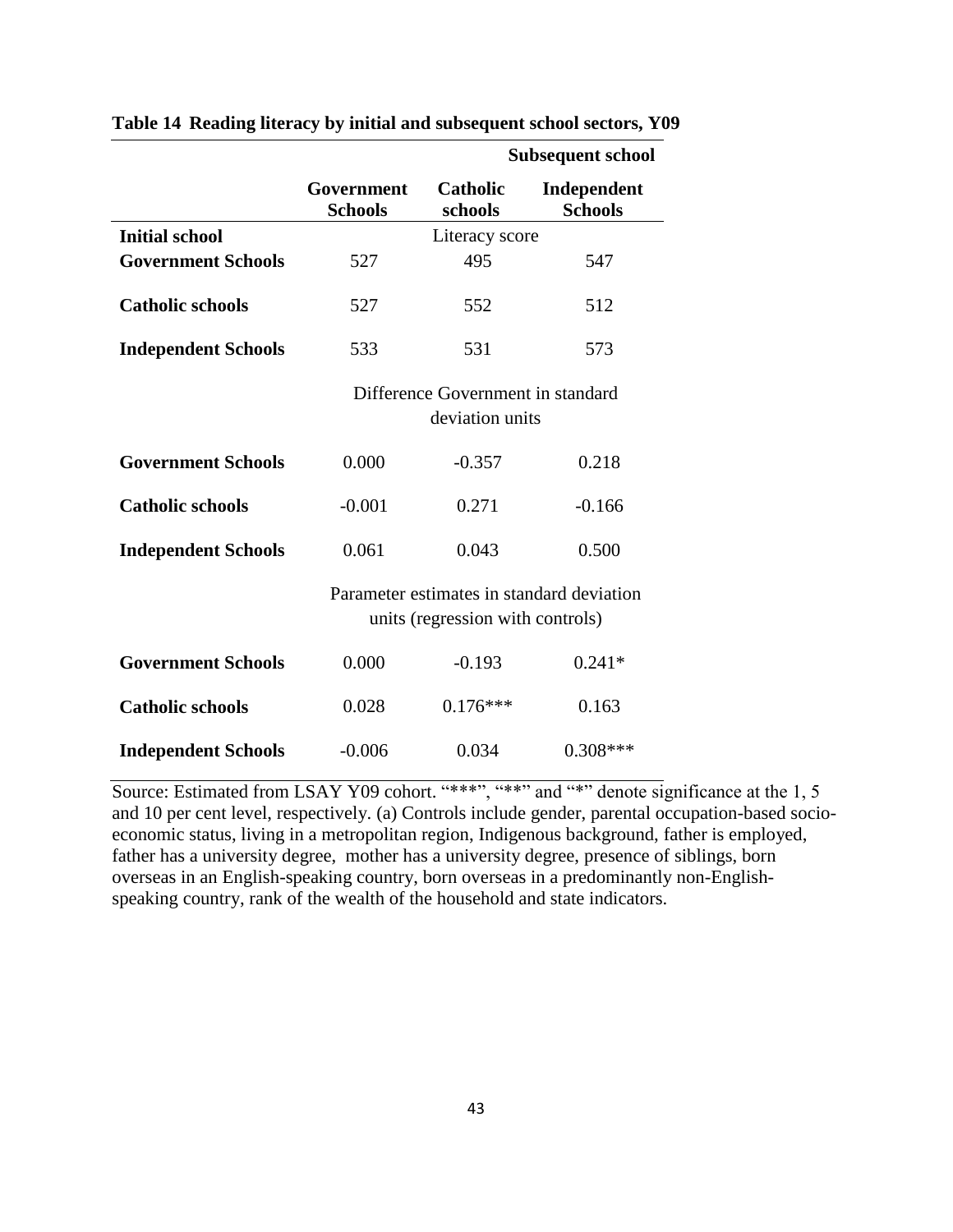|                                                | ${\hat \beta}_{\rm GG}$ | $\hat{\beta}_{\mathrm{GC}}$ | $\hat{\beta}_{\rm GI}$ | $\hat{\beta}_{\text{CG}}$ | $\hat{\beta}_{\text{CC}}$ | $\hat{\beta}_{\rm CI}$ | $\hat{\beta}_{\text{IG}}$ | $\hat{\beta}_{\text{IC}}$ | $\hat{\beta}_{\rm II}$ |
|------------------------------------------------|-------------------------|-----------------------------|------------------------|---------------------------|---------------------------|------------------------|---------------------------|---------------------------|------------------------|
| Complete Year 12                               |                         | 0.028                       | 0.025                  | $-0.048$                  | $0.113***$                | 0.064                  | $-0.059$                  | $-0.037$                  | $0.123***$             |
| Attend university                              |                         | $0.139*$                    | $0.269***$             | $-0.098$                  | $0.180***$                | $0.300***$             | 0.121                     | $0.367**$                 | $0.191***$             |
| Undertake<br>apprenticeship                    |                         | $-0.072$                    | $-0.130**$             | $-0.049$                  | $-0.118***$               | $-0.139**$             | $-0.129*$                 | $-0.155$                  | $-0.128***$            |
| <b>Attend VET</b>                              |                         | $-0.095$                    | $-0.137**$             | 0.059                     | $-0.084***$               | $-0.240***$            | $-0.022$                  | $-0.153$                  | $-0.095***$            |
| SES of Job at 30 years                         |                         | 0.011                       | $0.337***$             | $-0.071$                  | $0.187***$                | 0.196                  | 0.024                     | 0.066                     | $0.197***$             |
| School satisfaction                            |                         | 0.037                       | 0.070                  | $-0.196***$               | $0.148***$                | 0.145                  | $-0.138$                  | 0.266                     | $0.156***$             |
| Student motivation                             |                         | 0.117                       | $0.134*$               | $-0.186**$                | $0.119***$                | 0.022                  | $-0.186**$                | 0.088                     | $0.125***$             |
| Teachers                                       |                         | $-0.158$                    | $-0.005$               | $-0.199**$                | $0.163***$                | $-0.011$               | $-0.039$                  | 0.096                     | $0.211***$             |
| Sense of opportunity                           |                         | $-0.075$                    | 0.050                  | $-0.128*$                 | $0.121***$                | $-0.170$               | $-0.221***$               | 0.148                     | $0.077**$              |
| Sense of achievement                           |                         | 0.027                       | 0.005                  | $-0.210***$               | $0.052*$                  | 0.042                  | $-0.338***$               | $-0.225$                  | $-0.015$               |
| Other students                                 |                         | $-0.032$                    | 0.093                  | $-0.021$                  | $0.153***$                | $-0.070$               | 0.018                     | 0.318                     | $0.297***$             |
| Participation in<br>extracurricular activities |                         | 0.076                       | $0.128*$               | 0.084                     | $0.128***$                | 0.015                  | 0.085                     | $0.577***$                | $0.251***$             |
| School overall                                 |                         | 0.015                       | 0.118                  | $-0.029$                  | $0.350***$                | $-0.034$               | 0.143                     | $0.531*$                  | $0.578***$             |
| Homework attitudes                             |                         | $-0.086$                    | 0.040                  | $-0.318***$               | 0.011                     | $-0.042$               | $-0.352***$               | 0.211                     | $0.109***$             |
| Homework hours                                 |                         |                             | $0.268***$ $0.301***$  | $0.134*$                  | $0.390***$                | $0.259*$               | 0.058                     | 0.201                     | $0.441***$             |

### **Table 15 Regression parameters by school choice variables –Y95 & Y98**

Source: Estimated from LSAY Y95 and Y98 cohort. "\*\*\*", "\*\*" and "\*" denote significance at the 1, 5 and 10 per cent level, respectively. (a) Controls include gender, parental occupationbased socio-economic status, living in a metropolitan region, Indigenous background, father is employed, father has a university degree, mother has a university degree, number of siblings, born overseas in an English-speaking country, born overseas in a predominantly non-Englishspeaking country, rank of the wealth of the suburb/town in which the student lived and state indicators.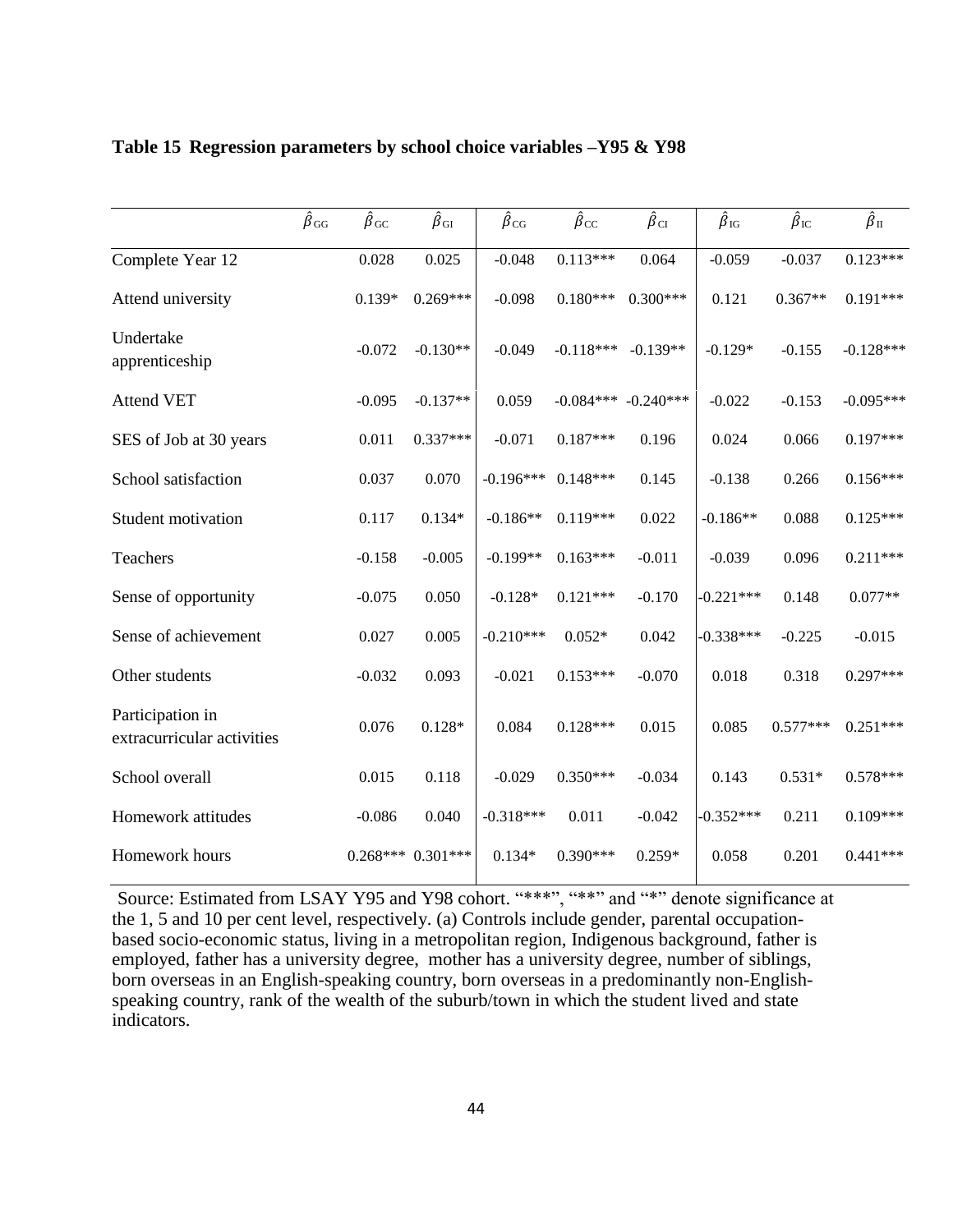|                             | ${\hat \beta}_{\rm GG}$ | $\hat{\beta}_{\text{GC}}$ | ${\hat \beta}_{\rm GI}$ | $\hat{\beta}_{CG}$ | $\hat{\beta}_{\text{CC}}$ | $\hat{\beta}_{\rm CI}$ | $\hat{\beta}_{\text{IG}}$ | $\hat{\beta}_{\text{IC}}$ | $\hat{\beta}_{\rm II}$ |
|-----------------------------|-------------------------|---------------------------|-------------------------|--------------------|---------------------------|------------------------|---------------------------|---------------------------|------------------------|
| Complete Year 12            |                         | 0.042                     | 0.118                   | $-0.137$           | $0.099***$                | 0.090                  | $-0.233$                  | $-0.327$                  | $0.087**$              |
| Attend university           |                         | 0.146                     | 0.130                   | 0.001              | $0.190***$                | 0.037                  | $-0.158$                  | $-0.214$                  | $0.208***$             |
| Undertake<br>apprenticeship |                         | 0.120                     | $-0.049$                | 0.055              | $-0.125***$               | $-0.135$               | 0.001                     | $-0.261***$               | $-0.120***$            |
| <b>Attend VET</b>           |                         | 0.027                     | $-0.273***$             | $-0.179***$        | $-0.104***$               | 0.133                  | 0.223                     | 0.119                     | $-0.145***$            |
| SES of Job at 30 years      |                         | 0.184                     | 0.046                   | $-0.083$           | $0.122***$                | $-0.009$               | $-0.178$                  | $-0.495**$                | $0.247***$             |
| School satisfaction         |                         | $-0.149$                  | $-0.073$                | $-0.296***$        | $0.132***$                | $-0.297$               | $-0.631***$               | $-0.162$                  | $0.188***$             |
| Student motivation          |                         | $-0.169$                  | $-0.087$                | $-0.214**$         | $0.076**$                 | $-0.284*$              | $-0.635***$               | $-0.283$                  | $0.120***$             |
| Teachers                    |                         | $-0.433**$                | $-0.103$                | $-0.157$           | $0.095***$                | $-0.301$               | $-0.386***$               | 0.158                     | $0.180***$             |
| Sense of opportunity        |                         | $-0.033$                  | $-0.215$                | $-0.225**$         | $0.121***$                | $-0.174$               | $-0.385**$                | $-0.063$                  | $0.140***$             |
| Sense of achievement        |                         | $-0.165$                  | 0.075                   | $-0.330***$        | $0.064**$                 | $-0.014$               | $-0.768***$               | $-0.393**$                | $0.087**$              |
| Attitudes to school         |                         | 0.085                     | $-0.160$                |                    | $-0.072$ $0.152***$       | $-0.114$               | $-0.121$                  | $-0.009$                  | $0.116***$             |
| Disciplinary climate        |                         | $-0.380***$               | $-0.079$                | $-0.139$           | $0.143***$                | 0.077                  | 0.001                     | $0.280**$                 | $0.320***$             |
| Student/teacher relations   |                         | $-0.104$                  | $-0.323***$             | $-0.207**$         | 0.049                     | $-0.111$               | $-0.150$                  | 0.128                     | $0.214***$             |
| Reading Literacy            |                         | $-0.193$                  | $0.241*$                | 0.028              | $0.176***$                | 0.163                  | $-0.006$                  | 0.034                     | $0.308***$             |
| Mathematical Literacy       |                         | $-0.090$                  | 0.101                   | $-0.128$           | $0.088**$                 | 0.145                  | $-0.123$                  | $-0.016$                  | $0.283***$             |
| Scientific Literacy         |                         | $-0.119$                  | 0.151                   | $-0.065$           | $0.106**$                 | $-0.029$               | 0.023                     | $-0.030$                  | $0.322***$             |

### **Table 16 Regression parameters by school choice variables – Y09**

Source: Estimated from LSAY Y09 cohort. "\*\*\*", "\*\*" and "\*" denote significance at the 1, 5 and 10 per cent level, respectively. (a) Controls include gender, parental occupation-based socioeconomic status, living in a metropolitan region, Indigenous background, father is employed, father has a university degree, mother has a university degree, presence of siblings, born overseas in an English-speaking country, born overseas in a predominantly non-Englishspeaking country, rank of the wealth of the household and state indicators.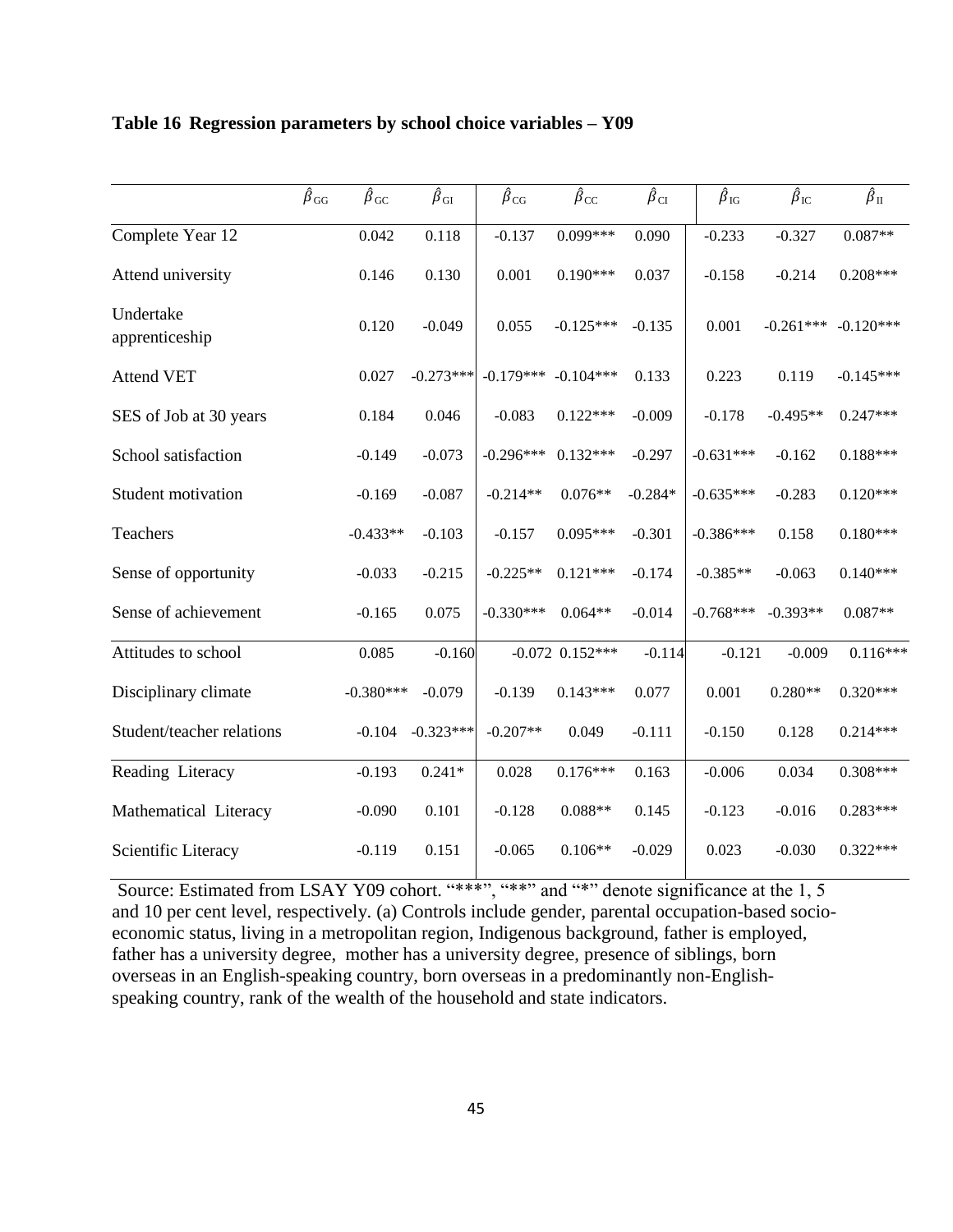|                                                | Catholic schools                                 |                                     |                                                       |       | Independent schools        |                                            |                                                   |                            |
|------------------------------------------------|--------------------------------------------------|-------------------------------------|-------------------------------------------------------|-------|----------------------------|--------------------------------------------|---------------------------------------------------|----------------------------|
|                                                | $\beta$ <sub>GC</sub> - $\beta$ <sub>GG</sub> =0 | $B_{CC}$ - $\beta$ <sub>GC</sub> =0 | $B_{CC}$ - $\beta_{CG}$ =0 $B_{CG}$ - $\beta_{GG}$ =0 |       | $B_{GI}$ - $\beta_{GG}$ =0 | $B_{\text{II}}\text{-}\beta_{\text{GI}}=0$ | $B_{\text{II}}\text{-}\beta_{\text{IG}}\text{=}0$ | $B_{IG}$ - $\beta_{GG}$ =0 |
|                                                | Unobserv=0                                       | Sch eff=0                           | Unobserv=0 Sch eff=0                                  |       |                            |                                            | Unobserv=0 Sch eff=0 Unobserv=0 Sch eff=0         |                            |
| Complete Year 12                               | 0.721                                            | 0.769                               |                                                       |       | 0.697                      | 0.151                                      |                                                   |                            |
| Attend university                              | 0.063                                            | 0.196                               |                                                       |       | 0.000                      | 0.248                                      | 0.358                                             | 0.105                      |
| Undertake<br>apprenticeship                    | 0.474                                            | 0.576                               | 0.335                                                 | 0.492 | 0.017                      | 0.964                                      | 0.985                                             | 0.078                      |
| <b>Attend VET</b>                              | 0.175                                            | 0.134                               |                                                       |       | 0.013                      | 0.471                                      | 0.370                                             | 0.773                      |
| SES of Job at 30 years                         | 0.922                                            | 0.319                               |                                                       |       | 0.000                      | 0.126                                      | 0.034                                             | 0.765                      |
| School satisfaction                            | 0.696                                            | 0.423                               |                                                       |       | 0.341                      | 0.307                                      |                                                   |                            |
| Student motivation                             |                                                  |                                     |                                                       |       | 0.059                      | 0.913                                      |                                                   |                            |
| Teachers                                       |                                                  |                                     |                                                       |       |                            |                                            |                                                   |                            |
| Sense of opportunity                           | 0.390                                            | 0.504                               |                                                       |       | 0.523                      | 0.743                                      |                                                   |                            |
| Sense of achievement                           | 0.739                                            | 0.913                               |                                                       |       |                            |                                            |                                                   |                            |
| Other students                                 |                                                  |                                     |                                                       |       | 0.246                      | 0.023                                      | 0.004                                             | 0.852                      |
| Participation in<br>extracurricular activities | 0.385                                            | 0.671                               | 0.640                                                 | 0.321 | 0.091                      | 0.138                                      | 0.115                                             | 0.426                      |
| School overall                                 | 0.893                                            | 0.787                               |                                                       |       | 0.183                      | 0.000                                      | 0.000                                             | 0.169                      |
| Homework attitudes                             |                                                  |                                     |                                                       |       | 0.591                      | 0.392                                      |                                                   |                            |
| Homework hours                                 | 0.002                                            | 0.955                               | 0.415                                                 | 0.093 | 0.000                      | 0.108                                      | 0.000                                             | 0.425                      |

## **Table 17 P-values of tests of parameters that school and unobservables effects are zero, Y95 & Y98**

Source: Estimated from LSAY Y95 & Y98 cohorts. (a) Controls include gender, parental occupation-based socio-economic status, living in a metropolitan region, Indigenous background, father is employed, father has a university degree, mother has a university degree, number of siblings, born overseas in an English-speaking country, born overseas in a predominantly non-English-speaking country, rank of the wealth of the suburb/town in which the student lived and state indicators.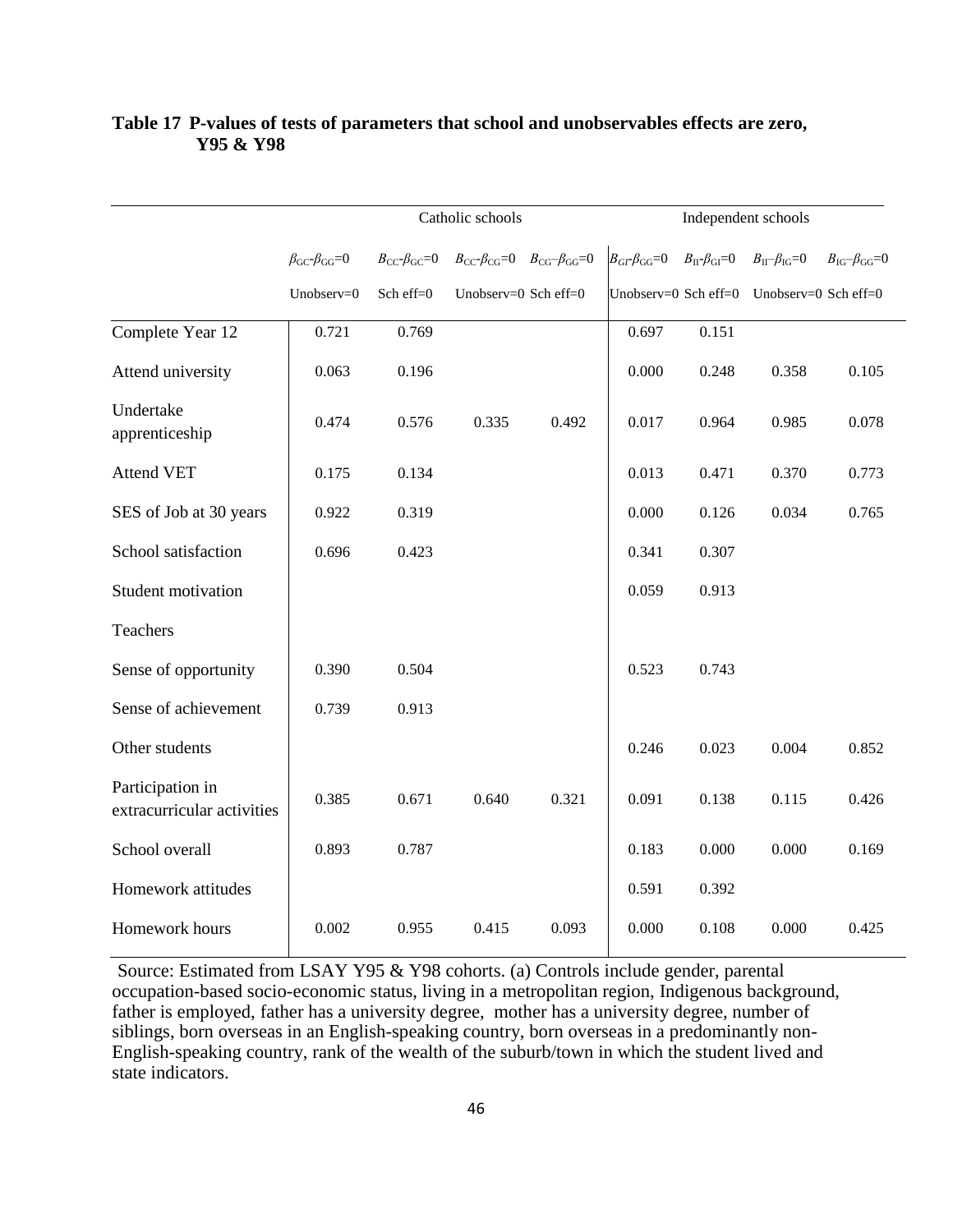|                             |                                                  |                            | Catholic schools                                                                      |       | Independent schools                      |                                                   |                                                    |                       |
|-----------------------------|--------------------------------------------------|----------------------------|---------------------------------------------------------------------------------------|-------|------------------------------------------|---------------------------------------------------|----------------------------------------------------|-----------------------|
|                             | $\beta$ <sub>GC</sub> - $\beta$ <sub>GG</sub> =0 | $B_{CC}$ - $\beta_{GC}$ =0 | $B_{\text{CC}}\text{-}\beta_{\text{CG}}=0$ $B_{\text{CG}}\text{-}\beta_{\text{GG}}=0$ |       | $B_{\text{GI}}$ - $\beta_{\text{GG}}$ =0 | $B_{\text{II}}\text{-}\beta_{\text{GI}}\text{=}0$ | $B_{\text{II}}\text{--}\beta_{\text{IG}}\text{=}0$ | $B_{IG}-\beta_{GG}=0$ |
|                             | Unobserv=0                                       | Sch eff=0                  | Unobserv=0 Sch eff=0                                                                  |       |                                          |                                                   | Unobserv=0 Sch eff=0 Unobserv=0 Sch eff=0          |                       |
| Complete Year 12            | 0.365                                            | 0.823                      |                                                                                       |       | 0.788                                    | 0.833                                             |                                                    |                       |
| Attend university           | 0.309                                            | 0.561                      | 0.004                                                                                 | 0.197 | 0.326                                    | 0.627                                             |                                                    |                       |
| Undertake<br>apprenticeship |                                                  |                            |                                                                                       |       | 0.529                                    | 0.305                                             |                                                    |                       |
| <b>Attend VET</b>           |                                                  |                            | 0.008                                                                                 | 0.109 | 0.862                                    | 0.691                                             |                                                    |                       |
| SES of Job at 30 years      | 0.730                                            | 0.147                      | 0.001                                                                                 | 0.145 | 0.293                                    | 0.455                                             |                                                    |                       |
| School satisfaction         |                                                  |                            |                                                                                       |       |                                          |                                                   |                                                    |                       |
| Student motivation          |                                                  |                            |                                                                                       |       |                                          |                                                   |                                                    |                       |
| Teachers                    |                                                  |                            |                                                                                       |       |                                          |                                                   |                                                    |                       |
| Sense of opportunity        |                                                  |                            |                                                                                       |       |                                          |                                                   |                                                    |                       |
| Sense of achievement        |                                                  |                            |                                                                                       |       | 0.325                                    | 0.559                                             |                                                    |                       |
| Attitudes to school         | 0.186                                            | 0.027                      |                                                                                       |       |                                          |                                                   |                                                    |                       |
| Disciplinary climate        |                                                  |                            |                                                                                       |       |                                          |                                                   |                                                    |                       |
| Student/teacher relations   |                                                  |                            |                                                                                       |       |                                          |                                                   |                                                    |                       |
| Reading Literacy            |                                                  |                            | 0.004                                                                                 | 0.960 | 0.106                                    | 0.099                                             |                                                    |                       |
| Mathematical Literacy       |                                                  |                            |                                                                                       |       | 0.480                                    | 0.205                                             |                                                    |                       |
| Scientific Literacy         |                                                  |                            |                                                                                       |       | 0.332                                    | 0.648                                             | 0.833                                              | 0.363                 |

## **Table 18 P-values of tests of parameters that school and unobservable effects are zero, Y09**

Source: Estimated from LSAY Y09 cohort. (a) Controls include gender, parental occupationbased socio-economic status, living in a metropolitan region, Indigenous background, father is employed, father has a university degree, mother has a university degree, presence of siblings, born overseas in an English-speaking country, born overseas in a predominantly non-Englishspeaking country, rank of the wealth of the household and state indicators.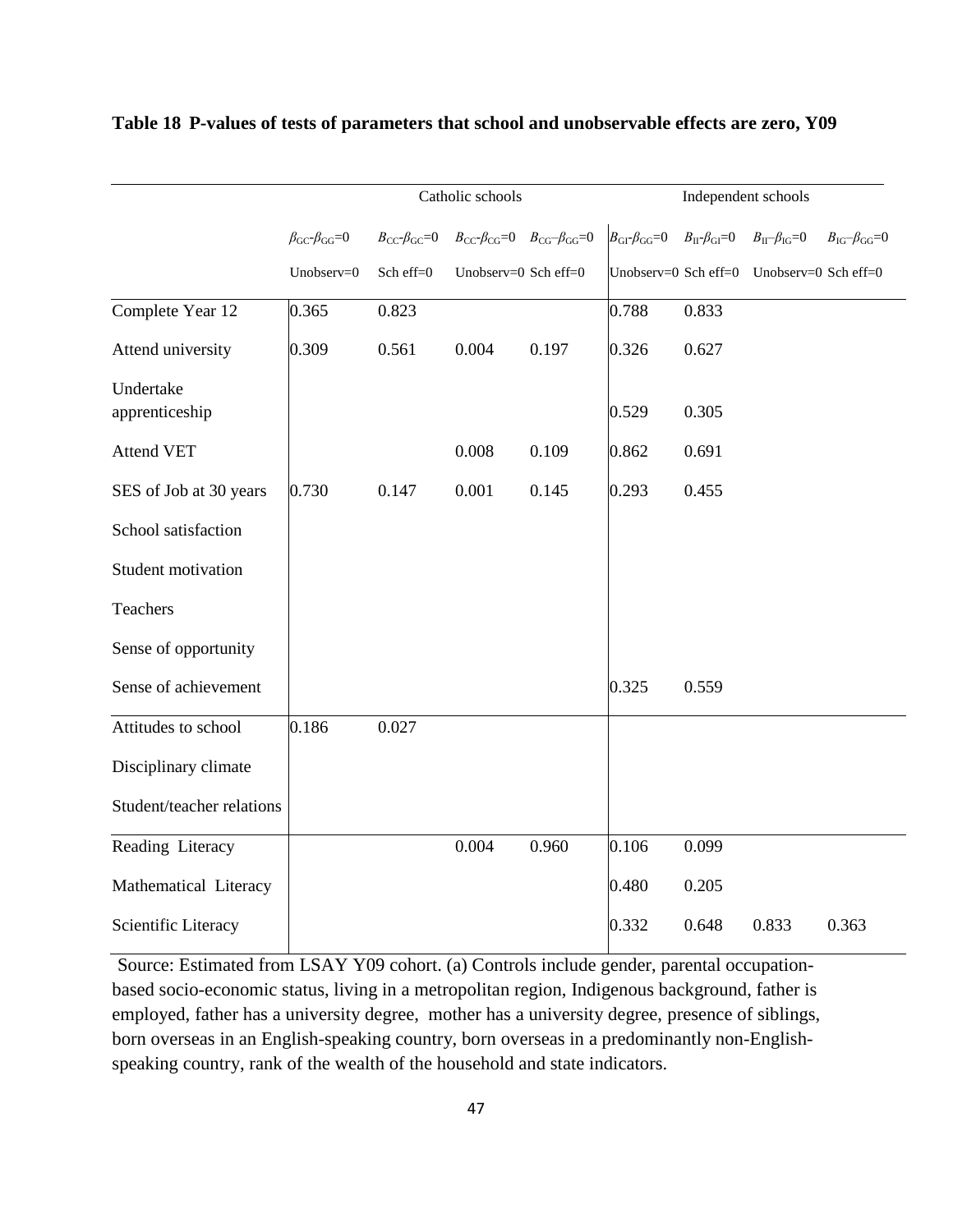## **Appendix Table A.1: Data and variable description**

| Background                                           |                                                                                                                                                                                                                                                                                                                                                  |      | Std  |
|------------------------------------------------------|--------------------------------------------------------------------------------------------------------------------------------------------------------------------------------------------------------------------------------------------------------------------------------------------------------------------------------------------------|------|------|
| characteristics                                      | Variable Description                                                                                                                                                                                                                                                                                                                             | Mean | dev  |
| Male                                                 | A dummy variable taking the value 1 if the individual<br>was Male                                                                                                                                                                                                                                                                                | 0.50 | 0.50 |
| Achievement                                          | The average of literacy and numeracy tests undertaken<br>by subjects in Year 9 (or the sole result if one was<br>missing). The original scales developed in Rothman<br>(2002) had means of 50 and SDs of 10, and were<br>equated between surveys using overlapping test items.<br>The average scale has a mean of around 50 and an SD<br>of 8.5. | 50.0 | 8.5  |
| Parents<br>occupational status                       | Based on the father's reported current or past<br>occupation, or the mother's occupation where the<br>father's was missing. This was then placed on the ANU<br>3 occupational status scale, which lies between 0 (farm<br>labourers) and 100 (medical specialists). See Jones<br>(1989) and McMillan and Jones (2000).                           | 36.6 | 23.2 |
| Metropolitan                                         | Student attended a school in a major metropolitan city<br>$(=1).$                                                                                                                                                                                                                                                                                | 0.54 | 0.50 |
| Indigenous                                           | Student indicated they were from an Aboriginal or<br>Torres Strait Island background, in which case the<br>variable takes the value 1.                                                                                                                                                                                                           | 0.03 | 0.17 |
| Father worked                                        | Father worked when the student was in Year 11 $(=1)$                                                                                                                                                                                                                                                                                             | 0.76 | 0.43 |
| Father degree                                        | Father completed a university degree $(=1)$                                                                                                                                                                                                                                                                                                      | 0.19 | 0.40 |
| Mother degree                                        | Mother completed a university degree $(=1)$                                                                                                                                                                                                                                                                                                      | 0.18 | 0.39 |
| Number of siblings                                   | Number of siblings reported by the individual                                                                                                                                                                                                                                                                                                    | 2.1  | 1.4  |
| Born overseas in<br>English-speaking<br>country      | Student born overseas from Australia in a<br>predominantly English-speaking country - specifically<br>the British Isles, New Zealand, Canada and USA $(=1)$ .                                                                                                                                                                                    | 0.03 | 0.18 |
| Born overseas in<br>non-English-<br>speaking country | Student born overseas in a predominantly non-English-<br>speaking country - specifically born overseas in a<br>country other than those identified above $(=1)$                                                                                                                                                                                  | 0.07 | 0.25 |
| Wealth rank of<br>region                             | Ranking from 0 to 1 of postcode-based regions<br>(zipcodes) of average reported asset income in the<br>region from Australian Taxation Office data. Data were<br>averaged for 2001 - 2003 for the ranking of regions.                                                                                                                            | 0.47 | 0.28 |

(continued . . .)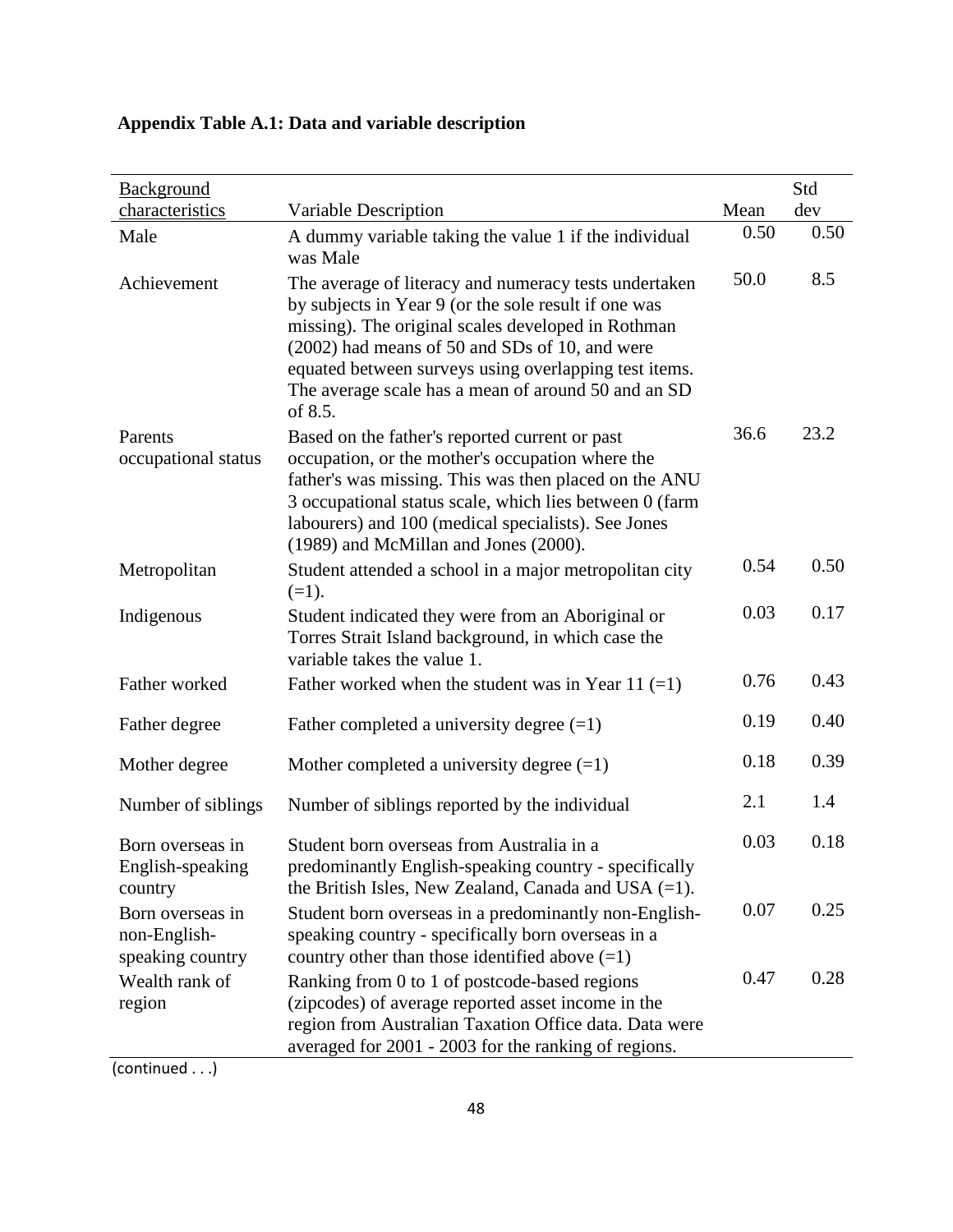| <b>Background</b><br>characteristics | Variable Description                                                                                                                                                                                                                                                                                                                                                                                                                                                         | Mean | Std<br>dev |
|--------------------------------------|------------------------------------------------------------------------------------------------------------------------------------------------------------------------------------------------------------------------------------------------------------------------------------------------------------------------------------------------------------------------------------------------------------------------------------------------------------------------------|------|------------|
| Self-confidence<br>scale             | Based on students' Year 9 assessment of their overall<br>school performance relative to others at their school<br>(very well; better than average; about average; not very<br>well; very poorly). The mean response, conditional on<br>their actual achievement, whether they were in high or<br>low performing schools and their gender, was removed<br>from this assessment, with the residual reflecting levels<br>of self-confidence. The response was placed on a scale | 50.1 | 3.2        |
| Student plans and<br>expectations    | with a mean of 50 and SD of 10.<br>In Year 9 when first surveyed, students were asked<br>when they intended to leave school and about any study<br>plans they had for the future, at any time after they left<br>school.                                                                                                                                                                                                                                                     |      |            |
| Planned to<br>complete Year 12       | Student planned to leave school after Year 12 $(=1)$                                                                                                                                                                                                                                                                                                                                                                                                                         | 0.72 | 0.45       |
| Planned to attend<br>university      | Student planned to attend university sometime after<br>leaving school $(=1)$                                                                                                                                                                                                                                                                                                                                                                                                 | 0.48 | 0.50       |
| Planned to do<br>apprenticeship      | Student planned to undertake an apprenticeship<br>sometime after leaving school $(=1)$                                                                                                                                                                                                                                                                                                                                                                                       | 0.10 | 0.29       |
| Student planned<br>study at TAFE     | Student planned to attend a TAFE (vocational<br>education) college sometime after leaving school $(=1)$                                                                                                                                                                                                                                                                                                                                                                      | 0.15 | 0.36       |
| Future occupation<br>status score    | In wave 2, students were asked about the job or<br>occupation they intend to work in when they completed<br>their studies (school or further study), which was also<br>placed on the ANU 3 occupational status scale                                                                                                                                                                                                                                                         | 50.5 | 20.8       |
| School satisfaction<br>scales.       | In Year 9 when first surveyed, students were asked 30<br>questions about the 'quality' of school life at their<br>current school. Research (Marks 1998) has shown<br>these responses support the four scales used here,<br>which pick up differing aspects of the school climate.                                                                                                                                                                                            |      |            |
| Overall school<br>satisfaction       | Overall school satisfaction, which reflects student's<br>favourable feelings about school as whole (range 11-<br>44).                                                                                                                                                                                                                                                                                                                                                        | 27.4 | 5.6        |
| Teaching<br>satisfaction scale       | Assessment of teachers, which refers to students views<br>about the adequacy of the interaction between teachers<br>and students (range 6-24).                                                                                                                                                                                                                                                                                                                               | 16.1 | 3.2        |
| Opportunities                        | The Opportunities or Relevance scale which represents<br>the belief in the relevance of schooling for the future<br>(range 5-20).                                                                                                                                                                                                                                                                                                                                            | 15.4 | 2.8        |

## **Appendix Table A.1: Data and variable description (continued)**